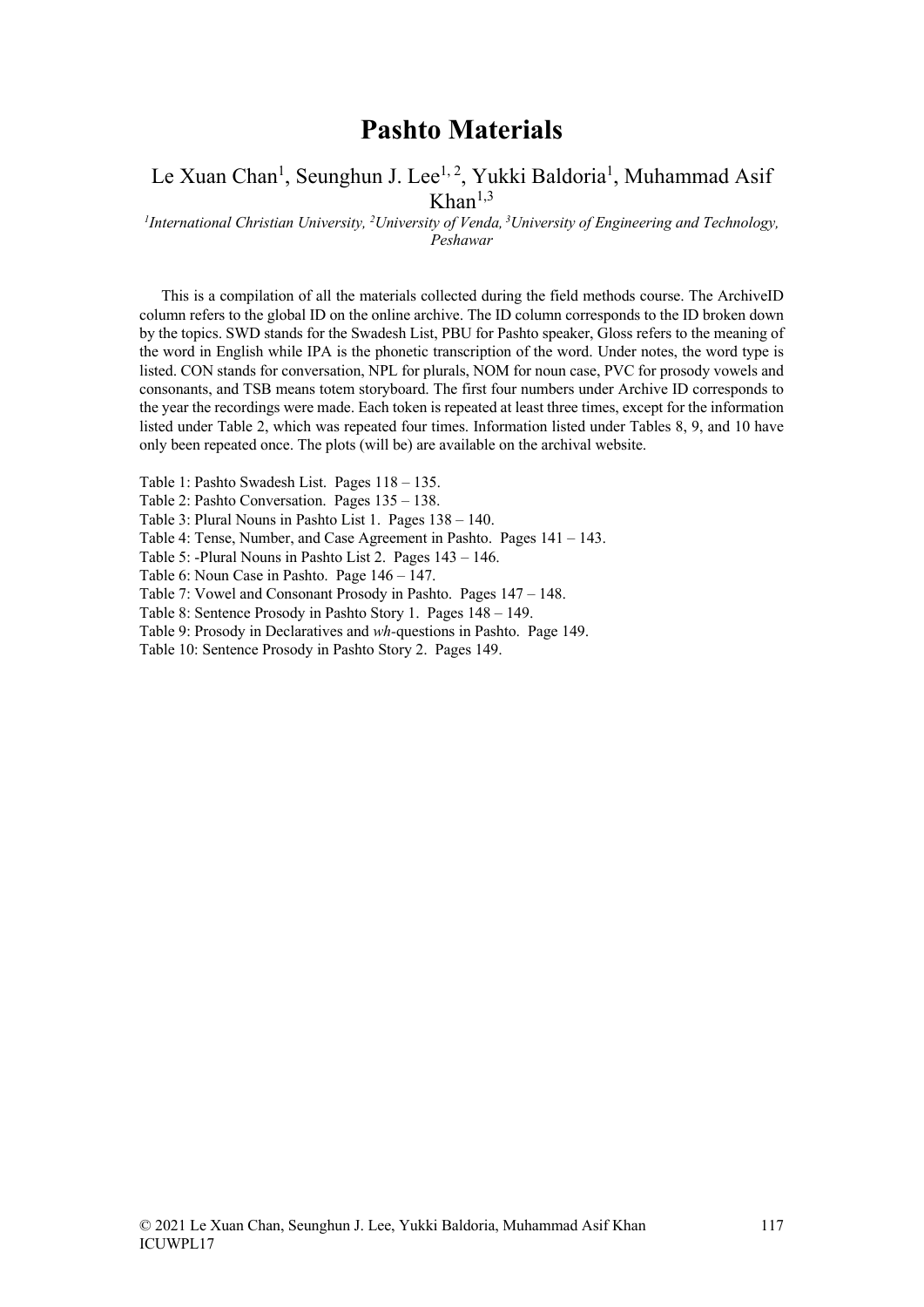#### **1 Table 1: Pashto Swadesh List**

| <b>Archive ID</b> | ID              | <b>Gloss</b> | <b>IPA</b>  | <b>Notes</b> |
|-------------------|-----------------|--------------|-------------|--------------|
| 2021PBU-0001      | SWD001-PBU001-1 | big          | $[$ luy $]$ | adjective    |
| 2021PBU-0002      | SWD001-PBU001-2 | big          | $[$ luy $]$ | adjective    |
| 2021PBU-0003      | SWD001-PBU001-3 | big          | $[$ luy $]$ | adjective    |
| 2021PBU-0004      | SWD002-PBU001-1 | big          | [ghat]      | adjective    |
| 2021PBU-0005      | SWD002-PBU001-2 | big          | [ghat]      | adjective    |
| 2021PBU-0006      | SWD002-PBU001-3 | big          | [ghat]      | adjective    |
| 2021PBU-0007      | SWD003-PBU001-1 | long         | [ogad]      | adjective    |
| 2021PBU-0008      | SWD003-PBU001-2 | long         | ogad]       | adjective    |
| 2021PBU-0009      | SWD003-PBU001-3 | long         | [ogad]      | adjective    |
| 2021PBU-0010      | SWD004-PBU001-1 | long         | [dang]      | adjective    |
| 2021PBU-0011      | SWD004-PBU001-2 | long         | [dang]      | adjective    |
| 2021PBU-0012      | SWD004-PBU001-3 | long         | [dang]      | adjective    |
| 2021PBU-0013      | SWD005-PBU001-1 | wide         | [plan]      | adjective    |
| 2021PBU-0014      | SWD005-PBU001-2 | wide         | [plan]      | adjective    |
| 2021PBU-0015      | SWD005-PBU001-3 | wide         | [plan]      | adjective    |
| 2021PBU-0016      | SWD006-PBU001-1 | wide         | [arth]      | adjective    |
| 2021PBU-0017      | SWD006-PBU001-2 | wide         | [arth]      | adjective    |
| 2021PBU-0018      | SWD006-PBU001-3 | wide         | [arth]      | adjective    |
| 2021PBU-0019      | SWD007-PBU001-1 | thick        | [teng]      | adjective    |
| 2021PBU-0020      | SWD007-PBU001-2 | thick        | [teng]      | adjective    |
| 2021PBU-0021      | SWD007-PBU001-3 | thick        | [teng]      | adjective    |
| 2021PBU-0022      | SWD008-PBU001-1 | thick        | [peirh]     | adjective    |
| 2021PBU-0023      | SWD008-PBU001-2 | thick        | [peirh]     | adjective    |
| 2021PBU-0024      | SWD008-PBU001-3 | thick        | [peirh]     | adjective    |
| 2021PBU-0025      | SWD009-PBU001-1 | heavy        | [droon]     | adjective    |
| 2021PBU-0026      | SWD009-PBU001-2 | heavy        | [droon]     | adjective    |
| 2021PBU-0027      | SWD009-PBU001-3 | heavy        | droon]      | adjective    |
| 2021PBU-0028      | SWD010-PBU001-1 | heavy        | [wazni]     | adjective    |
| 2021PBU-0029      | SWD010-PBU001-2 | heavy        | [wazni]     | adjective    |
| 2021PBU-0030      | SWD010-PBU001-3 | heavy        | [wazni]     | adjective    |
| 2021PBU-0031      | SWD011-PBU001-1 | small        | [warhoki]   | adjective    |
| 2021PBU-0032      | SWD011-PBU001-2 | small        | [warhoki]   | adjective    |
| 2021PBU-0033      | SWD011-PBU001-3 | small        | [warhoki]   | adjective    |
| 2021PBU-0034      | SWD012-PBU001-1 | small        | [kach]      | adjective    |
| 2021PBU-0035      | SWD012-PBU001-2 | small        | [kach]      | adjective    |
| 2021PBU-0036      | SWD012-PBU001-3 | small        | [kach]      | adjective    |
| 2021PBU-0037      | SWD013-PBU001-1 | short        | [land]      | adjective    |
| 2021PBU-0038      | SWD013-PBU001-2 | short        | [land]      | adjective    |
| 2021PBU-0039      | SWD013-PBU001-3 | short        | [land]      | adjective    |
| 2021PBU-0040      | SWD014-PBU001-1 | short        | [mandre]    | adjective    |
| 2021PBU-0041      | SWD014-PBU001-2 | short        | [mandre]    | adjective    |
| 2021PBU-0042      | SWD014-PBU001-3 | short        | [mandre]    | adjective    |
| 2021PBU-0043      | SWD015-PBU001-1 | narrow       | [tang]      | adjective    |
| 2021PBU-0044      | SWD015-PBU001-2 | narrow       | [tang]      | adjective    |
| 2021PBU-0045      | SWD015-PBU001-3 | narrow       | [tang]      | adjective    |
| 2021PBU-0046      | SWD016-PBU001-1 | thin         | [narey]     | adjective    |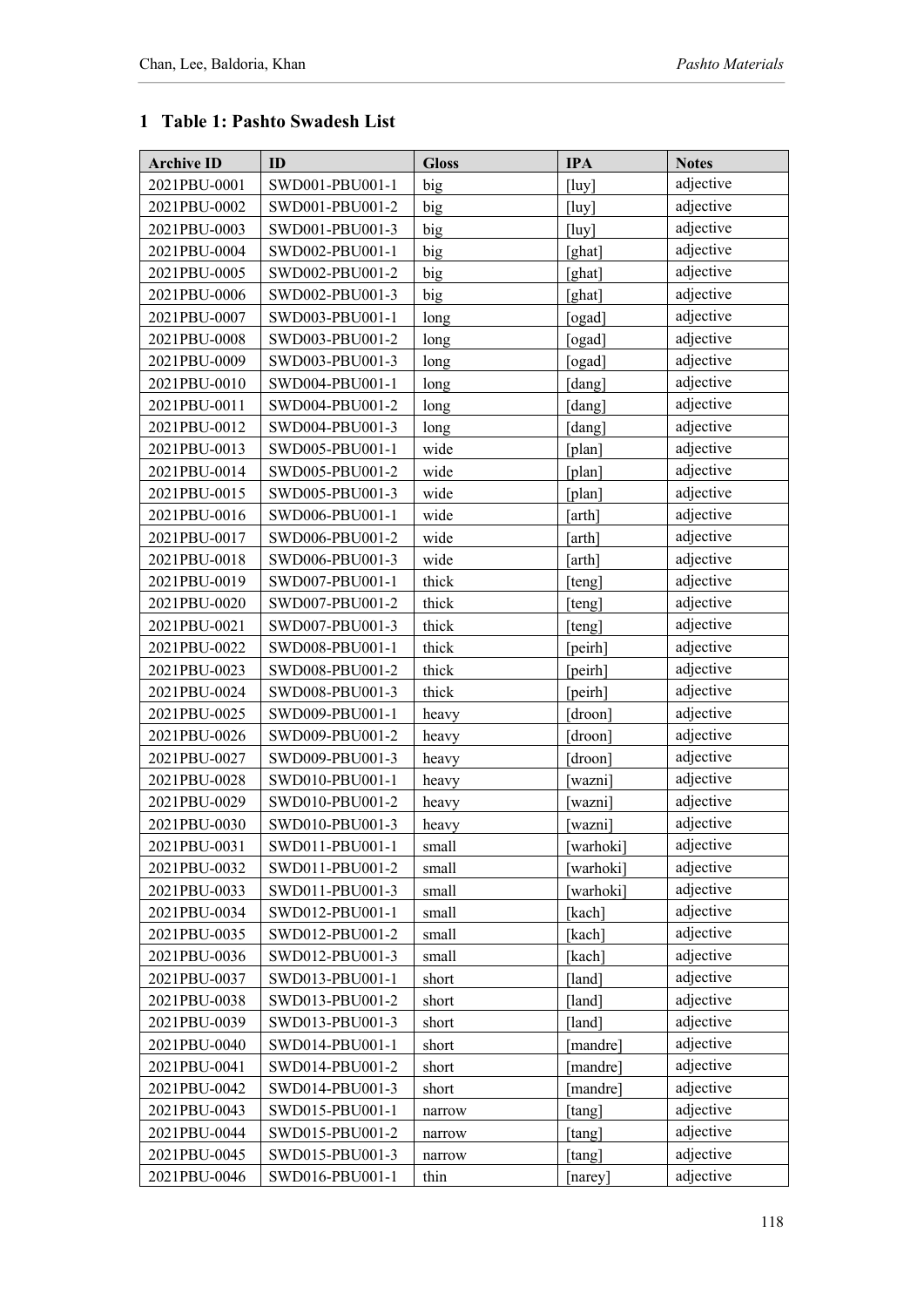| <b>Archive ID</b> | ID              | <b>Gloss</b> | <b>IPA</b>  | <b>Notes</b> |
|-------------------|-----------------|--------------|-------------|--------------|
| 2021PBU-0047      | SWD016-PBU001-2 | thin         | [narey]     | adjective    |
| 2021PBU-0048      | SWD016-PBU001-3 | thin         | [narey]     | adjective    |
| 2021PBU-0049      | SWD017-PBU001-1 | warm         | [tod]       | adjective    |
| 2021PBU-0050      | SWD017-PBU001-2 | warm         | [tod]       | adjective    |
| 2021PBU-0051      | SWD017-PBU001-3 | warm         | [tod]       | adjective    |
| 2021PBU-0052      | SWD018-PBU001-1 | warm         | [toada]     | adjective    |
| 2021PBU-0053      | SWD018-PBU001-2 | warm         | [toada]     | adjective    |
| 2021PBU-0054      | SWD018-PBU001-3 | warm         | [toada]     | adjective    |
| 2021PBU-0055      | SWD019-PBU001-1 | cold         | [yakh]      | adjective    |
| 2021PBU-0056      | SWD019-PBU001-2 | cold         | [yakh]      | adjective    |
| 2021PBU-0057      | SWD019-PBU001-3 | cold         | [yakh]      | adjective    |
| 2021PBU-0058      | SWD020-PBU001-1 | cold         | sorh]       | adjective    |
| 2021PBU-0059      | SWD020-PBU001-2 | cold         | [sorh]      | adjective    |
| 2021PBU-0060      | SWD020-PBU001-3 | cold         | [sorh]      | adjective    |
| 2021PBU-0061      | SWD021-PBU001-1 | cold         | [sarha]     | adjective    |
| 2021PBU-0062      | SWD021-PBU001-2 | cold         | [sarha]     | adjective    |
| 2021PBU-0063      | SWD021-PBU001-3 | cold         | [sarha]     | adjective    |
| 2021PBU-0064      | SWD022-PBU001-1 | full         | [dak]       | adjective    |
| 2021PBU-0065      | SWD022-PBU001-2 | full         | [dak]       | adjective    |
| 2021PBU-0066      | SWD022-PBU001-3 | full         | [dak]       | adjective    |
| 2021PBU-0067      | SWD023-PBU001-1 | full         | [pora]      | adjective    |
| 2021PBU-0068      | SWD023-PBU001-2 | full         | [pora]      | adjective    |
| 2021PBU-0069      | SWD023-PBU001-3 | full         | pora]       | adjective    |
| 2021PBU-0070      | SWD024-PBU001-1 | new          | [naway]     | adjective    |
| 2021PBU-0071      | SWD024-PBU001-2 | new          | [naway]     | adjective    |
| 2021PBU-0072      | SWD024-PBU001-3 | new          | [naway]     | adjective    |
| 2021PBU-0073      | SWD025-PBU001-1 | new          | [taza]      | adjective    |
| 2021PBU-0074      | SWD025-PBU001-2 | new          | [taza]      | adjective    |
| 2021PBU-0075      | SWD025-PBU001-3 | new          | [taza]      | adjective    |
| 2021PBU-0076      | SWD026-PBU001-1 | old          | [zorh]      | adjective    |
| 2021PBU-0077      | SWD026-PBU001-2 | old          | [zorh]      | adjective    |
| 2021PBU-0078      | SWD026-PBU001-3 | old          | [zorh]      | adjective    |
| 2021PBU-0079      | SWD027-PBU001-1 | old          | [pakhawane] | adjective    |
| 2021PBU-0080      | SWD027-PBU001-2 | old          | pakhawane]  | adjective    |
| 2021PBU-0081      | SWD027-PBU001-3 | old          | [pakhawane] | adjective    |
| 2021PBU-0082      | SWD028-PBU001-1 | good         | [kha]       | adjective    |
| 2021PBU-0083      | SWD028-PBU001-2 | good         | [kha]       | adjective    |
| 2021PBU-0084      | SWD028-PBU001-3 | good         | [kha]       | adjective    |
| 2021PBU-0085      | SWD029-PBU001-1 | good         | sam]        | adjective    |
| 2021PBU-0086      | SWD029-PBU001-2 | good         | [sam]       | adjective    |
| 2021PBU-0087      | SWD029-PBU001-3 | good         | [sam]       | adjective    |
| 2021PBU-0088      | SWD030-PBU001-1 | bad          | badh]       | adjective    |
| 2021PBU-0089      | SWD030-PBU001-2 | bad          | [badh]      | adjective    |
| 2021PBU-0090      | SWD030-PBU001-3 | bad          | [badh]      | adjective    |
| 2021PBU-0091      | SWD031-PBU001-1 | bad          | [kharab]    | adjective    |
| 2021PBU-0092      | SWD031-PBU001-2 | bad          | [kharab]    | adjective    |
| 2021PBU-0093      | SWD031-PBU001-3 | bad          | [kharab]    | adjective    |
| 2021PBU-0094      | SWD032-PBU001-1 | rotten       | [murdar]    | adjective    |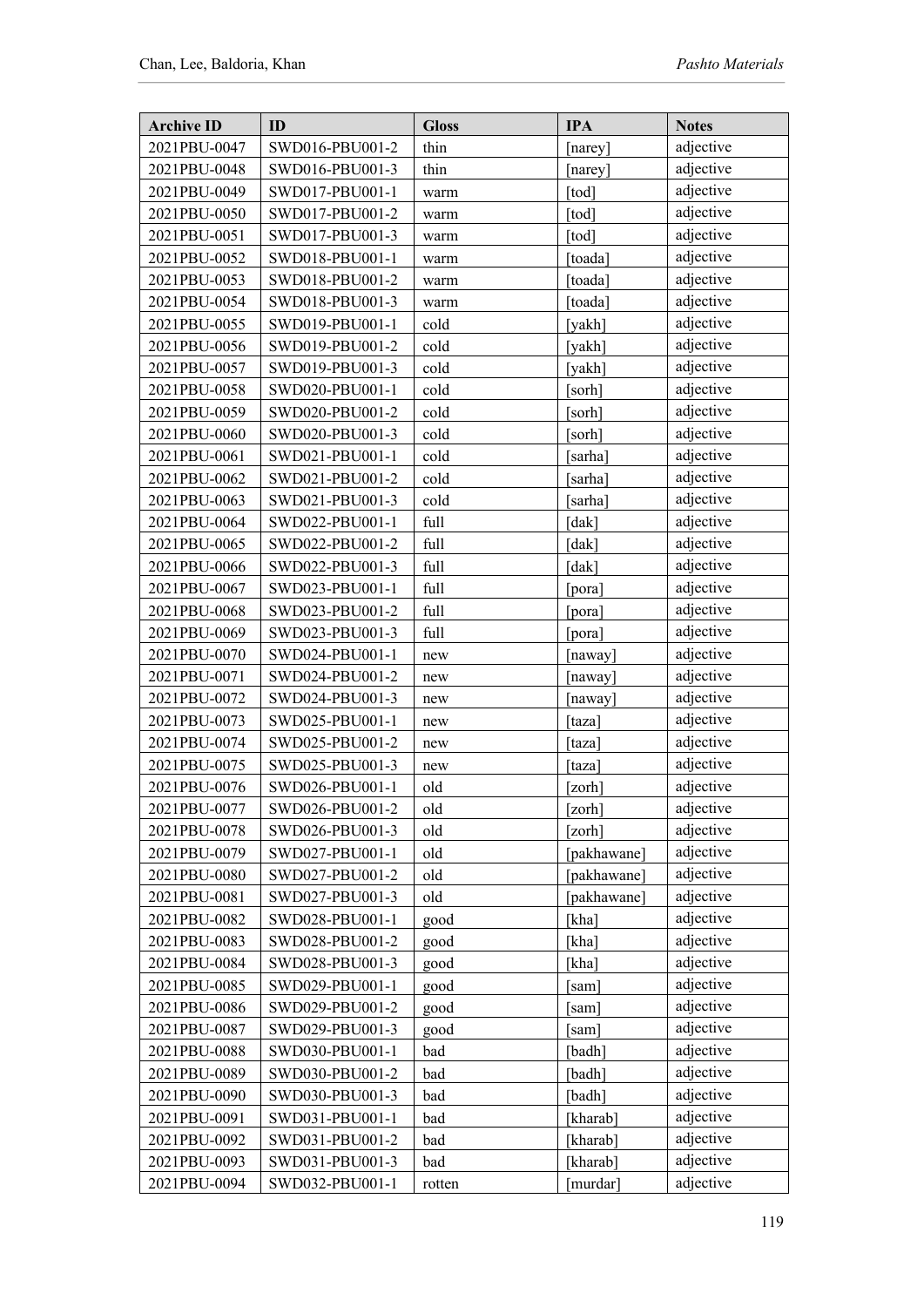| <b>Archive ID</b> | ID              | <b>Gloss</b> | <b>IPA</b> | <b>Notes</b> |
|-------------------|-----------------|--------------|------------|--------------|
| 2021PBU-0095      | SWD032-PBU001-2 | rotten       | murdar]    | adjective    |
| 2021PBU-0096      | SWD032-PBU001-3 | rotten       | [murdar]   | adjective    |
| 2021PBU-0097      | SWD033-PBU001-1 | rotten       | [skha]     | adjective    |
| 2021PBU-0098      | SWD033-PBU001-2 | rotten       | [skha]     | adjective    |
| 2021PBU-0099      | SWD033-PBU001-3 | rotten       | [skha]     | adjective    |
| 2021PBU-0100      | SWD034-PBU001-1 | dirty        | [kheeran]  | adjective    |
| 2021PBU-0101      | SWD034-PBU001-2 | dirty        | [kheeran]  | adjective    |
| 2021PBU-0102      | SWD034-PBU001-3 | dirty        | [kheeran]  | adjective    |
| 2021PBU-0103      | SWD035-PBU001-1 | dirty        | nawale]    | adjective    |
| 2021PBU-0104      | SWD035-PBU001-2 | dirty        | [nawale]   | adjective    |
| 2021PBU-0105      | SWD035-PBU001-3 | dirty        | [nawale]   | adjective    |
| 2021PBU-0106      | SWD036-PBU001-1 | straight     | negh]      | adjective    |
| 2021PBU-0107      | SWD036-PBU001-2 | straight     | [negh]     | adjective    |
| 2021PBU-0108      | SWD036-PBU001-3 | straight     | [negh]     | adjective    |
| 2021PBU-0109      | SWD037-PBU001-1 | round        | [ghond]    | adjective    |
| 2021PBU-0110      | SWD037-PBU001-2 | round        | [ghond]    | adjective    |
| 2021PBU-0111      | SWD037-PBU001-3 | round        | [ghond]    | adjective    |
| 2021PBU-0112      | SWD038-PBU001-1 | sharp        | [tera]     | adjective    |
| 2021PBU-0113      | SWD038-PBU001-2 | sharp        | [tera]     | adjective    |
| 2021PBU-0114      | SWD038-PBU001-3 | sharp        | [tera]     | adjective    |
| 2021PBU-0115      | SWD039-PBU001-1 | sharp        | [tez]      | adjective    |
| 2021PBU-0116      | SWD039-PBU001-2 | sharp        | [tez]      | adjective    |
| 2021PBU-0117      | SWD039-PBU001-3 | sharp        | tez]       | adjective    |
| 2021PBU-0118      | SWD040-PBU001-1 | dull         | [besora]   | adjective    |
| 2021PBU-0119      | SWD040-PBU001-2 | dull         | [besora]   | adjective    |
| 2021PBU-0120      | SWD040-PBU001-3 | dull         | besora]    | adjective    |
| 2021PBU-0121      | SWD041-PBU001-1 | dull         | pas]       | adjective    |
| 2021PBU-0122      | SWD041-PBU001-2 | dull         | [pas]      | adjective    |
| 2021PBU-0123      | SWD041-PBU001-3 | dull         | [pas]      | adjective    |
| 2021PBU-0124      | SWD042-PBU001-1 | smooth       | [hawar]    | adjective    |
| 2021PBU-0125      | SWD042-PBU001-2 | smooth       | [hawar]    | adjective    |
| 2021PBU-0126      | SWD042-PBU001-3 | smooth       | [hawar]    | adjective    |
| 2021PBU-0127      | SWD043-PBU001-1 | smooth       | [maeen]    | adjective    |
| 2021PBU-0128      | SWD043-PBU001-2 | smooth       | maeen]     | adjective    |
| 2021PBU-0129      | SWD043-PBU001-3 | smooth       | [maeen]    | adjective    |
| 2021PBU-0130      | SWD044-PBU001-1 | wet          | [loond]    | adjective    |
| 2021PBU-0131      | SWD044-PBU001-2 | wet          | [loond]    | adjective    |
| 2021PBU-0132      | SWD044-PBU001-3 | wet          | [loond]    | adjective    |
| 2021PBU-0133      | SWD045-PBU001-1 | wet          | namjan]    | adjective    |
| 2021PBU-0134      | SWD045-PBU001-2 | wet          | [namjan]   | adjective    |
| 2021PBU-0135      | SWD045-PBU001-3 | wet          | [namjan]   | adjective    |
| 2021PBU-0136      | SWD046-PBU001-1 | dry          | och]       | adjective    |
| 2021PBU-0137      | SWD046-PBU001-2 | dry          | och]       | adjective    |
| 2021PBU-0138      | SWD046-PBU001-3 | dry          | och]       | adjective    |
| 2021PBU-0139      | SWD047-PBU001-1 | dry          | sokrha]    | adjective    |
| 2021PBU-0140      | SWD047-PBU001-2 | dry          | sokrha]    | adjective    |
| 2021PBU-0141      | SWD047-PBU001-3 | dry          | sokrha]    | adjective    |
| 2021PBU-0142      | SWD048-PBU001-1 | correct      | saheeh]    | adjective    |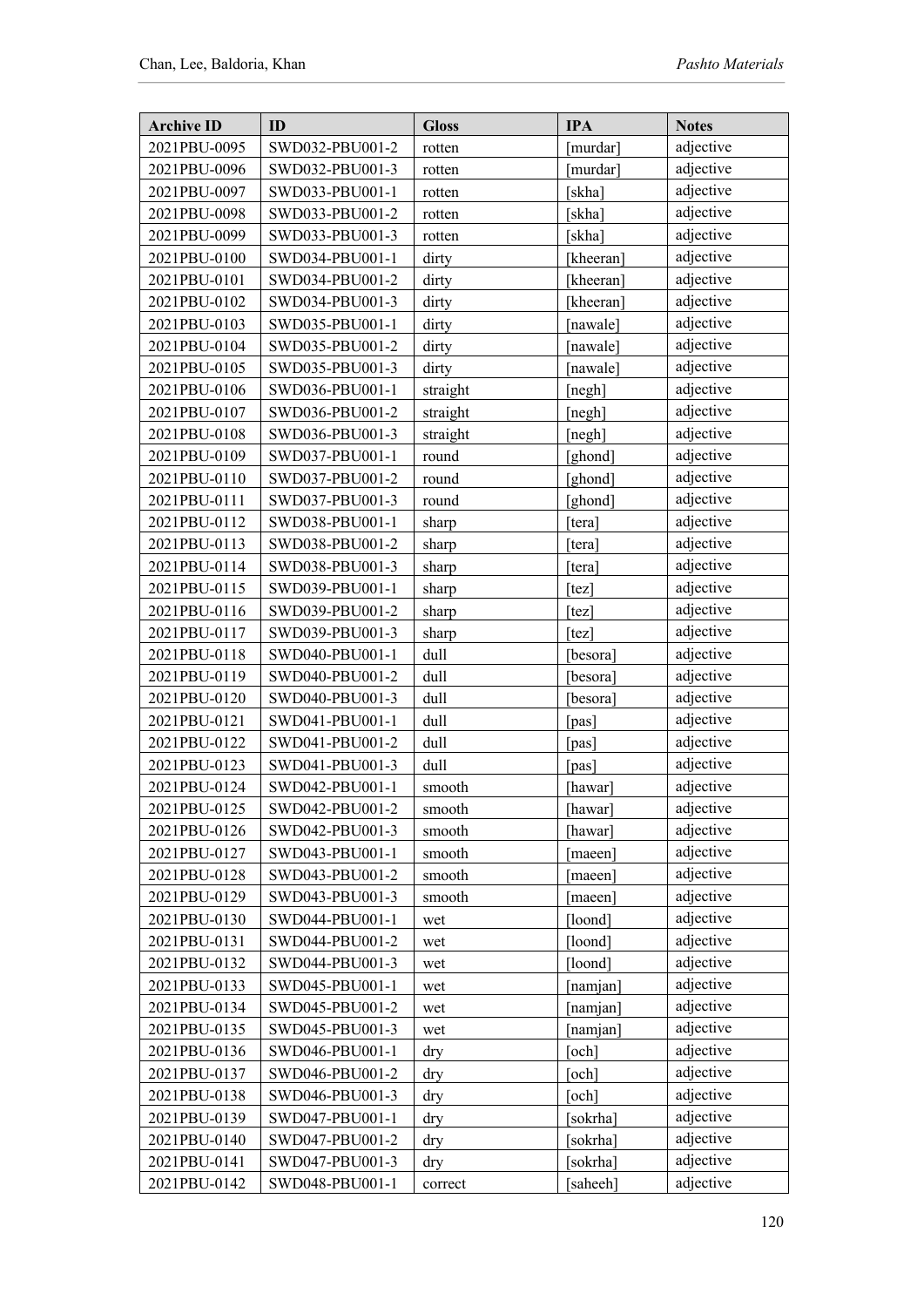| <b>Archive ID</b> | ID              | <b>Gloss</b> | <b>IPA</b> | <b>Notes</b> |
|-------------------|-----------------|--------------|------------|--------------|
| 2021PBU-0143      | SWD048-PBU001-2 | correct      | saheeh]    | adjective    |
| 2021PBU-0144      | SWD048-PBU001-3 | correct      | [saheeh]   | adjective    |
| 2021PBU-0145      | SWD049-PBU001-1 | correct      | [rogh]     | adjective    |
| 2021PBU-0146      | SWD049-PBU001-2 | correct      | [rogh]     | adjective    |
| 2021PBU-0147      | SWD049-PBU001-3 | correct      | [rogh]     | adjective    |
| 2021PBU-0148      | SWD050-PBU001-1 | correct      | [sam]      | adjective    |
| 2021PBU-0149      | SWD050-PBU001-2 | correct      | [sam]      | adjective    |
| 2021PBU-0150      | SWD050-PBU001-3 | correct      | [sam]      | adjective    |
| 2021PBU-0151      | SWD051-PBU001-1 | near         | [nezde]    | adjective    |
| 2021PBU-0152      | SWD051-PBU001-2 | near         | [nezde]    | adjective    |
| 2021PBU-0153      | SWD051-PBU001-3 | near         | [nezde]    | adjective    |
| 2021PBU-0154      | SWD052-PBU001-1 | near         | [jokht]    | adjective    |
| 2021PBU-0155      | SWD052-PBU001-2 | near         | [jokht]    | adjective    |
| 2021PBU-0156      | SWD052-PBU001-3 | near         | [jokht]    | adjective    |
| 2021PBU-0157      | SWD053-PBU001-1 | far          | [larey]    | adjective    |
| 2021PBU-0158      | SWD053-PBU001-2 | far          | [larey]    | adjective    |
| 2021PBU-0159      | SWD053-PBU001-3 | far          | [larey]    | adjective    |
| 2021PBU-0160      | SWD054-PBU001-1 | right        | [khay]     | adjective    |
| 2021PBU-0161      | SWD054-PBU001-2 | right        | [khay]     | adjective    |
| 2021PBU-0162      | SWD054-PBU001-3 | right        | [khay]     | adjective    |
| 2021PBU-0163      | SWD055-PBU001-1 | left         | [gs]       | adjective    |
| 2021PBU-0164      | SWD055-PBU001-2 | left         | [gs]       | adjective    |
| 2021PBU-0165      | SWD055-PBU001-3 | left         | [gs]       | adjective    |
| 2021PBU-0166      | SWD056-PBU001-1 | left         | [chp]      | adjective    |
| 2021PBU-0167      | SWD056-PBU001-2 | left         | [chp]      | adjective    |
| 2021PBU-0168      | SWD056-PBU001-3 | left         | [chp]      | adjective    |
| 2021PBU-0169      | SWD057-PBU001-1 | animal       | [zanawar]  | animal       |
| 2021PBU-0170      | SWD057-PBU001-2 | animal       | [zanawar]  | animal       |
| 2021PBU-0171      | SWD057-PBU001-3 | animal       | [zanawar]  | animal       |
| 2021PBU-0172      | SWD058-PBU001-1 | fish         | [mahay]    | animal       |
| 2021PBU-0173      | SWD058-PBU001-2 | fish         | mahay      | animal       |
| 2021PBU-0174      | SWD058-PBU001-3 | fish         | [mahay]    | animal       |
| 2021PBU-0175      | SWD059-PBU001-1 | fish         | [kab]      | animal       |
| 2021PBU-0176      | SWD059-PBU001-2 | fish         | [kab]      | animal       |
| 2021PBU-0177      | SWD059-PBU001-3 | fish         | [kab]      | animal       |
| 2021PBU-0178      | SWD060-PBU001-1 | bird         | [margha]   | animal       |
| 2021PBU-0179      | SWD060-PBU001-2 | bird         | [margha]   | animal       |
| 2021PBU-0180      | SWD060-PBU001-3 | bird         | [margha]   | animal       |
| 2021PBU-0181      | SWD061-PBU001-1 | bird         | marghaiy]  | animal       |
| 2021PBU-0182      | SWD061-PBU001-2 | bird         | [marghaiy] | animal       |
| 2021PBU-0183      | SWD061-PBU001-3 | bird         | [marghaiy] | animal       |
| 2021PBU-0184      | SWD062-PBU001-1 | dog          | [spay]     | animal       |
| 2021PBU-0185      | SWD062-PBU001-2 | dog          | [spay]     | animal       |
| 2021PBU-0186      | SWD062-PBU001-3 | dog          | [spay]     | animal       |
| 2021PBU-0187      | SWD063-PBU001-1 | louse        | [spaga]    | animal       |
| 2021PBU-0188      | SWD063-PBU001-2 | louse        | [spaga]    | animal       |
| 2021PBU-0189      | SWD063-PBU001-3 | louse        | [spaga]    | animal       |
| 2021PBU-0190      | SWD064-PBU001-1 | snake        | [maar]     | animal       |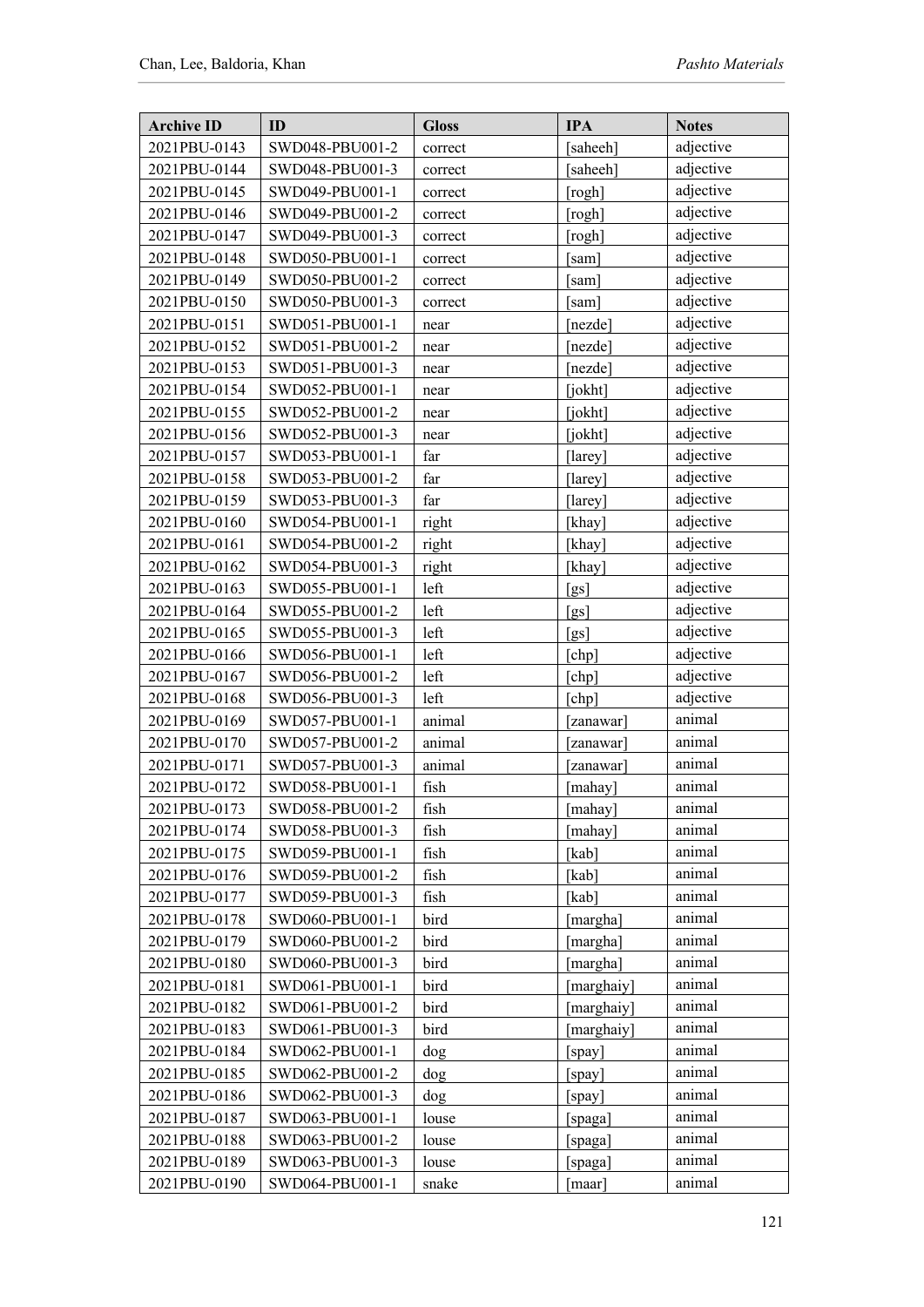| animal<br>2021PBU-0191<br>SWD064-PBU001-2<br>snake<br>[maar]<br>2021PBU-0192<br>SWD064-PBU001-3<br>animal<br>snake<br>[maar]<br>animal<br>2021PBU-0193<br>SWD065-PBU001-1<br>[chinjay]<br>worm<br>animal<br>2021PBU-0194<br>SWD065-PBU001-2<br>[chinjay]<br>worm<br>animal<br>2021PBU-0195<br>SWD065-PBU001-3<br>[chinjay]<br>worm<br>animal product<br>skin<br>2021PBU-0196<br>SWD066-PBU001-1<br>sarmana]<br>animal product<br>skin<br>2021PBU-0197<br>SWD066-PBU001-2<br>[sarmana]<br>animal product<br>skin<br>2021PBU-0198<br>SWD066-PBU001-3<br>sarmana<br>animal product<br>2021PBU-0199<br>SWD067-PBU001-1<br>ghwakha]<br>meat<br>animal product<br>2021PBU-0200<br>SWD067-PBU001-2<br>[ghwakha]<br>meat<br>animal product<br>[ghwakha]<br>2021PBU-0201<br>SWD067-PBU001-3<br>meat<br>animal product<br>2021PBU-0202<br>SWD068-PBU001-1<br>blood<br>vina]<br>animal product<br>2021PBU-0203<br>blood<br>SWD068-PBU001-2<br>[vina]<br>animal product<br>2021PBU-0204<br>SWD068-PBU001-3<br>blood<br>[vina]<br>animal product<br>2021PBU-0205<br>SWD069-PBU001-1<br>[hadokay]<br>bone<br>animal product<br>2021PBU-0206<br>SWD069-PBU001-2<br>[hadokay]<br>bone<br>animal product<br>2021PBU-0207<br>SWD069-PBU001-3<br>bone<br>[hadokay]<br>animal product<br>2021PBU-0208<br>SWD070-PBU001-1<br>fat(n)<br>wazga]<br>animal product<br>2021PBU-0209<br>SWD070-PBU001-2<br>fat $(n)$<br>[wazga]<br>animal product<br>2021PBU-0210<br>SWD070-PBU001-3<br>fat $(n)$<br>[wazga]<br>animal product<br>2021PBU-0211<br>SWD071-PBU001-1<br>[haa]<br>egg<br>animal product<br>2021PBU-0212<br>SWD071-PBU001-2<br>[haa]<br>egg<br>animal product<br>2021PBU-0213<br>SWD071-PBU001-3<br>[haa]<br>egg<br>animal product<br>2021PBU-0214<br>SWD072-PBU001-1<br>[agay]<br>egg<br>animal product<br>2021PBU-0215<br>SWD072-PBU001-2<br>[agay]<br>egg<br>animal product<br>2021PBU-0216<br>SWD072-PBU001-3<br>[agay]<br>egg<br>animal product<br>2021PBU-0217<br>SWD073-PBU001-1<br>[khkar]<br>horn<br>animal product<br>2021PBU-0218<br>SWD073-PBU001-2<br>[khkar]<br>horn<br>animal product<br>2021PBU-0219<br>SWD073-PBU001-3<br>[khkar]<br>horn<br>animal product<br>2021PBU-0220<br>SWD074-PBU001-1<br>tail<br>[lakay]<br>animal product<br>$\ensuremath{\operatorname{tail}}$<br>[lakay]<br>2021PBU-0221<br>SWD074-PBU001-2<br>animal product<br>2021PBU-0222<br>SWD074-PBU001-3<br>tail<br>[lakay]<br>animal product<br>feather<br>2021PBU-0223<br>SWD075-PBU001-1<br>[wazara]<br>animal product<br>feather<br>2021PBU-0224<br>SWD075-PBU001-2<br>wazara]<br>animal product<br>feather<br>2021PBU-0225<br>SWD075-PBU001-3<br>[wazara]<br>body part<br>hair<br>2021PBU-0226<br>SWD076-PBU001-1<br>[vekhta]<br>body part<br>2021PBU-0227<br>SWD076-PBU001-2<br>[vekhta]<br>hair<br>body part<br>2021PBU-0228<br>hair<br>[vekhta]<br>SWD076-PBU001-3<br>body part<br>2021PBU-0229<br>SWD077-PBU001-1<br>head<br>sarl<br>body part<br>2021PBU-0230<br>SWD077-PBU001-2<br>head<br>[sar]<br>body part<br>2021PBU-0231<br>head<br>SWD077-PBU001-3<br>[sar]<br>body part<br>ghwag]<br>2021PBU-0232<br>SWD078-PBU001-1<br>ear<br>body part<br>2021PBU-0233<br>[ghwag]<br>SWD078-PBU001-2<br>ear<br>body part<br>[ghwag]<br>2021PBU-0234<br>SWD078-PBU001-3<br>ear<br>body part<br>2021PBU-0235<br>SWD079-PBU001-1<br>[starga]<br>eye<br>body part<br>2021PBU-0236<br>SWD079-PBU001-2<br>[starga]<br>eye<br>body part<br>2021PBU-0237<br>SWD079-PBU001-3<br>[starga]<br>eye<br>body part<br>2021PBU-0238<br>SWD080-PBU001-1<br>[poza]<br>nose | <b>Archive ID</b> | ID | <b>Gloss</b> | <b>IPA</b> | <b>Notes</b> |
|------------------------------------------------------------------------------------------------------------------------------------------------------------------------------------------------------------------------------------------------------------------------------------------------------------------------------------------------------------------------------------------------------------------------------------------------------------------------------------------------------------------------------------------------------------------------------------------------------------------------------------------------------------------------------------------------------------------------------------------------------------------------------------------------------------------------------------------------------------------------------------------------------------------------------------------------------------------------------------------------------------------------------------------------------------------------------------------------------------------------------------------------------------------------------------------------------------------------------------------------------------------------------------------------------------------------------------------------------------------------------------------------------------------------------------------------------------------------------------------------------------------------------------------------------------------------------------------------------------------------------------------------------------------------------------------------------------------------------------------------------------------------------------------------------------------------------------------------------------------------------------------------------------------------------------------------------------------------------------------------------------------------------------------------------------------------------------------------------------------------------------------------------------------------------------------------------------------------------------------------------------------------------------------------------------------------------------------------------------------------------------------------------------------------------------------------------------------------------------------------------------------------------------------------------------------------------------------------------------------------------------------------------------------------------------------------------------------------------------------------------------------------------------------------------------------------------------------------------------------------------------------------------------------------------------------------------------------------------------------------------------------------------------------------------------------------------------------------------------------------------------------------------------------------------------------------------------------------------------------------------------------------------------------------------------------------------------------------------------------------------------------------------------------------------------------------------------------------------------------------------------------------------------|-------------------|----|--------------|------------|--------------|
|                                                                                                                                                                                                                                                                                                                                                                                                                                                                                                                                                                                                                                                                                                                                                                                                                                                                                                                                                                                                                                                                                                                                                                                                                                                                                                                                                                                                                                                                                                                                                                                                                                                                                                                                                                                                                                                                                                                                                                                                                                                                                                                                                                                                                                                                                                                                                                                                                                                                                                                                                                                                                                                                                                                                                                                                                                                                                                                                                                                                                                                                                                                                                                                                                                                                                                                                                                                                                                                                                                                                    |                   |    |              |            |              |
|                                                                                                                                                                                                                                                                                                                                                                                                                                                                                                                                                                                                                                                                                                                                                                                                                                                                                                                                                                                                                                                                                                                                                                                                                                                                                                                                                                                                                                                                                                                                                                                                                                                                                                                                                                                                                                                                                                                                                                                                                                                                                                                                                                                                                                                                                                                                                                                                                                                                                                                                                                                                                                                                                                                                                                                                                                                                                                                                                                                                                                                                                                                                                                                                                                                                                                                                                                                                                                                                                                                                    |                   |    |              |            |              |
|                                                                                                                                                                                                                                                                                                                                                                                                                                                                                                                                                                                                                                                                                                                                                                                                                                                                                                                                                                                                                                                                                                                                                                                                                                                                                                                                                                                                                                                                                                                                                                                                                                                                                                                                                                                                                                                                                                                                                                                                                                                                                                                                                                                                                                                                                                                                                                                                                                                                                                                                                                                                                                                                                                                                                                                                                                                                                                                                                                                                                                                                                                                                                                                                                                                                                                                                                                                                                                                                                                                                    |                   |    |              |            |              |
|                                                                                                                                                                                                                                                                                                                                                                                                                                                                                                                                                                                                                                                                                                                                                                                                                                                                                                                                                                                                                                                                                                                                                                                                                                                                                                                                                                                                                                                                                                                                                                                                                                                                                                                                                                                                                                                                                                                                                                                                                                                                                                                                                                                                                                                                                                                                                                                                                                                                                                                                                                                                                                                                                                                                                                                                                                                                                                                                                                                                                                                                                                                                                                                                                                                                                                                                                                                                                                                                                                                                    |                   |    |              |            |              |
|                                                                                                                                                                                                                                                                                                                                                                                                                                                                                                                                                                                                                                                                                                                                                                                                                                                                                                                                                                                                                                                                                                                                                                                                                                                                                                                                                                                                                                                                                                                                                                                                                                                                                                                                                                                                                                                                                                                                                                                                                                                                                                                                                                                                                                                                                                                                                                                                                                                                                                                                                                                                                                                                                                                                                                                                                                                                                                                                                                                                                                                                                                                                                                                                                                                                                                                                                                                                                                                                                                                                    |                   |    |              |            |              |
|                                                                                                                                                                                                                                                                                                                                                                                                                                                                                                                                                                                                                                                                                                                                                                                                                                                                                                                                                                                                                                                                                                                                                                                                                                                                                                                                                                                                                                                                                                                                                                                                                                                                                                                                                                                                                                                                                                                                                                                                                                                                                                                                                                                                                                                                                                                                                                                                                                                                                                                                                                                                                                                                                                                                                                                                                                                                                                                                                                                                                                                                                                                                                                                                                                                                                                                                                                                                                                                                                                                                    |                   |    |              |            |              |
|                                                                                                                                                                                                                                                                                                                                                                                                                                                                                                                                                                                                                                                                                                                                                                                                                                                                                                                                                                                                                                                                                                                                                                                                                                                                                                                                                                                                                                                                                                                                                                                                                                                                                                                                                                                                                                                                                                                                                                                                                                                                                                                                                                                                                                                                                                                                                                                                                                                                                                                                                                                                                                                                                                                                                                                                                                                                                                                                                                                                                                                                                                                                                                                                                                                                                                                                                                                                                                                                                                                                    |                   |    |              |            |              |
|                                                                                                                                                                                                                                                                                                                                                                                                                                                                                                                                                                                                                                                                                                                                                                                                                                                                                                                                                                                                                                                                                                                                                                                                                                                                                                                                                                                                                                                                                                                                                                                                                                                                                                                                                                                                                                                                                                                                                                                                                                                                                                                                                                                                                                                                                                                                                                                                                                                                                                                                                                                                                                                                                                                                                                                                                                                                                                                                                                                                                                                                                                                                                                                                                                                                                                                                                                                                                                                                                                                                    |                   |    |              |            |              |
|                                                                                                                                                                                                                                                                                                                                                                                                                                                                                                                                                                                                                                                                                                                                                                                                                                                                                                                                                                                                                                                                                                                                                                                                                                                                                                                                                                                                                                                                                                                                                                                                                                                                                                                                                                                                                                                                                                                                                                                                                                                                                                                                                                                                                                                                                                                                                                                                                                                                                                                                                                                                                                                                                                                                                                                                                                                                                                                                                                                                                                                                                                                                                                                                                                                                                                                                                                                                                                                                                                                                    |                   |    |              |            |              |
|                                                                                                                                                                                                                                                                                                                                                                                                                                                                                                                                                                                                                                                                                                                                                                                                                                                                                                                                                                                                                                                                                                                                                                                                                                                                                                                                                                                                                                                                                                                                                                                                                                                                                                                                                                                                                                                                                                                                                                                                                                                                                                                                                                                                                                                                                                                                                                                                                                                                                                                                                                                                                                                                                                                                                                                                                                                                                                                                                                                                                                                                                                                                                                                                                                                                                                                                                                                                                                                                                                                                    |                   |    |              |            |              |
|                                                                                                                                                                                                                                                                                                                                                                                                                                                                                                                                                                                                                                                                                                                                                                                                                                                                                                                                                                                                                                                                                                                                                                                                                                                                                                                                                                                                                                                                                                                                                                                                                                                                                                                                                                                                                                                                                                                                                                                                                                                                                                                                                                                                                                                                                                                                                                                                                                                                                                                                                                                                                                                                                                                                                                                                                                                                                                                                                                                                                                                                                                                                                                                                                                                                                                                                                                                                                                                                                                                                    |                   |    |              |            |              |
|                                                                                                                                                                                                                                                                                                                                                                                                                                                                                                                                                                                                                                                                                                                                                                                                                                                                                                                                                                                                                                                                                                                                                                                                                                                                                                                                                                                                                                                                                                                                                                                                                                                                                                                                                                                                                                                                                                                                                                                                                                                                                                                                                                                                                                                                                                                                                                                                                                                                                                                                                                                                                                                                                                                                                                                                                                                                                                                                                                                                                                                                                                                                                                                                                                                                                                                                                                                                                                                                                                                                    |                   |    |              |            |              |
|                                                                                                                                                                                                                                                                                                                                                                                                                                                                                                                                                                                                                                                                                                                                                                                                                                                                                                                                                                                                                                                                                                                                                                                                                                                                                                                                                                                                                                                                                                                                                                                                                                                                                                                                                                                                                                                                                                                                                                                                                                                                                                                                                                                                                                                                                                                                                                                                                                                                                                                                                                                                                                                                                                                                                                                                                                                                                                                                                                                                                                                                                                                                                                                                                                                                                                                                                                                                                                                                                                                                    |                   |    |              |            |              |
|                                                                                                                                                                                                                                                                                                                                                                                                                                                                                                                                                                                                                                                                                                                                                                                                                                                                                                                                                                                                                                                                                                                                                                                                                                                                                                                                                                                                                                                                                                                                                                                                                                                                                                                                                                                                                                                                                                                                                                                                                                                                                                                                                                                                                                                                                                                                                                                                                                                                                                                                                                                                                                                                                                                                                                                                                                                                                                                                                                                                                                                                                                                                                                                                                                                                                                                                                                                                                                                                                                                                    |                   |    |              |            |              |
|                                                                                                                                                                                                                                                                                                                                                                                                                                                                                                                                                                                                                                                                                                                                                                                                                                                                                                                                                                                                                                                                                                                                                                                                                                                                                                                                                                                                                                                                                                                                                                                                                                                                                                                                                                                                                                                                                                                                                                                                                                                                                                                                                                                                                                                                                                                                                                                                                                                                                                                                                                                                                                                                                                                                                                                                                                                                                                                                                                                                                                                                                                                                                                                                                                                                                                                                                                                                                                                                                                                                    |                   |    |              |            |              |
|                                                                                                                                                                                                                                                                                                                                                                                                                                                                                                                                                                                                                                                                                                                                                                                                                                                                                                                                                                                                                                                                                                                                                                                                                                                                                                                                                                                                                                                                                                                                                                                                                                                                                                                                                                                                                                                                                                                                                                                                                                                                                                                                                                                                                                                                                                                                                                                                                                                                                                                                                                                                                                                                                                                                                                                                                                                                                                                                                                                                                                                                                                                                                                                                                                                                                                                                                                                                                                                                                                                                    |                   |    |              |            |              |
|                                                                                                                                                                                                                                                                                                                                                                                                                                                                                                                                                                                                                                                                                                                                                                                                                                                                                                                                                                                                                                                                                                                                                                                                                                                                                                                                                                                                                                                                                                                                                                                                                                                                                                                                                                                                                                                                                                                                                                                                                                                                                                                                                                                                                                                                                                                                                                                                                                                                                                                                                                                                                                                                                                                                                                                                                                                                                                                                                                                                                                                                                                                                                                                                                                                                                                                                                                                                                                                                                                                                    |                   |    |              |            |              |
|                                                                                                                                                                                                                                                                                                                                                                                                                                                                                                                                                                                                                                                                                                                                                                                                                                                                                                                                                                                                                                                                                                                                                                                                                                                                                                                                                                                                                                                                                                                                                                                                                                                                                                                                                                                                                                                                                                                                                                                                                                                                                                                                                                                                                                                                                                                                                                                                                                                                                                                                                                                                                                                                                                                                                                                                                                                                                                                                                                                                                                                                                                                                                                                                                                                                                                                                                                                                                                                                                                                                    |                   |    |              |            |              |
|                                                                                                                                                                                                                                                                                                                                                                                                                                                                                                                                                                                                                                                                                                                                                                                                                                                                                                                                                                                                                                                                                                                                                                                                                                                                                                                                                                                                                                                                                                                                                                                                                                                                                                                                                                                                                                                                                                                                                                                                                                                                                                                                                                                                                                                                                                                                                                                                                                                                                                                                                                                                                                                                                                                                                                                                                                                                                                                                                                                                                                                                                                                                                                                                                                                                                                                                                                                                                                                                                                                                    |                   |    |              |            |              |
|                                                                                                                                                                                                                                                                                                                                                                                                                                                                                                                                                                                                                                                                                                                                                                                                                                                                                                                                                                                                                                                                                                                                                                                                                                                                                                                                                                                                                                                                                                                                                                                                                                                                                                                                                                                                                                                                                                                                                                                                                                                                                                                                                                                                                                                                                                                                                                                                                                                                                                                                                                                                                                                                                                                                                                                                                                                                                                                                                                                                                                                                                                                                                                                                                                                                                                                                                                                                                                                                                                                                    |                   |    |              |            |              |
|                                                                                                                                                                                                                                                                                                                                                                                                                                                                                                                                                                                                                                                                                                                                                                                                                                                                                                                                                                                                                                                                                                                                                                                                                                                                                                                                                                                                                                                                                                                                                                                                                                                                                                                                                                                                                                                                                                                                                                                                                                                                                                                                                                                                                                                                                                                                                                                                                                                                                                                                                                                                                                                                                                                                                                                                                                                                                                                                                                                                                                                                                                                                                                                                                                                                                                                                                                                                                                                                                                                                    |                   |    |              |            |              |
|                                                                                                                                                                                                                                                                                                                                                                                                                                                                                                                                                                                                                                                                                                                                                                                                                                                                                                                                                                                                                                                                                                                                                                                                                                                                                                                                                                                                                                                                                                                                                                                                                                                                                                                                                                                                                                                                                                                                                                                                                                                                                                                                                                                                                                                                                                                                                                                                                                                                                                                                                                                                                                                                                                                                                                                                                                                                                                                                                                                                                                                                                                                                                                                                                                                                                                                                                                                                                                                                                                                                    |                   |    |              |            |              |
|                                                                                                                                                                                                                                                                                                                                                                                                                                                                                                                                                                                                                                                                                                                                                                                                                                                                                                                                                                                                                                                                                                                                                                                                                                                                                                                                                                                                                                                                                                                                                                                                                                                                                                                                                                                                                                                                                                                                                                                                                                                                                                                                                                                                                                                                                                                                                                                                                                                                                                                                                                                                                                                                                                                                                                                                                                                                                                                                                                                                                                                                                                                                                                                                                                                                                                                                                                                                                                                                                                                                    |                   |    |              |            |              |
|                                                                                                                                                                                                                                                                                                                                                                                                                                                                                                                                                                                                                                                                                                                                                                                                                                                                                                                                                                                                                                                                                                                                                                                                                                                                                                                                                                                                                                                                                                                                                                                                                                                                                                                                                                                                                                                                                                                                                                                                                                                                                                                                                                                                                                                                                                                                                                                                                                                                                                                                                                                                                                                                                                                                                                                                                                                                                                                                                                                                                                                                                                                                                                                                                                                                                                                                                                                                                                                                                                                                    |                   |    |              |            |              |
|                                                                                                                                                                                                                                                                                                                                                                                                                                                                                                                                                                                                                                                                                                                                                                                                                                                                                                                                                                                                                                                                                                                                                                                                                                                                                                                                                                                                                                                                                                                                                                                                                                                                                                                                                                                                                                                                                                                                                                                                                                                                                                                                                                                                                                                                                                                                                                                                                                                                                                                                                                                                                                                                                                                                                                                                                                                                                                                                                                                                                                                                                                                                                                                                                                                                                                                                                                                                                                                                                                                                    |                   |    |              |            |              |
|                                                                                                                                                                                                                                                                                                                                                                                                                                                                                                                                                                                                                                                                                                                                                                                                                                                                                                                                                                                                                                                                                                                                                                                                                                                                                                                                                                                                                                                                                                                                                                                                                                                                                                                                                                                                                                                                                                                                                                                                                                                                                                                                                                                                                                                                                                                                                                                                                                                                                                                                                                                                                                                                                                                                                                                                                                                                                                                                                                                                                                                                                                                                                                                                                                                                                                                                                                                                                                                                                                                                    |                   |    |              |            |              |
|                                                                                                                                                                                                                                                                                                                                                                                                                                                                                                                                                                                                                                                                                                                                                                                                                                                                                                                                                                                                                                                                                                                                                                                                                                                                                                                                                                                                                                                                                                                                                                                                                                                                                                                                                                                                                                                                                                                                                                                                                                                                                                                                                                                                                                                                                                                                                                                                                                                                                                                                                                                                                                                                                                                                                                                                                                                                                                                                                                                                                                                                                                                                                                                                                                                                                                                                                                                                                                                                                                                                    |                   |    |              |            |              |
|                                                                                                                                                                                                                                                                                                                                                                                                                                                                                                                                                                                                                                                                                                                                                                                                                                                                                                                                                                                                                                                                                                                                                                                                                                                                                                                                                                                                                                                                                                                                                                                                                                                                                                                                                                                                                                                                                                                                                                                                                                                                                                                                                                                                                                                                                                                                                                                                                                                                                                                                                                                                                                                                                                                                                                                                                                                                                                                                                                                                                                                                                                                                                                                                                                                                                                                                                                                                                                                                                                                                    |                   |    |              |            |              |
|                                                                                                                                                                                                                                                                                                                                                                                                                                                                                                                                                                                                                                                                                                                                                                                                                                                                                                                                                                                                                                                                                                                                                                                                                                                                                                                                                                                                                                                                                                                                                                                                                                                                                                                                                                                                                                                                                                                                                                                                                                                                                                                                                                                                                                                                                                                                                                                                                                                                                                                                                                                                                                                                                                                                                                                                                                                                                                                                                                                                                                                                                                                                                                                                                                                                                                                                                                                                                                                                                                                                    |                   |    |              |            |              |
|                                                                                                                                                                                                                                                                                                                                                                                                                                                                                                                                                                                                                                                                                                                                                                                                                                                                                                                                                                                                                                                                                                                                                                                                                                                                                                                                                                                                                                                                                                                                                                                                                                                                                                                                                                                                                                                                                                                                                                                                                                                                                                                                                                                                                                                                                                                                                                                                                                                                                                                                                                                                                                                                                                                                                                                                                                                                                                                                                                                                                                                                                                                                                                                                                                                                                                                                                                                                                                                                                                                                    |                   |    |              |            |              |
|                                                                                                                                                                                                                                                                                                                                                                                                                                                                                                                                                                                                                                                                                                                                                                                                                                                                                                                                                                                                                                                                                                                                                                                                                                                                                                                                                                                                                                                                                                                                                                                                                                                                                                                                                                                                                                                                                                                                                                                                                                                                                                                                                                                                                                                                                                                                                                                                                                                                                                                                                                                                                                                                                                                                                                                                                                                                                                                                                                                                                                                                                                                                                                                                                                                                                                                                                                                                                                                                                                                                    |                   |    |              |            |              |
|                                                                                                                                                                                                                                                                                                                                                                                                                                                                                                                                                                                                                                                                                                                                                                                                                                                                                                                                                                                                                                                                                                                                                                                                                                                                                                                                                                                                                                                                                                                                                                                                                                                                                                                                                                                                                                                                                                                                                                                                                                                                                                                                                                                                                                                                                                                                                                                                                                                                                                                                                                                                                                                                                                                                                                                                                                                                                                                                                                                                                                                                                                                                                                                                                                                                                                                                                                                                                                                                                                                                    |                   |    |              |            |              |
|                                                                                                                                                                                                                                                                                                                                                                                                                                                                                                                                                                                                                                                                                                                                                                                                                                                                                                                                                                                                                                                                                                                                                                                                                                                                                                                                                                                                                                                                                                                                                                                                                                                                                                                                                                                                                                                                                                                                                                                                                                                                                                                                                                                                                                                                                                                                                                                                                                                                                                                                                                                                                                                                                                                                                                                                                                                                                                                                                                                                                                                                                                                                                                                                                                                                                                                                                                                                                                                                                                                                    |                   |    |              |            |              |
|                                                                                                                                                                                                                                                                                                                                                                                                                                                                                                                                                                                                                                                                                                                                                                                                                                                                                                                                                                                                                                                                                                                                                                                                                                                                                                                                                                                                                                                                                                                                                                                                                                                                                                                                                                                                                                                                                                                                                                                                                                                                                                                                                                                                                                                                                                                                                                                                                                                                                                                                                                                                                                                                                                                                                                                                                                                                                                                                                                                                                                                                                                                                                                                                                                                                                                                                                                                                                                                                                                                                    |                   |    |              |            |              |
|                                                                                                                                                                                                                                                                                                                                                                                                                                                                                                                                                                                                                                                                                                                                                                                                                                                                                                                                                                                                                                                                                                                                                                                                                                                                                                                                                                                                                                                                                                                                                                                                                                                                                                                                                                                                                                                                                                                                                                                                                                                                                                                                                                                                                                                                                                                                                                                                                                                                                                                                                                                                                                                                                                                                                                                                                                                                                                                                                                                                                                                                                                                                                                                                                                                                                                                                                                                                                                                                                                                                    |                   |    |              |            |              |
|                                                                                                                                                                                                                                                                                                                                                                                                                                                                                                                                                                                                                                                                                                                                                                                                                                                                                                                                                                                                                                                                                                                                                                                                                                                                                                                                                                                                                                                                                                                                                                                                                                                                                                                                                                                                                                                                                                                                                                                                                                                                                                                                                                                                                                                                                                                                                                                                                                                                                                                                                                                                                                                                                                                                                                                                                                                                                                                                                                                                                                                                                                                                                                                                                                                                                                                                                                                                                                                                                                                                    |                   |    |              |            |              |
|                                                                                                                                                                                                                                                                                                                                                                                                                                                                                                                                                                                                                                                                                                                                                                                                                                                                                                                                                                                                                                                                                                                                                                                                                                                                                                                                                                                                                                                                                                                                                                                                                                                                                                                                                                                                                                                                                                                                                                                                                                                                                                                                                                                                                                                                                                                                                                                                                                                                                                                                                                                                                                                                                                                                                                                                                                                                                                                                                                                                                                                                                                                                                                                                                                                                                                                                                                                                                                                                                                                                    |                   |    |              |            |              |
|                                                                                                                                                                                                                                                                                                                                                                                                                                                                                                                                                                                                                                                                                                                                                                                                                                                                                                                                                                                                                                                                                                                                                                                                                                                                                                                                                                                                                                                                                                                                                                                                                                                                                                                                                                                                                                                                                                                                                                                                                                                                                                                                                                                                                                                                                                                                                                                                                                                                                                                                                                                                                                                                                                                                                                                                                                                                                                                                                                                                                                                                                                                                                                                                                                                                                                                                                                                                                                                                                                                                    |                   |    |              |            |              |
|                                                                                                                                                                                                                                                                                                                                                                                                                                                                                                                                                                                                                                                                                                                                                                                                                                                                                                                                                                                                                                                                                                                                                                                                                                                                                                                                                                                                                                                                                                                                                                                                                                                                                                                                                                                                                                                                                                                                                                                                                                                                                                                                                                                                                                                                                                                                                                                                                                                                                                                                                                                                                                                                                                                                                                                                                                                                                                                                                                                                                                                                                                                                                                                                                                                                                                                                                                                                                                                                                                                                    |                   |    |              |            |              |
|                                                                                                                                                                                                                                                                                                                                                                                                                                                                                                                                                                                                                                                                                                                                                                                                                                                                                                                                                                                                                                                                                                                                                                                                                                                                                                                                                                                                                                                                                                                                                                                                                                                                                                                                                                                                                                                                                                                                                                                                                                                                                                                                                                                                                                                                                                                                                                                                                                                                                                                                                                                                                                                                                                                                                                                                                                                                                                                                                                                                                                                                                                                                                                                                                                                                                                                                                                                                                                                                                                                                    |                   |    |              |            |              |
|                                                                                                                                                                                                                                                                                                                                                                                                                                                                                                                                                                                                                                                                                                                                                                                                                                                                                                                                                                                                                                                                                                                                                                                                                                                                                                                                                                                                                                                                                                                                                                                                                                                                                                                                                                                                                                                                                                                                                                                                                                                                                                                                                                                                                                                                                                                                                                                                                                                                                                                                                                                                                                                                                                                                                                                                                                                                                                                                                                                                                                                                                                                                                                                                                                                                                                                                                                                                                                                                                                                                    |                   |    |              |            |              |
|                                                                                                                                                                                                                                                                                                                                                                                                                                                                                                                                                                                                                                                                                                                                                                                                                                                                                                                                                                                                                                                                                                                                                                                                                                                                                                                                                                                                                                                                                                                                                                                                                                                                                                                                                                                                                                                                                                                                                                                                                                                                                                                                                                                                                                                                                                                                                                                                                                                                                                                                                                                                                                                                                                                                                                                                                                                                                                                                                                                                                                                                                                                                                                                                                                                                                                                                                                                                                                                                                                                                    |                   |    |              |            |              |
|                                                                                                                                                                                                                                                                                                                                                                                                                                                                                                                                                                                                                                                                                                                                                                                                                                                                                                                                                                                                                                                                                                                                                                                                                                                                                                                                                                                                                                                                                                                                                                                                                                                                                                                                                                                                                                                                                                                                                                                                                                                                                                                                                                                                                                                                                                                                                                                                                                                                                                                                                                                                                                                                                                                                                                                                                                                                                                                                                                                                                                                                                                                                                                                                                                                                                                                                                                                                                                                                                                                                    |                   |    |              |            |              |
|                                                                                                                                                                                                                                                                                                                                                                                                                                                                                                                                                                                                                                                                                                                                                                                                                                                                                                                                                                                                                                                                                                                                                                                                                                                                                                                                                                                                                                                                                                                                                                                                                                                                                                                                                                                                                                                                                                                                                                                                                                                                                                                                                                                                                                                                                                                                                                                                                                                                                                                                                                                                                                                                                                                                                                                                                                                                                                                                                                                                                                                                                                                                                                                                                                                                                                                                                                                                                                                                                                                                    |                   |    |              |            |              |
|                                                                                                                                                                                                                                                                                                                                                                                                                                                                                                                                                                                                                                                                                                                                                                                                                                                                                                                                                                                                                                                                                                                                                                                                                                                                                                                                                                                                                                                                                                                                                                                                                                                                                                                                                                                                                                                                                                                                                                                                                                                                                                                                                                                                                                                                                                                                                                                                                                                                                                                                                                                                                                                                                                                                                                                                                                                                                                                                                                                                                                                                                                                                                                                                                                                                                                                                                                                                                                                                                                                                    |                   |    |              |            |              |
|                                                                                                                                                                                                                                                                                                                                                                                                                                                                                                                                                                                                                                                                                                                                                                                                                                                                                                                                                                                                                                                                                                                                                                                                                                                                                                                                                                                                                                                                                                                                                                                                                                                                                                                                                                                                                                                                                                                                                                                                                                                                                                                                                                                                                                                                                                                                                                                                                                                                                                                                                                                                                                                                                                                                                                                                                                                                                                                                                                                                                                                                                                                                                                                                                                                                                                                                                                                                                                                                                                                                    |                   |    |              |            |              |
|                                                                                                                                                                                                                                                                                                                                                                                                                                                                                                                                                                                                                                                                                                                                                                                                                                                                                                                                                                                                                                                                                                                                                                                                                                                                                                                                                                                                                                                                                                                                                                                                                                                                                                                                                                                                                                                                                                                                                                                                                                                                                                                                                                                                                                                                                                                                                                                                                                                                                                                                                                                                                                                                                                                                                                                                                                                                                                                                                                                                                                                                                                                                                                                                                                                                                                                                                                                                                                                                                                                                    |                   |    |              |            |              |
|                                                                                                                                                                                                                                                                                                                                                                                                                                                                                                                                                                                                                                                                                                                                                                                                                                                                                                                                                                                                                                                                                                                                                                                                                                                                                                                                                                                                                                                                                                                                                                                                                                                                                                                                                                                                                                                                                                                                                                                                                                                                                                                                                                                                                                                                                                                                                                                                                                                                                                                                                                                                                                                                                                                                                                                                                                                                                                                                                                                                                                                                                                                                                                                                                                                                                                                                                                                                                                                                                                                                    |                   |    |              |            |              |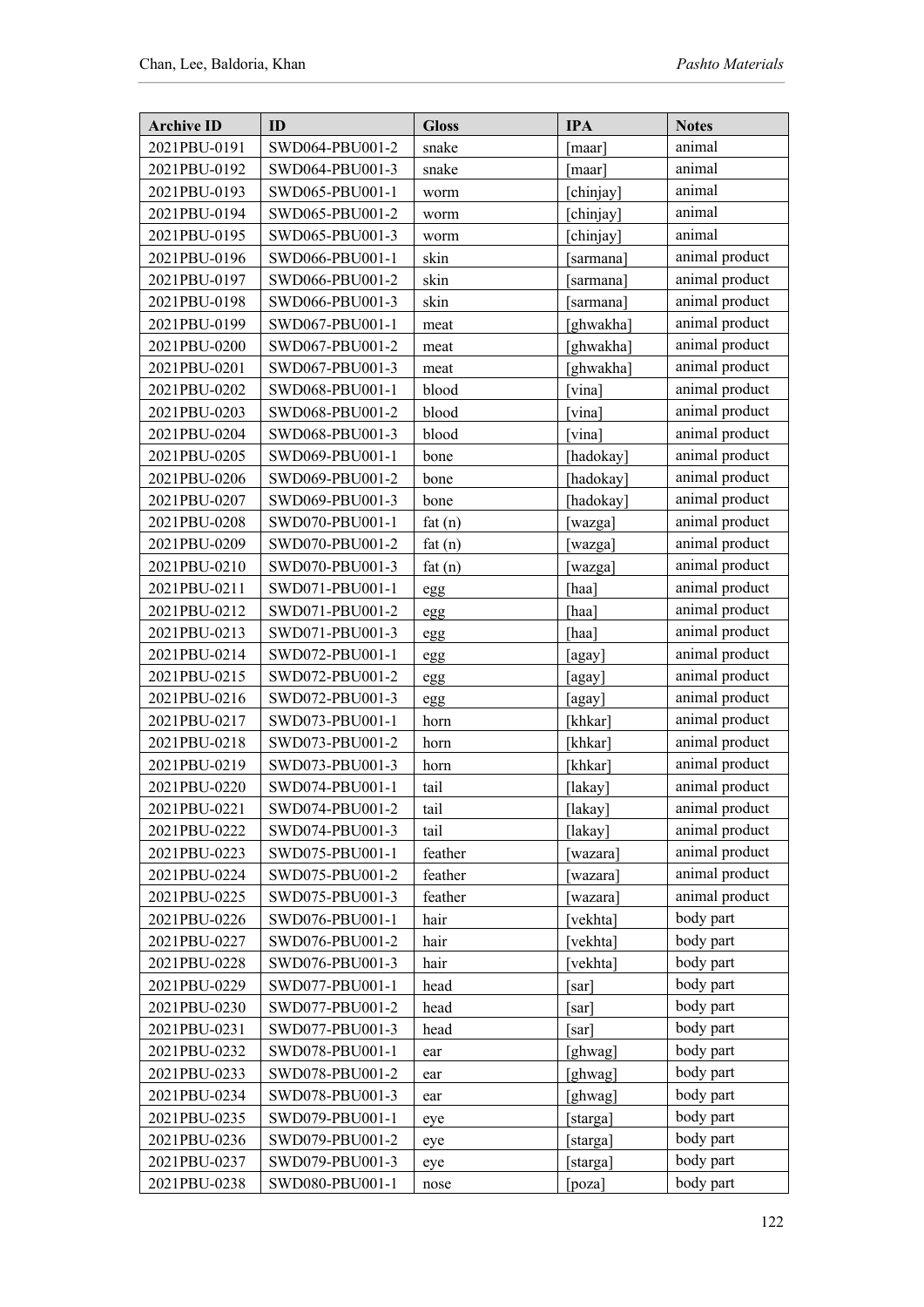| <b>Archive ID</b> | ID              | <b>Gloss</b> | <b>IPA</b> | <b>Notes</b> |
|-------------------|-----------------|--------------|------------|--------------|
| 2021PBU-0239      | SWD080-PBU001-2 | nose         | poza]      | body part    |
| 2021PBU-0240      | SWD080-PBU001-3 | nose         | [poza]     | body part    |
| 2021PBU-0241      | SWD081-PBU001-1 | mouth        | [khola]    | body part    |
| 2021PBU-0242      | SWD081-PBU001-2 | mouth        | [khola]    | body part    |
| 2021PBU-0243      | SWD081-PBU001-3 | mouth        | [khola]    | body part    |
| 2021PBU-0244      | SWD082-PBU001-1 | tooth        | [ghakh]    | body part    |
| 2021PBU-0245      | SWD082-PBU001-2 | tooth        | [ghakh]    | body part    |
| 2021PBU-0246      | SWD082-PBU001-3 | tooth        | [ghakh]    | body part    |
| 2021PBU-0247      | SWD083-PBU001-1 | tongue       | [zhubaa]   | body part    |
| 2021PBU-0248      | SWD083-PBU001-2 | tongue       | [zhubaa]   | body part    |
| 2021PBU-0249      | SWD083-PBU001-3 | tongue       | [zhubaa]   | body part    |
| 2021PBU-0250      | SWD084-PBU001-1 | fingernail   | [nook]     | body part    |
| 2021PBU-0251      | SWD084-PBU001-2 | fingernail   | [nook]     | body part    |
| 2021PBU-0252      | SWD084-PBU001-3 | fingernail   | [nook]     | body part    |
| 2021PBU-0253      | SWD085-PBU001-1 | foot         | [khpa]     | body part    |
| 2021PBU-0254      | SWD085-PBU001-2 | foot         | [khpa]     | body part    |
| 2021PBU-0255      | SWD085-PBU001-3 | foot         | [khpa]     | body part    |
| 2021PBU-0256      | SWD086-PBU001-1 | foot         | [pkha]     | body part    |
| 2021PBU-0257      | SWD086-PBU001-2 | foot         | [pkha]     | body part    |
| 2021PBU-0258      | SWD086-PBU001-3 | foot         | [pkha]     | body part    |
| 2021PBU-0259      | SWD087-PBU001-1 | leg          | [khpa]     | body part    |
| 2021PBU-0260      | SWD087-PBU001-2 | leg          | [khpa]     | body part    |
| 2021PBU-0261      | SWD087-PBU001-3 | leg          | [khpa]     | body part    |
| 2021PBU-0262      | SWD088-PBU001-1 | leg          | [pkha]     | body part    |
| 2021PBU-0263      | SWD088-PBU001-2 | leg          | [pkha]     | body part    |
| 2021PBU-0264      | SWD088-PBU001-3 | leg          | [pkha]     | body part    |
| 2021PBU-0265      | SWD089-PBU001-1 | knee         | [goda]     | body part    |
| 2021PBU-0266      | SWD089-PBU001-2 | knee         | [goda]     | body part    |
| 2021PBU-0267      | SWD089-PBU001-3 | knee         | [goda]     | body part    |
| 2021PBU-0268      | SWD090-PBU001-1 | knee         | [koondai]  | body part    |
| 2021PBU-0269      | SWD090-PBU001-2 | knee         | koondai]   | body part    |
| 2021PBU-0270      | SWD090-PBU001-3 | knee         | [koondai]  | body part    |
| 2021PBU-0271      | SWD091-PBU001-1 | knee         | [zangon]   | body part    |
| 2021PBU-0272      | SWD091-PBU001-2 | knee         | zangon]    | body part    |
| 2021PBU-0273      | SWD091-PBU001-3 | knee         | zangon]    | body part    |
| 2021PBU-0274      | SWD092-PBU001-1 | hand         | $[$ las]   | body part    |
| 2021PBU-0275      | SWD092-PBU001-2 | hand         | [las]      | body part    |
| 2021PBU-0276      | SWD092-PBU001-3 | hand         | [las]      | body part    |
| 2021PBU-0277      | SWD093-PBU001-1 | wing         | wazar]     | body part    |
| 2021PBU-0278      | SWD093-PBU001-2 | wing         | wazar]     | body part    |
| 2021PBU-0279      | SWD093-PBU001-3 | wing         | wazar]     | body part    |
| 2021PBU-0280      | SWD094-PBU001-1 | belly        | [kheta]    | body part    |
| 2021PBU-0281      | SWD094-PBU001-2 | belly        | [kheta]    | body part    |
| 2021PBU-0282      | SWD094-PBU001-3 | belly        | [kheta]    | body part    |
| 2021PBU-0283      | SWD095-PBU001-1 | belly        | [geda]     | body part    |
| 2021PBU-0284      | SWD095-PBU001-2 | belly        | [geda]     | body part    |
| 2021PBU-0285      | SWD095-PBU001-3 | belly        | geda]      | body part    |
| 2021PBU-0286      | SWD096-PBU001-1 | guts         | [kulma]    | body part    |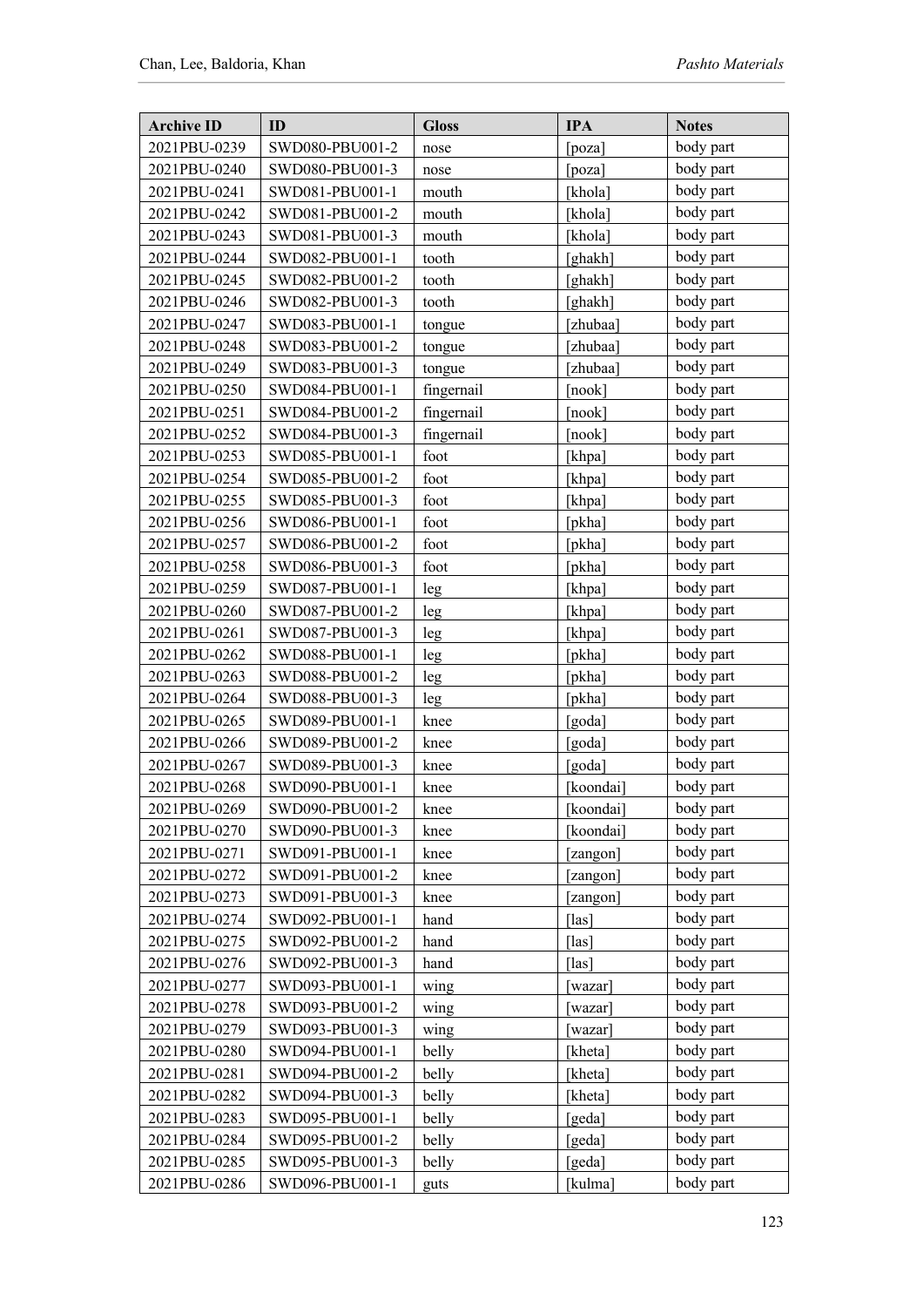| <b>Archive ID</b> | ID              | <b>Gloss</b> | <b>IPA</b> | <b>Notes</b> |
|-------------------|-----------------|--------------|------------|--------------|
| 2021PBU-0287      | SWD096-PBU001-2 | guts         | [kulma]    | body part    |
| 2021PBU-0288      | SWD096-PBU001-3 | guts         | [kulma]    | body part    |
| 2021PBU-0289      | SWD097-PBU001-1 | neck         | [maray]    | body part    |
| 2021PBU-0290      | SWD097-PBU001-2 | neck         | maray]     | body part    |
| 2021PBU-0291      | SWD097-PBU001-3 | neck         | maray]     | body part    |
| 2021PBU-0292      | SWD098-PBU001-1 | neck         | satt       | body part    |
| 2021PBU-0293      | SWD098-PBU001-2 | neck         | satt]      | body part    |
| 2021PBU-0294      | SWD098-PBU001-3 | neck         | satt       | body part    |
| 2021PBU-0295      | SWD099-PBU001-1 | back         | mlal       | body part    |
| 2021PBU-0296      | SWD099-PBU001-2 | back         | [mla]      | body part    |
| 2021PBU-0297      | SWD099-PBU001-3 | back         | [mla]      | body part    |
| 2021PBU-0298      | SWD100-PBU001-1 | back         | ˈshaa]     | body part    |
| 2021PBU-0299      | SWD100-PBU001-2 | back         | [shaa]     | body part    |
| 2021PBU-0300      | SWD100-PBU001-3 | back         | [shaa]     | body part    |
| 2021PBU-0301      | SWD101-PBU001-1 | breast       | seena]     | body part    |
| 2021PBU-0302      | SWD101-PBU001-2 | breast       | seena      | body part    |
| 2021PBU-0303      | SWD101-PBU001-3 | breast       | [seena]    | body part    |
| 2021PBU-0304      | SWD102-PBU001-1 | breast       | [tay]      | body part    |
| 2021PBU-0305      | SWD102-PBU001-2 | breast       | [tay]      | body part    |
| 2021PBU-0306      | SWD102-PBU001-3 | breast       | [tay]      | body part    |
| 2021PBU-0307      | SWD103-PBU001-1 | heart        | [zrha]     | body part    |
| 2021PBU-0308      | SWD103-PBU001-2 | heart        | [zrha]     | body part    |
| 2021PBU-0309      | SWD103-PBU001-3 | heart        | [zrha]     | body part    |
| 2021PBU-0310      | SWD104-PBU001-1 | liver        | eena]      | body part    |
| 2021PBU-0311      | SWD104-PBU001-2 | liver        | eena]      | body part    |
| 2021PBU-0312      | SWD104-PBU001-3 | liver        | eena]      | body part    |
| 2021PBU-0313      | SWD105-PBU001-1 | liver        | zigar]     | body part    |
| 2021PBU-0314      | SWD105-PBU001-2 | liver        | [zigar]    | body part    |
| 2021PBU-0315      | SWD105-PBU001-3 | liver        | [zigar]    | body part    |
| 2021PBU-0316      | SWD106-PBU001-1 | drink        | [skhal]    | body verb    |
| 2021PBU-0317      | SWD106-PBU001-2 | drink        | [skhal]    | body verb    |
| 2021PBU-0318      | SWD106-PBU001-3 | drink        | [skhal]    | body verb    |
| 2021PBU-0319      | SWD107-PBU001-1 | eat          | [khwarak]  | body verb    |
| 2021PBU-0320      | SWD107-PBU001-2 | eat          | [khwarak]  | body verb    |
| 2021PBU-0321      | SWD107-PBU001-3 | eat          | [khwarak]  | body verb    |
| 2021PBU-0322      | SWD108-PBU001-1 | eat          | [khwarhal] | body verb    |
| 2021PBU-0323      | SWD108-PBU001-2 | eat          | [khwarhal] | body verb    |
| 2021PBU-0324      | SWD108-PBU001-3 | eat          | [khwarhal] | body verb    |
| 2021PBU-0325      | SWD109-PBU001-1 | bite         | chichal]   | body verb    |
| 2021PBU-0326      | SWD109-PBU001-2 | bite         | [chichal]  | body verb    |
| 2021PBU-0327      | SWD109-PBU001-3 | bite         | [chichal]  | body verb    |
| 2021PBU-0328      | SWD110-PBU001-1 | bite         | chak]      | body verb    |
| 2021PBU-0329      | SWD110-PBU001-2 | bite         | [chak]     | body verb    |
| 2021PBU-0330      | SWD110-PBU001-3 | bite         | [chak]     | body verb    |
| 2021PBU-0331      | SWD111-PBU001-1 | suck         | satal]     | body verb    |
| 2021PBU-0332      | SWD111-PBU001-2 | suck         | satal]     | body verb    |
| 2021PBU-0333      | SWD111-PBU001-3 | suck         | satal]     | body verb    |
| 2021PBU-0334      | SWD112-PBU001-1 | spit         | [tookal]   | body verb    |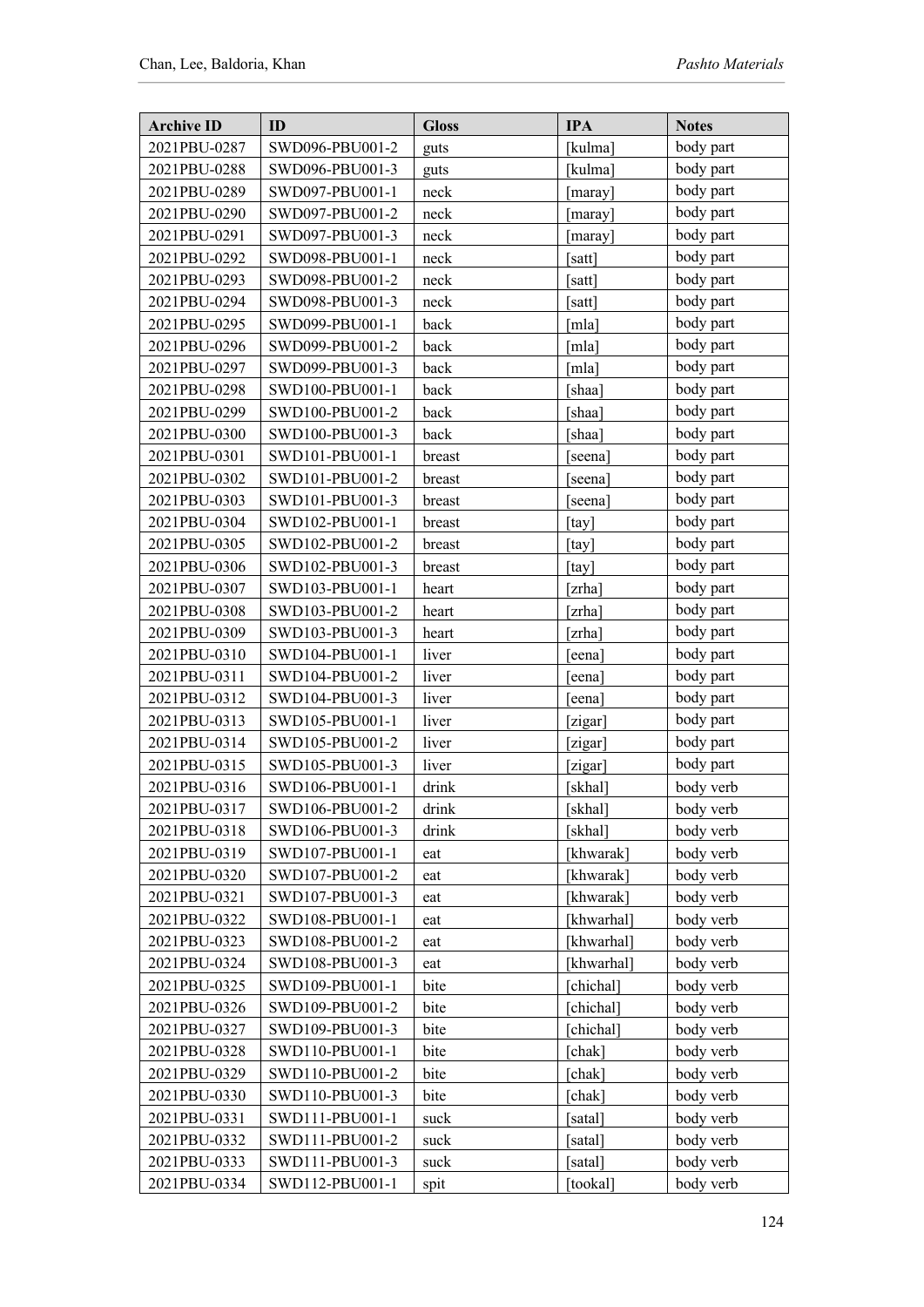| <b>Archive ID</b> | ID              | <b>Gloss</b> | <b>IPA</b>        | <b>Notes</b>     |
|-------------------|-----------------|--------------|-------------------|------------------|
| 2021PBU-0335      | SWD112-PBU001-2 | spit         | tookal]           | body verb        |
| 2021PBU-0336      | SWD112-PBU001-3 | spit         | [tookal]          | body verb        |
| 2021PBU-0337      | SWD113-PBU001-1 | vomit        | [olti kol]        | body verb        |
| 2021PBU-0338      | SWD113-PBU001-2 | vomit        | [olti kol]        | body verb        |
| 2021PBU-0339      | SWD113-PBU001-3 | vomit        | [olti kol]        | body verb        |
| 2021PBU-0340      | SWD114-PBU001-1 | blow         | [pookay]          | body verb        |
| 2021PBU-0341      | SWD114-PBU001-2 | blow         | [pookay]          | body verb        |
| 2021PBU-0342      | SWD114-PBU001-3 | blow         | [pookay]          | body verb        |
| 2021PBU-0343      | SWD115-PBU001-1 | breathe      | saa akhastal]     | body verb        |
| 2021PBU-0344      | SWD115-PBU001-2 | breathe      | [saa akhastal]    | body verb        |
| 2021PBU-0345      | SWD115-PBU001-3 | breathe      | [saa akhastal]    | body verb        |
| 2021PBU-0346      | SWD116-PBU001-1 | laugh        | [khandal]         | body verb        |
| 2021PBU-0347      | SWD116-PBU001-2 | laugh        | [khandal]         | body verb        |
| 2021PBU-0348      | SWD116-PBU001-3 | laugh        | [khandal]         | body verb        |
| 2021PBU-0349      | SWD117-PBU001-1 | live         | [wosidal]         | body verb        |
| 2021PBU-0350      | SWD117-PBU001-2 | live         | wosidal]          | body verb        |
| 2021PBU-0351      | SWD117-PBU001-3 | live         | [wosidal]         | body verb        |
| 2021PBU-0352      | SWD118-PBU001-1 | live         | [zhwand]          | body verb        |
| 2021PBU-0353      | SWD118-PBU001-2 | live         | [zhwand]          | body verb        |
| 2021PBU-0354      | SWD118-PBU001-3 | live         | [zhwand]          | body verb        |
| 2021PBU-0355      | SWD119-PBU001-1 | die          | [marh]            | body verb        |
| 2021PBU-0356      | SWD119-PBU001-2 | die          | [marh]            | body verb        |
| 2021PBU-0357      | SWD119-PBU001-3 | die          | marh]             | body verb        |
| 2021PBU-0358      | SWD120-PBU001-1 | red          | [soor]            | colour           |
| 2021PBU-0359      | SWD120-PBU001-2 | red          | [soor]            | colour           |
| 2021PBU-0360      | SWD120-PBU001-3 | red          | [soor]            | colour           |
| 2021PBU-0361      | SWD121-PBU001-1 | green        | [sheen]           | colour           |
| 2021PBU-0362      | SWD121-PBU001-2 | green        | [sheen]           | colour           |
| 2021PBU-0363      | SWD121-PBU001-3 | green        | [sheen]           | colour           |
| 2021PBU-0364      | SWD122-PBU001-1 | yellow       | [zyarh]           | colour           |
| 2021PBU-0365      | SWD122-PBU001-2 | yellow       | zyarh             | colour           |
| 2021PBU-0366      | SWD122-PBU001-3 | yellow       | [zyarh]           | colour           |
| 2021PBU-0367      | SWD123-PBU001-1 | white        | [spin]            | colour           |
| 2021PBU-0368      | SWD123-PBU001-2 | white        | [spin]            | colour           |
| 2021PBU-0369      | SWD123-PBU001-3 | white        | [spin]            | colour           |
| 2021PBU-0370      | SWD124-PBU001-1 | black        | [tor]             | colour           |
| 2021PBU-0371      | SWD124-PBU001-2 | black        | [tor]             | colour           |
| 2021PBU-0372      | SWD124-PBU001-3 | black        | [tor]             | colour           |
| 2021PBU-0373      | SWD125-PBU001-1 | with         | warsara]          | conj             |
| 2021PBU-0374      | SWD125-PBU001-2 | with         | [warsara]         | conj             |
| 2021PBU-0375      | SWD125-PBU001-3 | with         | warsara]          | conj             |
| 2021PBU-0376      | SWD126-PBU001-1 | and          | [ao]              | con <sub>1</sub> |
| 2021PBU-0377      | SWD126-PBU001-2 | and          | [ao]              | conj             |
| 2021PBU-0378      | SWD126-PBU001-3 | and          | [a <sub>o</sub> ] | conj             |
| 2021PBU-0379      | SWD127-PBU001-1 | if           | [ka]              | conj             |
| 2021PBU-0380      | SWD127-PBU001-2 | if           | [ka]              | conj             |
| 2021PBU-0381      | SWD127-PBU001-3 | if           | [ka]              | con <sub>1</sub> |
| 2021PBU-0382      | SWD128-PBU001-1 | if           | [ka charay]       | conj             |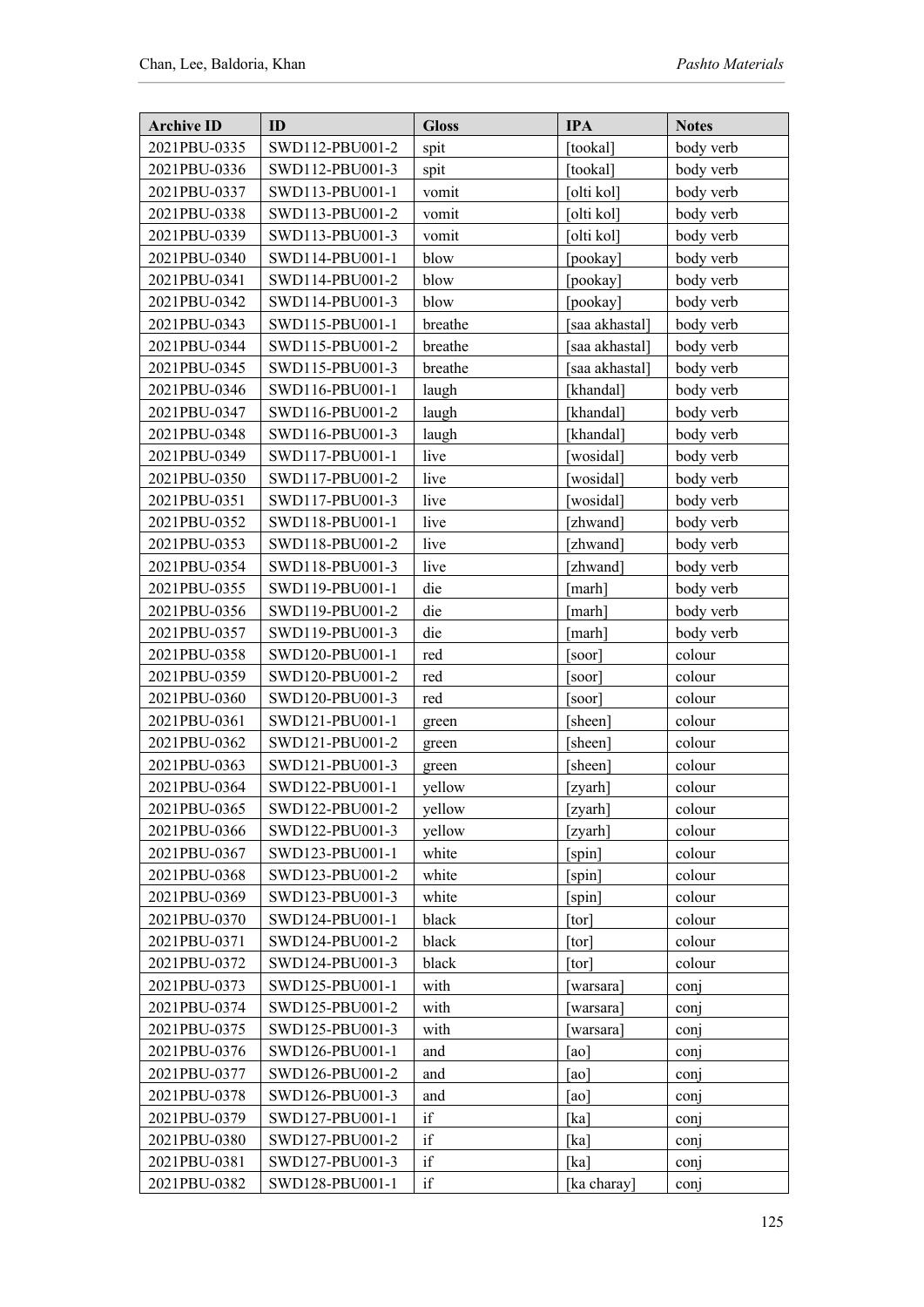| <b>Archive ID</b> | ID              | <b>Gloss</b> | <b>IPA</b>                 | <b>Notes</b> |
|-------------------|-----------------|--------------|----------------------------|--------------|
| 2021PBU-0383      | SWD128-PBU001-2 | if           | [ka charay]                | con          |
| 2021PBU-0384      | SWD128-PBU001-3 | if           | [ka charay]                | conj         |
| 2021PBU-0385      | SWD129-PBU001-1 | because      | [da zaka]                  | conj         |
| 2021PBU-0386      | SWD129-PBU001-2 | because      | da zaka]                   | conj         |
| 2021PBU-0387      | SWD129-PBU001-3 | because      | [da zaka]                  | conj         |
| 2021PBU-0388      | SWD130-PBU001-1 | because      | [waja]                     | conj         |
| 2021PBU-0389      | SWD130-PBU001-2 | because      | waja]                      | con          |
| 2021PBU-0390      | SWD130-PBU001-3 | because      | waja]                      | conj         |
| 2021PBU-0391      | SWD131-PBU001-1 | tree         | wona]                      | environment  |
| 2021PBU-0392      | SWD131-PBU001-2 | tree         | wona]                      | environment  |
| 2021PBU-0393      | SWD131-PBU001-3 | tree         | [wona]                     | environment  |
| 2021PBU-0394      | SWD132-PBU001-1 | tree         | bote]                      | environment  |
| 2021PBU-0395      | SWD132-PBU001-2 | tree         | [bote]                     | environment  |
| 2021PBU-0396      | SWD132-PBU001-3 | tree         | [bote]                     | environment  |
| 2021PBU-0397      | SWD133-PBU001-1 | forest       | [zangal]                   | environment  |
| 2021PBU-0398      | SWD133-PBU001-2 | forest       | [zangal]                   | environment  |
| 2021PBU-0399      | SWD133-PBU001-3 | forest       | [zangal]                   | environment  |
| 2021PBU-0400      | SWD134-PBU001-1 | stick        | chooka]                    | environment  |
| 2021PBU-0401      | SWD134-PBU001-2 | stick        | [chooka]                   | environment  |
| 2021PBU-0402      | SWD134-PBU001-3 | stick        | [chooka]                   | environment  |
| 2021PBU-0403      | SWD135-PBU001-1 | stick        | [lakhta]                   | environment  |
| 2021PBU-0404      | SWD135-PBU001-2 | stick        | [lakhta]                   | environment  |
| 2021PBU-0405      | SWD135-PBU001-3 | stick        | [lakhta]                   | environment  |
| 2021PBU-0406      | SWD136-PBU001-1 | stick        | [danda]                    | environment  |
| 2021PBU-0407      | SWD136-PBU001-2 | stick        | [danda]                    | environment  |
| 2021PBU-0408      | SWD136-PBU001-3 | stick        | [danda]                    | environment  |
| 2021PBU-0409      | SWD137-PBU001-1 | fruit        | mewa]                      | environment  |
| 2021PBU-0410      | SWD137-PBU001-2 | fruit        | mewa]                      | environment  |
| 2021PBU-0411      | SWD137-PBU001-3 | fruit        | [mewa]                     | environment  |
| 2021PBU-0412      | SWD138-PBU001-1 | seed         | [tukham]                   | environment  |
| 2021PBU-0413      | SWD138-PBU001-2 | seed         | [tukham]                   | environment  |
| 2021PBU-0414      | SWD138-PBU001-3 | seed         | [tukham]                   | environment  |
| 2021PBU-0415      | SWD139-PBU001-1 | seed         | [zakhira]                  | environment  |
| 2021PBU-0416      | SWD139-PBU001-2 | seed         | zakhira]                   | environment  |
| 2021PBU-0417      | SWD139-PBU001-3 | seed         | [zakhira]                  | environment  |
| 2021PBU-0418      | SWD140-PBU001-1 | leaf         | [panrha]                   | environment  |
| 2021PBU-0419      | SWD140-PBU001-2 | leaf         | [panrha]                   | environment  |
| 2021PBU-0420      | SWD140-PBU001-3 | leaf         | panrha]                    | environment  |
| 2021PBU-0421      | SWD141-PBU001-1 | root         | [jarrha]                   | environment  |
| 2021PBU-0422      | SWD141-PBU001-2 | root         | [jarrha]                   | environment  |
| 2021PBU-0423      | SWD141-PBU001-3 | root         | [jarrha]                   | environment  |
| 2021PBU-0424      | SWD142-PBU001-1 | bark         | [tana]                     | environment  |
| 2021PBU-0425      | SWD142-PBU001-2 | bark         | [tana]                     | environment  |
| 2021PBU-0426      | SWD142-PBU001-3 | bark         | [tana]                     | environment  |
| 2021PBU-0427      | SWD143-PBU001-1 | flower       | $\lceil \text{gul} \rceil$ | environment  |
| 2021PBU-0428      | SWD143-PBU001-2 | flower       | $\lceil \text{gul} \rceil$ | environment  |
| 2021PBU-0429      | SWD143-PBU001-3 | flower       | [gul]                      | environment  |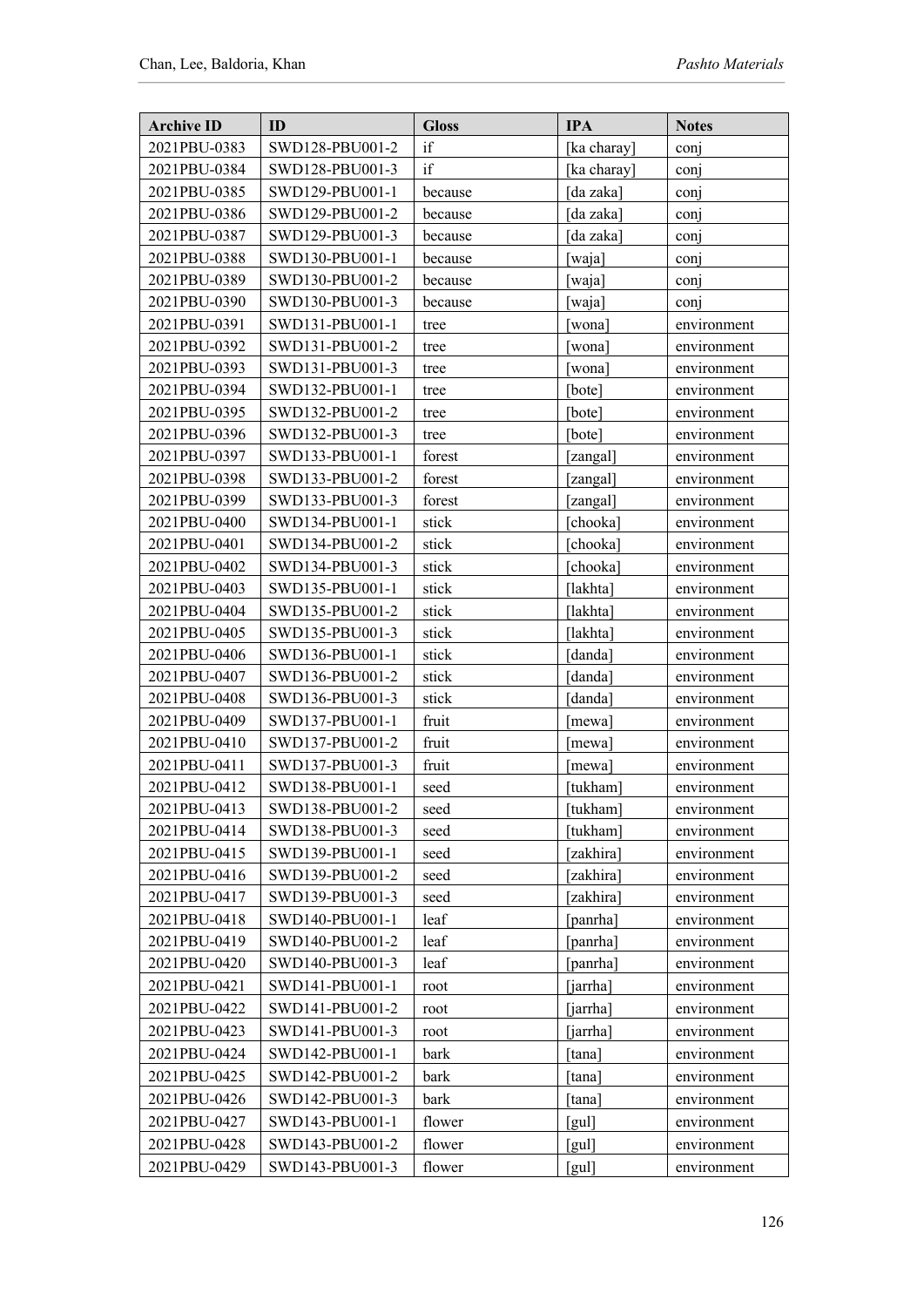| <b>Archive ID</b> | ID              | <b>Gloss</b> | <b>IPA</b>   | <b>Notes</b> |
|-------------------|-----------------|--------------|--------------|--------------|
| 2021PBU-0430      | SWD144-PBU001-1 | grass        | [gaya]       | environment  |
| 2021PBU-0431      | SWD144-PBU001-2 | grass        | [gaya]       | environment  |
| 2021PBU-0432      | SWD144-PBU001-3 | grass        | [gaya]       | environment  |
| 2021PBU-0433      | SWD145-PBU001-1 | grass        | [wakha]      | environment  |
| 2021PBU-0434      | SWD145-PBU001-2 | grass        | [wakha]      | environment  |
| 2021PBU-0435      | SWD145-PBU001-3 | grass        | [wakha]      | environment  |
| 2021PBU-0436      | SWD146-PBU001-1 | freeze       | wawra kedal] | environment  |
| 2021PBU-0437      | SWD146-PBU001-2 | freeze       | wawra kedal] | environment  |
| 2021PBU-0438      | SWD146-PBU001-3 | freeze       | wawra kedal] | environment  |
| 2021PBU-0439      | SWD147-PBU001-1 | sun          | [nmar]       | environment  |
| 2021PBU-0440      | SWD147-PBU001-2 | sun          | [nmar]       | environment  |
| 2021PBU-0441      | SWD147-PBU001-3 | sun          | nmar]        | environment  |
| 2021PBU-0442      | SWD148-PBU001-1 | moon         | [spogmai]    | environment  |
| 2021PBU-0443      | SWD148-PBU001-2 | moon         | [spogmai]    | environment  |
| 2021PBU-0444      | SWD148-PBU001-3 | moon         | [spogmai]    | environment  |
| 2021PBU-0445      | SWD149-PBU001-1 | star         | [storey]     | environment  |
| 2021PBU-0446      | SWD149-PBU001-2 | star         | [storey]     | environment  |
| 2021PBU-0447      | SWD149-PBU001-3 | star         | [storey]     | environment  |
| 2021PBU-0448      | SWD150-PBU001-1 | water        | [oba]        | environment  |
| 2021PBU-0449      | SWD150-PBU001-2 | water        | [oba]        | environment  |
| 2021PBU-0450      | SWD150-PBU001-3 | water        | [oba]        | environment  |
| 2021PBU-0451      | SWD151-PBU001-1 | rain         | [baran]      | environment  |
| 2021PBU-0452      | SWD151-PBU001-2 | rain         | [baran]      | environment  |
| 2021PBU-0453      | SWD151-PBU001-3 | rain         | [baran]      | environment  |
| 2021PBU-0454      | SWD152-PBU001-1 | river        | [daryab]     | environment  |
| 2021PBU-0455      | SWD152-PBU001-2 | river        | [daryab]     | environment  |
| 2021PBU-0456      | SWD152-PBU001-3 | river        | [daryab]     | environment  |
| 2021PBU-0457      | SWD153-PBU001-1 | lake         | [cheena]     | environment  |
| 2021PBU-0458      | SWD153-PBU001-2 | lake         | [cheena]     | environment  |
| 2021PBU-0459      | SWD153-PBU001-3 | lake         | [cheena]     | environment  |
| 2021PBU-0460      | SWD154-PBU001-1 | sea          | [seend]      | environment  |
| 2021PBU-0461      | SWD154-PBU001-2 | sea          | [seend]      | environment  |
| 2021PBU-0462      | SWD154-PBU001-3 | sea          | [seend]      | environment  |
| 2021PBU-0463      | SWD155-PBU001-1 | salt         | [malga]      | environment  |
| 2021PBU-0464      | SWD155-PBU001-2 | salt         | [malga]      | environment  |
| 2021PBU-0465      | SWD155-PBU001-3 | salt         | [malga]      | environment  |
| 2021PBU-0466      | SWD156-PBU001-1 | stone        | [kanrhey]    | environment  |
| 2021PBU-0467      | SWD156-PBU001-2 | stone        | [kanrhey]    | environment  |
| 2021PBU-0468      | SWD156-PBU001-3 | stone        | [kanrhey]    | environment  |
| 2021PBU-0469      | SWD157-PBU001-1 | sand         | [shaga]      | environment  |
| 2021PBU-0470      | SWD157-PBU001-2 | sand         | [shaga]      | environment  |
| 2021PBU-0471      | SWD157-PBU001-3 | sand         | [shaga]      | environment  |
| 2021PBU-0472      | SWD158-PBU001-1 | dust         | [doorha]     | environment  |
| 2021PBU-0473      | SWD158-PBU001-2 | dust         | [doorha]     | environment  |
| 2021PBU-0474      | SWD158-PBU001-3 | dust         | [doorha]     | environment  |
| 2021PBU-0475      | SWD159-PBU001-1 | earth        | [zmaka]      | environment  |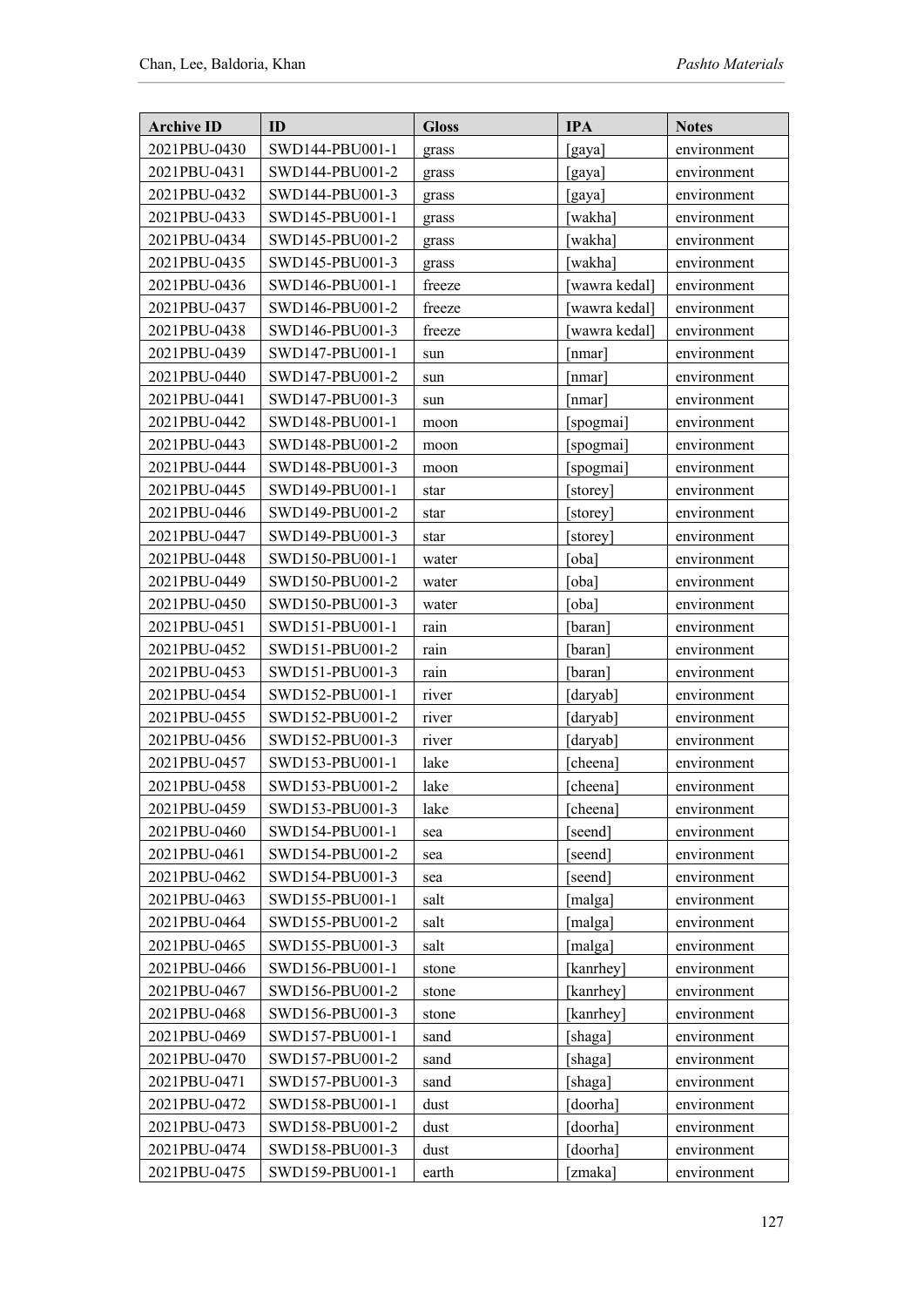| <b>Archive ID</b> | ID              | <b>Gloss</b> | <b>IPA</b>         | <b>Notes</b> |
|-------------------|-----------------|--------------|--------------------|--------------|
| 2021PBU-0476      | SWD159-PBU001-2 | earth        | [zmaka]            | environment  |
| 2021PBU-0477      | SWD159-PBU001-3 | earth        | [zmaka]            | environment  |
| 2021PBU-0478      | SWD160-PBU001-1 | cloud        | woryaz]            | environment  |
| 2021PBU-0479      | SWD160-PBU001-2 | cloud        | woryaz]            | environment  |
| 2021PBU-0480      | SWD160-PBU001-3 | cloud        | [woryaz]           | environment  |
| 2021PBU-0481      | SWD161-PBU001-1 | fog          | [larha]            | environment  |
| 2021PBU-0482      | SWD161-PBU001-2 | fog          | [larha]            | environment  |
| 2021PBU-0483      | SWD161-PBU001-3 | fog          | [larha]            | environment  |
| 2021PBU-0484      | SWD162-PBU001-1 | sky          | [asman]            | environment  |
| 2021PBU-0485      | SWD162-PBU001-2 | sky          | [asman]            | environment  |
| 2021PBU-0486      | SWD162-PBU001-3 | sky          | [asman]            | environment  |
| 2021PBU-0487      | SWD163-PBU001-1 | wind         | silai              | environment  |
| 2021PBU-0488      | SWD163-PBU001-2 | wind         | [silai]            | environment  |
| 2021PBU-0489      | SWD163-PBU001-3 | wind         | [silai]            | environment  |
| 2021PBU-0490      | SWD164-PBU001-1 | wind         | [baad]             | environment  |
| 2021PBU-0491      | SWD164-PBU001-2 | wind         | [baad]             | environment  |
| 2021PBU-0492      | SWD164-PBU001-3 | wind         | [baad]             | environment  |
| 2021PBU-0493      | SWD165-PBU001-1 | snow         | [wawra]            | environment  |
| 2021PBU-0494      | SWD165-PBU001-2 | snow         | [wawra]            | environment  |
| 2021PBU-0495      | SWD165-PBU001-3 | snow         | wawra]             | environment  |
| 2021PBU-0496      | SWD166-PBU001-1 | ice          | wowra]             | environment  |
| 2021PBU-0497      | SWD166-PBU001-2 | ice          | [wowra]            | environment  |
| 2021PBU-0498      | SWD166-PBU001-3 | ice          | [wowra]            | environment  |
| 2021PBU-0499      | SWD167-PBU001-1 | smoke        | [logay]            | environment  |
| 2021PBU-0500      | SWD167-PBU001-2 | smoke        | [logay]            | environment  |
| 2021PBU-0501      | SWD167-PBU001-3 | smoke        | [logay]            | environment  |
| 2021PBU-0502      | SWD168-PBU001-1 | fire         | [00]               | environment  |
| 2021PBU-0503      | SWD168-PBU001-2 | fire         | $\overline{1}$ oor | environment  |
| 2021PBU-0504      | SWD168-PBU001-3 | fire         | $\overline{100}$   | environment  |
| 2021PBU-0505      | SWD169-PBU001-1 | ashes        | eeray              | environment  |
| 2021PBU-0506      | SWD169-PBU001-2 | ashes        | eeray]             | environment  |
| 2021PBU-0507      | SWD169-PBU001-3 | ashes        | [eeray]            | environment  |
| 2021PBU-0508      | SWD170-PBU001-1 | burn         | [swazedal]         | environment  |
| 2021PBU-0509      | SWD170-PBU001-2 | burn         | swazedal]          | environment  |
| 2021PBU-0510      | SWD170-PBU001-3 | burn         | [swazedal]         | environment  |
| 2021PBU-0511      | SWD171-PBU001-1 | road         | [lara]             | environment  |
| 2021PBU-0512      | SWD171-PBU001-2 | road         | [lara]             | environment  |
| 2021PBU-0513      | SWD171-PBU001-3 | road         | [lara]             | environment  |
| 2021PBU-0514      | SWD172-PBU001-1 | mountain     | [ghar]             | environment  |
| 2021PBU-0515      | SWD172-PBU001-2 | mountain     | [ghar]             | environment  |
| 2021PBU-0516      | SWD172-PBU001-3 | mountain     | [ghar]             | environment  |
| 2021PBU-0517      | SWD173-PBU001-1 | woman        | zanana]            | human        |
| 2021PBU-0518      | SWD173-PBU001-2 | woman        | zanana             | human        |
| 2021PBU-0519      | SWD173-PBU001-3 | woman        | [zanana]           | human        |
| 2021PBU-0520      | SWD174-PBU001-1 | woman        | [khaza]            | human        |
| 2021PBU-0521      | SWD174-PBU001-2 | woman        | [khaza]            | human        |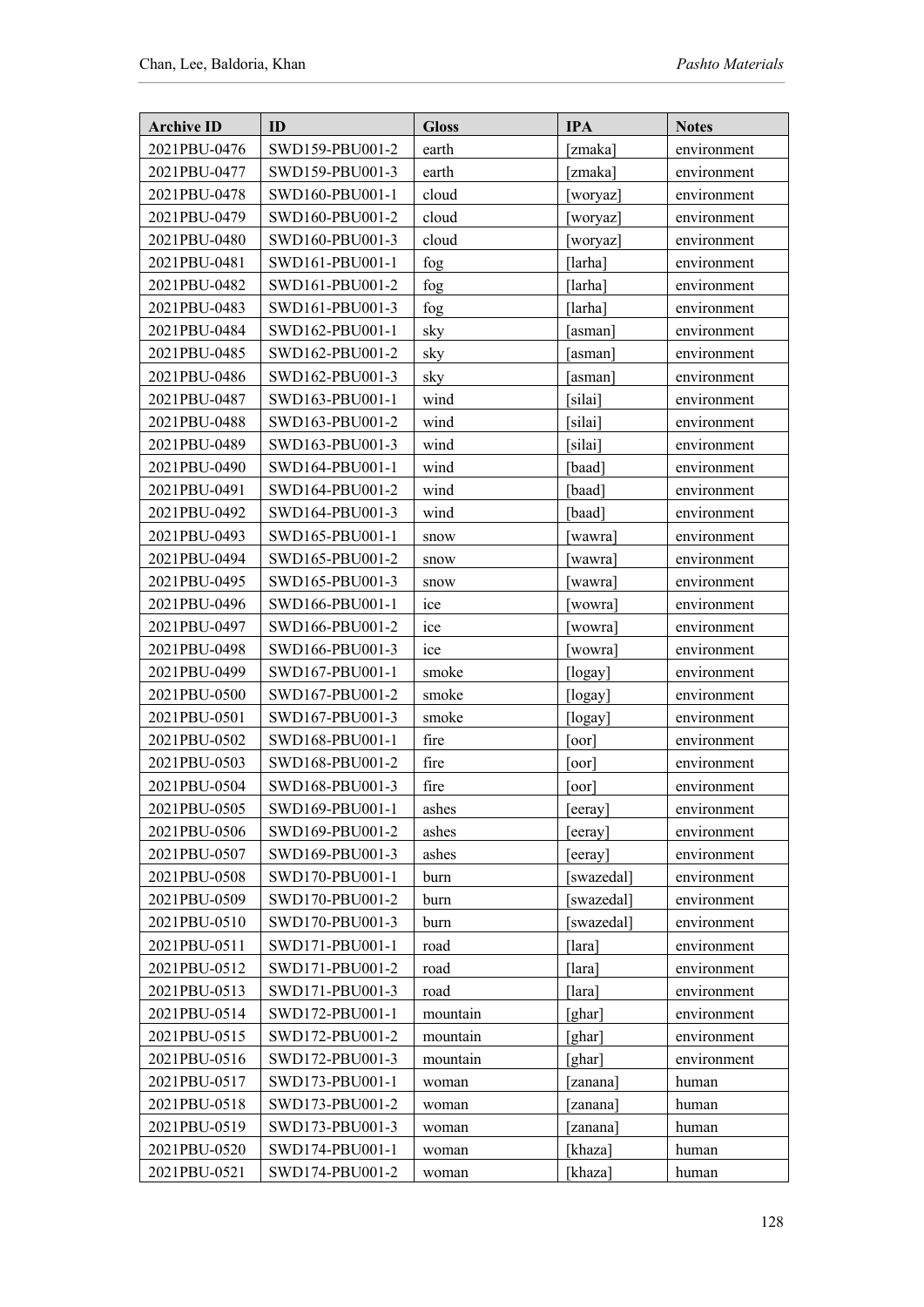| <b>Archive ID</b> | ID              | <b>Gloss</b>      | <b>IPA</b>     | <b>Notes</b> |
|-------------------|-----------------|-------------------|----------------|--------------|
| 2021PBU-0522      | SWD174-PBU001-3 | woman             | [khaza]        | human        |
| 2021PBU-0523      | SWD175-PBU001-1 | man (adult male)  | [sare]         | human        |
| 2021PBU-0524      | SWD175-PBU001-2 | man (adult male)  | [sare]         | human        |
| 2021PBU-0525      | SWD175-PBU001-3 | man (adult male)  | [sare]         | human        |
| 2021PBU-0526      | SWD176-PBU001-1 | man (human being) | [narina insan] | human        |
| 2021PBU-0527      | SWD176-PBU001-2 | man (human being) | [narina insan] | human        |
| 2021PBU-0528      | SWD176-PBU001-3 | man (human being) | [narina insan] | human        |
| 2021PBU-0529      | SWD177-PBU001-1 | child             | [mashoom]      | human        |
| 2021PBU-0530      | SWD177-PBU001-2 | child             | [mashoom]      | human        |
| 2021PBU-0531      | SWD177-PBU001-3 | child             | [mashoom]      | human        |
| 2021PBU-0532      | SWD178-PBU001-1 | wife              | [tabar]        | human        |
| 2021PBU-0533      | SWD178-PBU001-2 | wife              | tabar]         | human        |
| 2021PBU-0534      | SWD178-PBU001-3 | wife              | [tabar]        | human        |
| 2021PBU-0535      | SWD179-PBU001-1 | husband           | [khawand]      | human        |
| 2021PBU-0536      | SWD179-PBU001-2 | husband           | [khawand]      | human        |
| 2021PBU-0537      | SWD179-PBU001-3 | husband           | [khawand]      | human        |
| 2021PBU-0538      | SWD180-PBU001-1 | husband           | [sare]         | human        |
| 2021PBU-0539      | SWD180-PBU001-2 | husband           | [sare]         | human        |
| 2021PBU-0540      | SWD180-PBU001-3 | husband           | [sare]         | human        |
| 2021PBU-0541      | SWD181-PBU001-1 | mother            | [mor]          | human        |
| 2021PBU-0542      | SWD181-PBU001-2 | mother            | [mor]          | human        |
| 2021PBU-0543      | SWD181-PBU001-3 | mother            | [mor]          | human        |
| 2021PBU-0544      | SWD182-PBU001-1 | father            | $[$ plar $]$   | human        |
| 2021PBU-0545      | SWD182-PBU001-2 | father            | $[$ plar $]$   | human        |
| 2021PBU-0546      | SWD182-PBU001-3 | father            | [plar]         | human        |
| 2021PBU-0547      | SWD183-PBU001-1 | name              | [nama]         | human        |
| 2021PBU-0548      | SWD183-PBU001-2 | name              | [nama]         | human        |
| 2021PBU-0549      | SWD183-PBU001-3 | name              | [nama]         | human        |
| 2021PBU-0550      | SWD184-PBU001-1 | sing              | [sandara wail] | human verb   |
| 2021PBU-0551      | SWD184-PBU001-2 | sing              | sandara wail]  | human verb   |
| 2021PBU-0552      | SWD184-PBU001-3 | sing              | [sandara wail] | human verb   |
| 2021PBU-0553      | SWD185-PBU001-1 | play              | [loba kol]     | human verb   |
| 2021PBU-0554      | SWD185-PBU001-2 | play              | [loba kol]     | human verb   |
| 2021PBU-0555      | SWD185-PBU001-3 | play              | [loba kol]     | human verb   |
| 2021PBU-0556      | SWD186-PBU001-1 | swell             | [parhsedal]    | human verb   |
| 2021PBU-0557      | SWD186-PBU001-2 | swell             | [parhsedal]    | human verb   |
| 2021PBU-0558      | SWD186-PBU001-3 | swell             | [parhsedal]    | human verb   |
| 2021PBU-0559      | SWD187-PBU001-1 | kill              | wazhal]        | impact       |
| 2021PBU-0560      | SWD187-PBU001-2 | kill              | wazhal]        | impact       |
| 2021PBU-0561      | SWD187-PBU001-3 | kill              | [wazhal]       | impact       |
| 2021PBU-0562      | SWD188-PBU001-1 | fight             | [jhaghara kol] | impact       |
| 2021PBU-0563      | SWD188-PBU001-2 | fight             | [jhaghara kol] | impact       |
| 2021PBU-0564      | SWD188-PBU001-3 | fight             | [jhaghara kol] | impact       |
| 2021PBU-0565      | SWD189-PBU001-1 | hunt              | [khkar kol]    | impact       |
| 2021PBU-0566      | SWD189-PBU001-2 | hunt              | [khkar kol]    | impact       |
| 2021PBU-0567      | SWD189-PBU001-3 | hunt              | [khkar kol]    | impact       |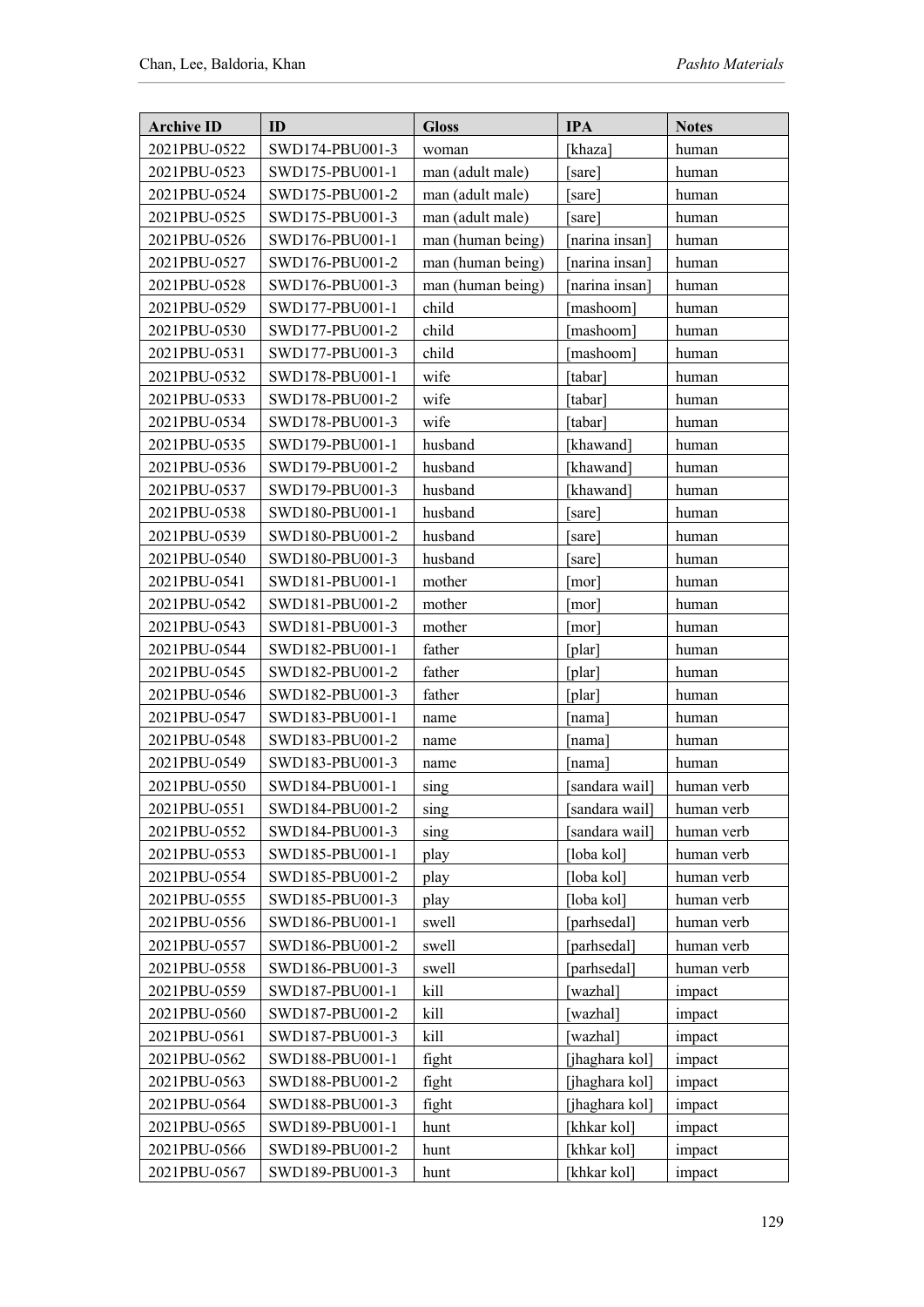| <b>Archive ID</b> | ID              | <b>Gloss</b> | <b>IPA</b>    | <b>Notes</b> |
|-------------------|-----------------|--------------|---------------|--------------|
| 2021PBU-0568      | SWD190-PBU001-1 | hit          | wakhal]       | impact       |
| 2021PBU-0569      | SWD190-PBU001-2 | hit          | [wakhal]      | impact       |
| 2021PBU-0570      | SWD190-PBU001-3 | hit          | [wakhal]      | impact       |
| 2021PBU-0571      | SWD191-PBU001-1 | cut          | [prekol]      | impact       |
| 2021PBU-0572      | SWD191-PBU001-2 | cut          | [prekol]      | impact       |
| 2021PBU-0573      | SWD191-PBU001-3 | cut          | [prekol]      | impact       |
| 2021PBU-0574      | SWD192-PBU001-1 | split        | [juda kol]    | impact       |
| 2021PBU-0575      | SWD192-PBU001-2 | split        | [juda kol]    | impact       |
| 2021PBU-0576      | SWD192-PBU001-3 | split        | [juda kol]    | impact       |
| 2021PBU-0577      | SWD193-PBU001-1 | split        | [hise kol]    | impact       |
| 2021PBU-0578      | SWD193-PBU001-2 | split        | [hise kol]    | impact       |
| 2021PBU-0579      | SWD193-PBU001-3 | split        | [hise kol]    | impact       |
| 2021PBU-0580      | SWD194-PBU001-1 | stab         | [chaqo wahal] | impact       |
| 2021PBU-0581      | SWD194-PBU001-2 | stab         | [chaqo wahal] | impact       |
| 2021PBU-0582      | SWD194-PBU001-3 | stab         | [chaqo wahal] | impact       |
| 2021PBU-0583      | SWD195-PBU001-1 | scratch      | [garawal]     | impact       |
| 2021PBU-0584      | SWD195-PBU001-2 | scratch      | [garawal]     | impact       |
| 2021PBU-0585      | SWD195-PBU001-3 | scratch      | [garawal]     | impact       |
| 2021PBU-0586      | SWD196-PBU001-1 | dig          | [kanasatal]   | impact       |
| 2021PBU-0587      | SWD196-PBU001-2 | dig          | [kanasatal]   | impact       |
| 2021PBU-0588      | SWD196-PBU001-3 | dig          | [kanasatal]   | impact       |
| 2021PBU-0589      | SWD197-PBU001-1 | at           | [bande]       | location     |
| 2021PBU-0590      | SWD197-PBU001-2 | at           | [bande]       | location     |
| 2021PBU-0591      | SWD197-PBU001-3 | at           | [bande]       | location     |
| 2021PBU-0592      | SWD198-PBU001-1 | at           | [pa]          | location     |
| 2021PBU-0593      | SWD198-PBU001-2 | at           | [pa]          | location     |
| 2021PBU-0594      | SWD198-PBU001-3 | at           | [pa]          | location     |
| 2021PBU-0595      | SWD199-PBU001-1 | in           | [danana]      | location     |
| 2021PBU-0596      | SWD199-PBU001-2 | in           | [danana]      | location     |
| 2021PBU-0597      | SWD199-PBU001-3 | 1n           | [danana]      | location     |
| 2021PBU-0598      | SWD200-PBU001-1 | in           | [kel]         | location     |
| 2021PBU-0599      | SWD200-PBU001-2 | in           | [kel]         | location     |
| 2021PBU-0600      | SWD200-PBU001-3 | in           | [ke]          | location     |
| 2021PBU-0601      | SWD201-PBU001-1 | sew          | [gandal]      | misc verb    |
| 2021PBU-0602      | SWD201-PBU001-2 | sew          | [gandal]      | misc verb    |
| 2021PBU-0603      | SWD201-PBU001-3 | sew          | [gandal]      | misc verb    |
| 2021PBU-0604      | SWD202-PBU001-1 | count        | [shmeral]     | misc verb    |
| 2021PBU-0605      | SWD202-PBU001-2 | count        | [shmeral]     | misc verb    |
| 2021PBU-0606      | SWD202-PBU001-3 | count        | [shmeral]     | misc verb    |
| 2021PBU-0607      | SWD203-PBU001-1 | swim         | [lambo wahal] | motion       |
| 2021PBU-0608      | SWD203-PBU001-2 | swim         | [lambo wahal] | motion       |
| 2021PBU-0609      | SWD203-PBU001-3 | swim         | [lambo wahal] | motion       |
| 2021PBU-0610      | SWD204-PBU001-1 | fly $(v$     | [alwatal]     | motion       |
| 2021PBU-0611      | SWD204-PBU001-2 | fly $(v$     | [alwatal]     | motion       |
| 2021PBU-0612      | SWD204-PBU001-3 | fly $(v$     | [alwatal]     | motion       |
| 2021PBU-0613      | SWD205-PBU001-1 | walk         | [garzedal]    | motion       |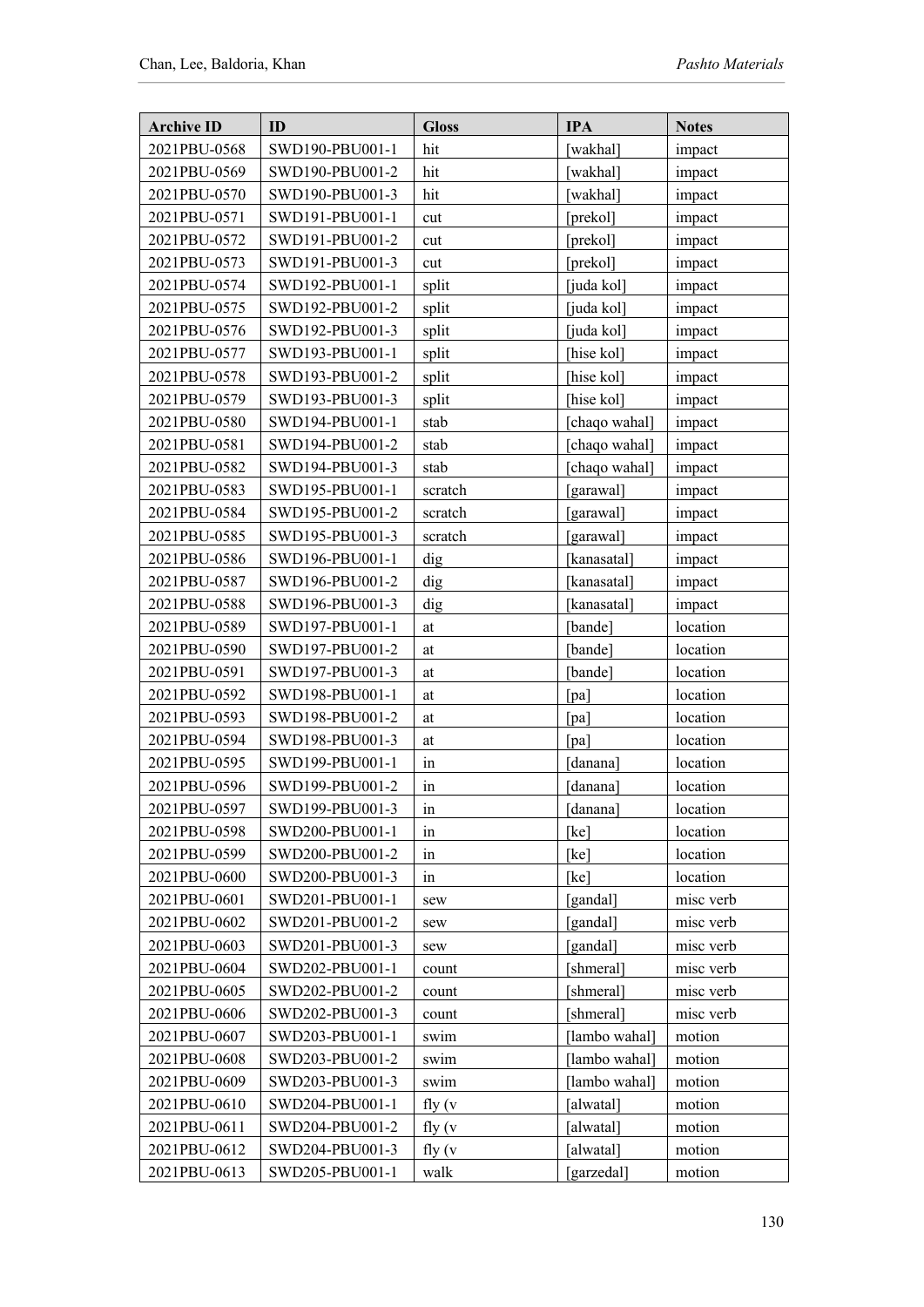| <b>Archive ID</b> | ID              | <b>Gloss</b> | <b>IPA</b>  | <b>Notes</b>    |
|-------------------|-----------------|--------------|-------------|-----------------|
| 2021PBU-0614      | SWD205-PBU001-2 | walk         | [garzedal]  | motion          |
| 2021PBU-0615      | SWD205-PBU001-3 | walk         | [garzedal]  | motion          |
| 2021PBU-0616      | SWD206-PBU001-1 | come         | [ratlal]    | motion          |
| 2021PBU-0617      | SWD206-PBU001-2 | come         | [ratlal]    | motion          |
| 2021PBU-0618      | SWD206-PBU001-3 | come         | [ratlal]    | motion          |
| 2021PBU-0619      | SWD207-PBU001-1 | lie          | [samlastal] | motion          |
| 2021PBU-0620      | SWD207-PBU001-2 | lie          | [samlastal] | motion          |
| 2021PBU-0621      | SWD207-PBU001-3 | lie          | [samlastal] | motion          |
| 2021PBU-0622      | SWD208-PBU001-1 | lie          | [prot]      | motion          |
| 2021PBU-0623      | SWD208-PBU001-2 | lie          | [prot]      | motion          |
| 2021PBU-0624      | SWD208-PBU001-3 | lie          | [prot]      | motion          |
| 2021PBU-0625      | SWD209-PBU001-1 | sit          | [kinastal]  | motion          |
| 2021PBU-0626      | SWD209-PBU001-2 | sit          | [kinastal]  | motion          |
| 2021PBU-0627      | SWD209-PBU001-3 | sit          | [kinastal]  | motion          |
| 2021PBU-0628      | SWD210-PBU001-1 | stand        | [odredal]   | motion          |
| 2021PBU-0629      | SWD210-PBU001-2 | stand        | [odredal]   | motion          |
| 2021PBU-0630      | SWD210-PBU001-3 | stand        | [odredal]   | motion          |
| 2021PBU-0631      | SWD211-PBU001-1 | turn         | [tawedal]   | motion          |
| 2021PBU-0632      | SWD211-PBU001-2 | turn         | [tawedal]   | motion          |
| 2021PBU-0633      | SWD211-PBU001-3 | turn         | [tawedal]   | motion          |
| 2021PBU-0634      | SWD212-PBU001-1 | fall         | [ghorzedal] | motion          |
| 2021PBU-0635      | SWD212-PBU001-2 | fall         | [ghorzedal] | motion          |
| 2021PBU-0636      | SWD212-PBU001-3 | fall         | [ghorzedal] | motion          |
| 2021PBU-0637      | SWD213-PBU001-1 | fall         | [prewatal]  | motion          |
| 2021PBU-0638      | SWD213-PBU001-2 | fall         | [prewatal]  | motion          |
| 2021PBU-0639      | SWD213-PBU001-3 | fall         | [prewatal]  | motion          |
| 2021PBU-0640      | SWD214-PBU001-1 | float        | [bahedal]   | motion          |
| 2021PBU-0641      | SWD214-PBU001-2 | float        | [bahedal]   | motion          |
| 2021PBU-0642      | SWD214-PBU001-3 | float        | [bahedal]   | motion          |
| 2021PBU-0643      | SWD215-PBU001-1 | flow         | [bahedal]   | motion          |
| 2021PBU-0644      | SWD215-PBU001-2 | flow         | [bahedal]   | motion          |
| 2021PBU-0645      | SWD215-PBU001-3 | flow         | [bahedal]   | motion          |
| 2021PBU-0646      | SWD216-PBU001-1 | see          | [katal]     | perception verb |
| 2021PBU-0647      | SWD216-PBU001-2 | see          | [katal]     | perception verb |
| 2021PBU-0648      | SWD216-PBU001-3 | see          | [katal]     | perception verb |
| 2021PBU-0649      | SWD217-PBU001-1 | see          | [lidal]     | perception verb |
| 2021PBU-0650      | SWD217-PBU001-2 | see          | [lidal]     | perception verb |
| 2021PBU-0651      | SWD217-PBU001-3 | see          | [lidal]     | perception verb |
| 2021PBU-0652      | SWD218-PBU001-1 | hear         | [awredal]   | perception verb |
| 2021PBU-0653      | SWD218-PBU001-2 | hear         | [awredal]   | perception verb |
| 2021PBU-0654      | SWD218-PBU001-3 | hear         | [awredal]   | perception verb |
| 2021PBU-0655      | SWD219-PBU001-1 | know         | [pejandal]  | perception verb |
| 2021PBU-0656      | SWD219-PBU001-2 | know         | [pejandal]  | perception verb |
| 2021PBU-0657      | SWD219-PBU001-3 | know         | [pejandal]  | perception verb |
| 2021PBU-0658      | SWD220-PBU001-1 | know         | [poidal]    | perception verb |
| 2021PBU-0659      | SWD220-PBU001-2 | know         | [poidal]    | perception verb |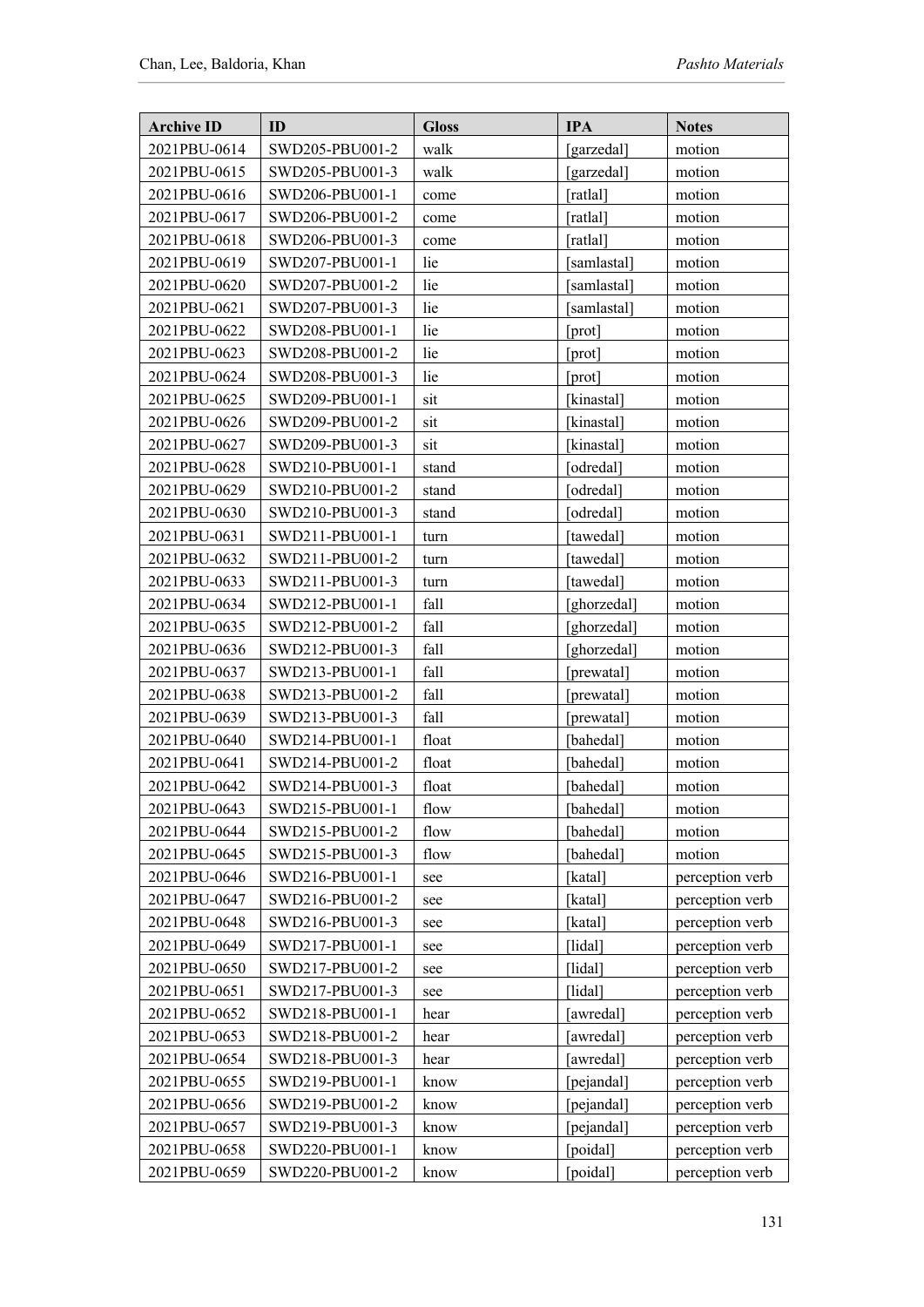| <b>Archive ID</b> | ID              | <b>Gloss</b>   | <b>IPA</b>         | <b>Notes</b>    |
|-------------------|-----------------|----------------|--------------------|-----------------|
| 2021PBU-0660      | SWD220-PBU001-3 | know           | [poidal]           | perception verb |
| 2021PBU-0661      | SWD221-PBU001-1 | think          | [fikr kol]         | perception verb |
| 2021PBU-0662      | SWD221-PBU001-2 | think          | [fikr kol]         | perception verb |
| 2021PBU-0663      | SWD221-PBU001-3 | think          | [fikr kol]         | perception verb |
| 2021PBU-0664      | SWD222-PBU001-1 | think          | soch kol           | perception verb |
| 2021PBU-0665      | SWD222-PBU001-2 | think          | [soch kol]         | perception verb |
| 2021PBU-0666      | SWD222-PBU001-3 | think          | [soch kol]         | perception verb |
| 2021PBU-0667      | SWD223-PBU001-1 | smell          | [boin kol]         | perception verb |
| 2021PBU-0668      | SWD223-PBU001-2 | smell          | [boin kol]         | perception verb |
| 2021PBU-0669      | SWD223-PBU001-3 | smell          | [boin kol]         | perception verb |
| 2021PBU-0670      | SWD224-PBU001-1 | fear           | [wyaredal]         | perception verb |
| 2021PBU-0671      | SWD224-PBU001-2 | fear           | [wyaredal]         | perception verb |
| 2021PBU-0672      | SWD224-PBU001-3 | fear           | [wyaredal]         | perception verb |
| 2021PBU-0673      | SWD225-PBU001-1 | sleep          | odakedal]          | perception verb |
| 2021PBU-0674      | SWD225-PBU001-2 | sleep          | [odakedal]         | perception verb |
| 2021PBU-0675      | SWD225-PBU001-3 | sleep          | [odakedal]         | perception verb |
| 2021PBU-0676      | SWD226-PBU001-1 | say            | [wayal]            | perception verb |
| 2021PBU-0677      | SWD226-PBU001-2 | say            | [wayal]            | perception verb |
| 2021PBU-0678      | SWD226-PBU001-3 | say            | [wayal]            | perception verb |
| 2021PBU-0679      | SWD227-PBU001-1 | say            | [khabara kol]      | perception verb |
| 2021PBU-0680      | SWD227-PBU001-2 | say            | [khabara kol]      | perception verb |
| 2021PBU-0681      | SWD227-PBU001-3 | say            | [khabara kol]      | perception verb |
| 2021PBU-0682      | SWD228-PBU001-1 | $\bf{I}$       | [za]               | pro             |
| 2021PBU-0683      | SWD228-PBU001-2 | $\rm I$        | [za]               | pro             |
| 2021PBU-0684      | SWD228-PBU001-3 | I              | [za]               | pro             |
| 2021PBU-0685      | SWD229-PBU001-1 | you (singular) | [ta]               | pro             |
| 2021PBU-0686      | SWD229-PBU001-2 | you (singular) | [ta]               | pro             |
| 2021PBU-0687      | SWD229-PBU001-3 | you (singular) | [ta]               | pro             |
| 2021PBU-0688      | SWD230-PBU001-1 | he             | [hagha]            | pro             |
| 2021PBU-0689      | SWD230-PBU001-2 | he             | [hagha]            | pro             |
| 2021PBU-0690      | SWD230-PBU001-3 | he             | [hagha]            | pro             |
| 2021PBU-0691      | SWD231-PBU001-1 | we             | [moong]            | pro             |
| 2021PBU-0692      | SWD231-PBU001-2 | we             | [moong]            | pro             |
| 2021PBU-0693      | SWD231-PBU001-3 | we             | [moong]            | pro             |
| 2021PBU-0694      | SWD232-PBU001-1 | you (plural)   | [taso]             | pro             |
| 2021PBU-0695      | SWD232-PBU001-2 | you (plural)   | [taso]             | pro             |
| 2021PBU-0696      | SWD232-PBU001-3 | you (plural)   | [taso]             | pro             |
| 2021PBU-0697      | SWD233-PBU001-1 | they           | [haghwi]           | pro             |
| 2021PBU-0698      | SWD233-PBU001-2 | they           | [haghwi]           | pro             |
| 2021PBU-0699      | SWD233-PBU001-3 | they           | [haghwi]           | pro             |
| 2021PBU-0700      | SWD234-PBU001-1 | they           | [dwi]              | pro             |
| 2021PBU-0701      | SWD234-PBU001-2 | they           | [dwi]              | pro             |
| 2021PBU-0702      | SWD234-PBU001-3 | they           | [dwi]              | pro             |
| 2021PBU-0703      | SWD235-PBU001-1 | this           | $\lceil da \rceil$ | pro             |
| 2021PBU-0704      | SWD235-PBU001-2 | this           | $\lceil da \rceil$ | pro             |
| 2021PBU-0705      | SWD235-PBU001-3 | this           | $\lceil da \rceil$ | pro             |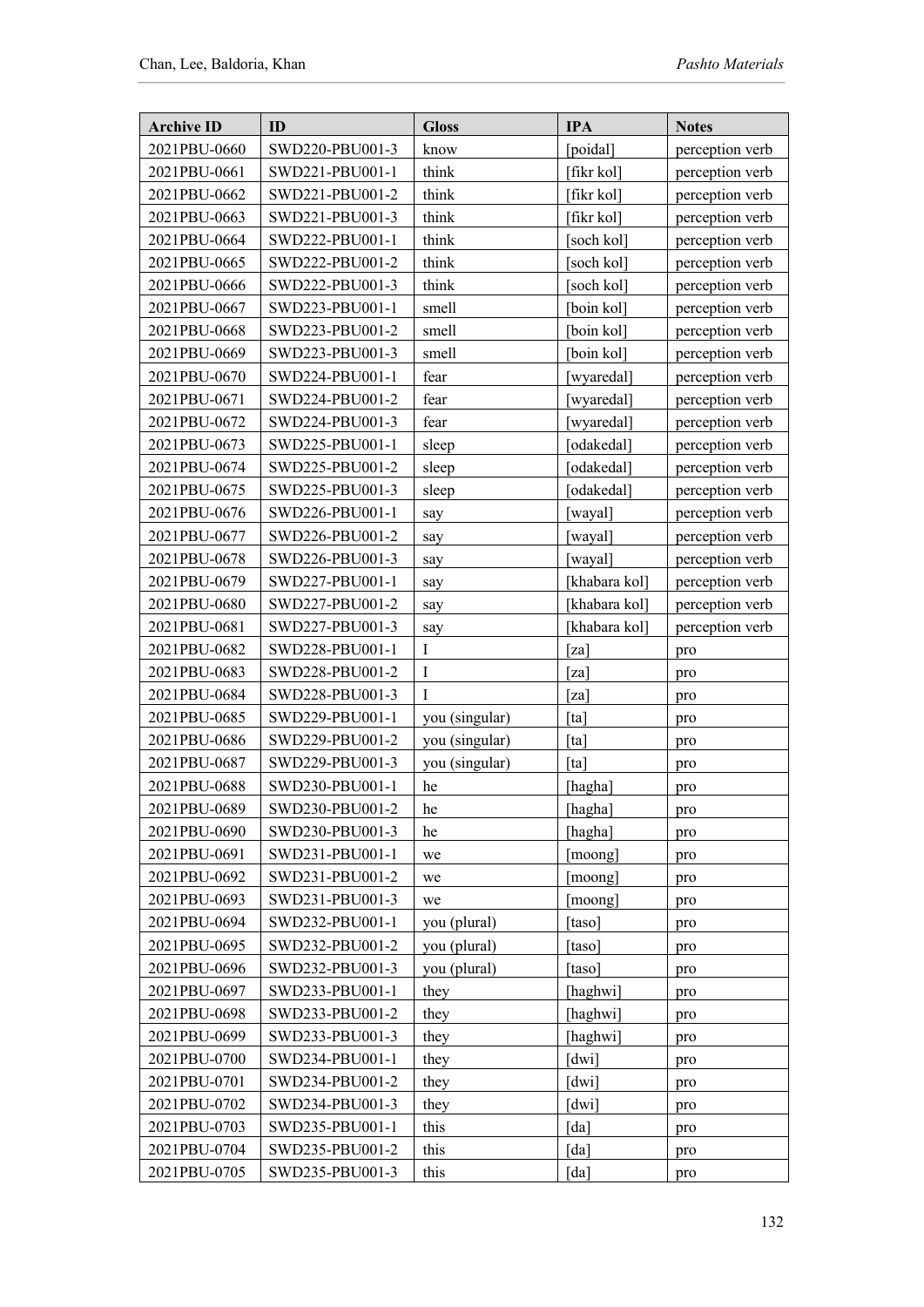| <b>Archive ID</b> | ID              | <b>Gloss</b> | <b>IPA</b>           | <b>Notes</b> |
|-------------------|-----------------|--------------|----------------------|--------------|
| 2021PBU-0706      | SWD236-PBU001-1 | that         | [dagha]              | pro          |
| 2021PBU-0707      | SWD236-PBU001-2 | that         | [dagha]              | pro          |
| 2021PBU-0708      | SWD236-PBU001-3 | that         | [dagha]              | pro          |
| 2021PBU-0709      | SWD237-PBU001-1 | here         | [dalta]              | pro          |
| 2021PBU-0710      | SWD237-PBU001-2 | here         | [dalta]              | pro          |
| 2021PBU-0711      | SWD237-PBU001-3 | here         | [dalta]              | pro          |
| 2021PBU-0712      | SWD238-PBU001-1 | there        | [haghalta]           | pro          |
| 2021PBU-0713      | SWD238-PBU001-2 | there        | [haghalta]           | pro          |
| 2021PBU-0714      | SWD238-PBU001-3 | there        | [haghalta]           | pro          |
| 2021PBU-0715      | SWD239-PBU001-1 | there        | [daghalta]           | pro          |
| 2021PBU-0716      | SWD239-PBU001-2 | there        | [daghalta]           | pro          |
| 2021PBU-0717      | SWD239-PBU001-3 | there        | [daghalta]           | pro          |
| 2021PBU-0718      | SWD240-PBU001-1 | who          | [sok]                | pro          |
| 2021PBU-0719      | SWD240-PBU001-2 | who          | [sok]                | pro          |
| 2021PBU-0720      | SWD240-PBU001-3 | who          | [sok]                | pro          |
| 2021PBU-0721      | SWD241-PBU001-1 | what         | [sa]                 | pro          |
| 2021PBU-0722      | SWD241-PBU001-2 | what         | [sa]                 | pro          |
| 2021PBU-0723      | SWD241-PBU001-3 | what         | [sa]                 | pro          |
| 2021PBU-0724      | SWD242-PBU001-1 | where        | charta]              | pro          |
| 2021PBU-0725      | SWD242-PBU001-2 | where        | [charta]             | pro          |
| 2021PBU-0726      | SWD242-PBU001-3 | where        | [charta]             | pro          |
| 2021PBU-0727      | SWD243-PBU001-1 | when         | [kla]                | pro          |
| 2021PBU-0728      | SWD243-PBU001-2 | when         | [kla]                | pro          |
| 2021PBU-0729      | SWD243-PBU001-3 | when         | [kla]                | pro          |
| 2021PBU-0730      | SWD244-PBU001-1 | how          | [sanga]              | pro          |
| 2021PBU-0731      | SWD244-PBU001-2 | how          | [sanga]              | pro          |
| 2021PBU-0732      | SWD244-PBU001-3 | how          | [sanga]              | pro          |
| 2021PBU-0733      | SWD245-PBU001-1 | not          | [his hum na]         | quant        |
| 2021PBU-0734      | SWD245-PBU001-2 | not          | [his hum na]         | quant        |
| 2021PBU-0735      | SWD245-PBU001-3 | not          | [his hum na]         | quant        |
| 2021PBU-0736      | SWD246-PBU001-1 | all          | [tol]                | quant        |
| 2021PBU-0737      | SWD246-PBU001-2 | all          | [tol]                | quant        |
| 2021PBU-0738      | SWD246-PBU001-3 | all          | [tol]                | quant        |
| 2021PBU-0739      | SWD247-PBU001-1 | many         | [der]                | quant        |
| 2021PBU-0740      | SWD247-PBU001-2 | many         | [der]                | quant        |
| 2021PBU-0741      | SWD247-PBU001-3 | many         | [der]                | quant        |
| 2021PBU-0742      | SWD248-PBU001-1 | some         | sa]                  | quant        |
| 2021PBU-0743      | SWD248-PBU001-2 | some         | [sa]                 | quant        |
| 2021PBU-0744      | SWD248-PBU001-3 | some         | [sa]                 | quant        |
| 2021PBU-0745      | SWD249-PBU001-1 | few          | [lag]                | quant        |
| 2021PBU-0746      | SWD249-PBU001-2 | few          | [lag]                | quant        |
| 2021PBU-0747      | SWD249-PBU001-3 | few          | $\lceil \log \rceil$ | quant        |
| 2021PBU-0748      | SWD250-PBU001-1 | other        | [ <sub>nor</sub> ]   | quant        |
| 2021PBU-0749      | SWD250-PBU001-2 | other        | [nor]                | quant        |
| 2021PBU-0750      | SWD250-PBU001-3 | other        | [nor]                | quant        |
| 2021PBU-0751      | SWD251-PBU001-1 | one          | [yaw]                | quant        |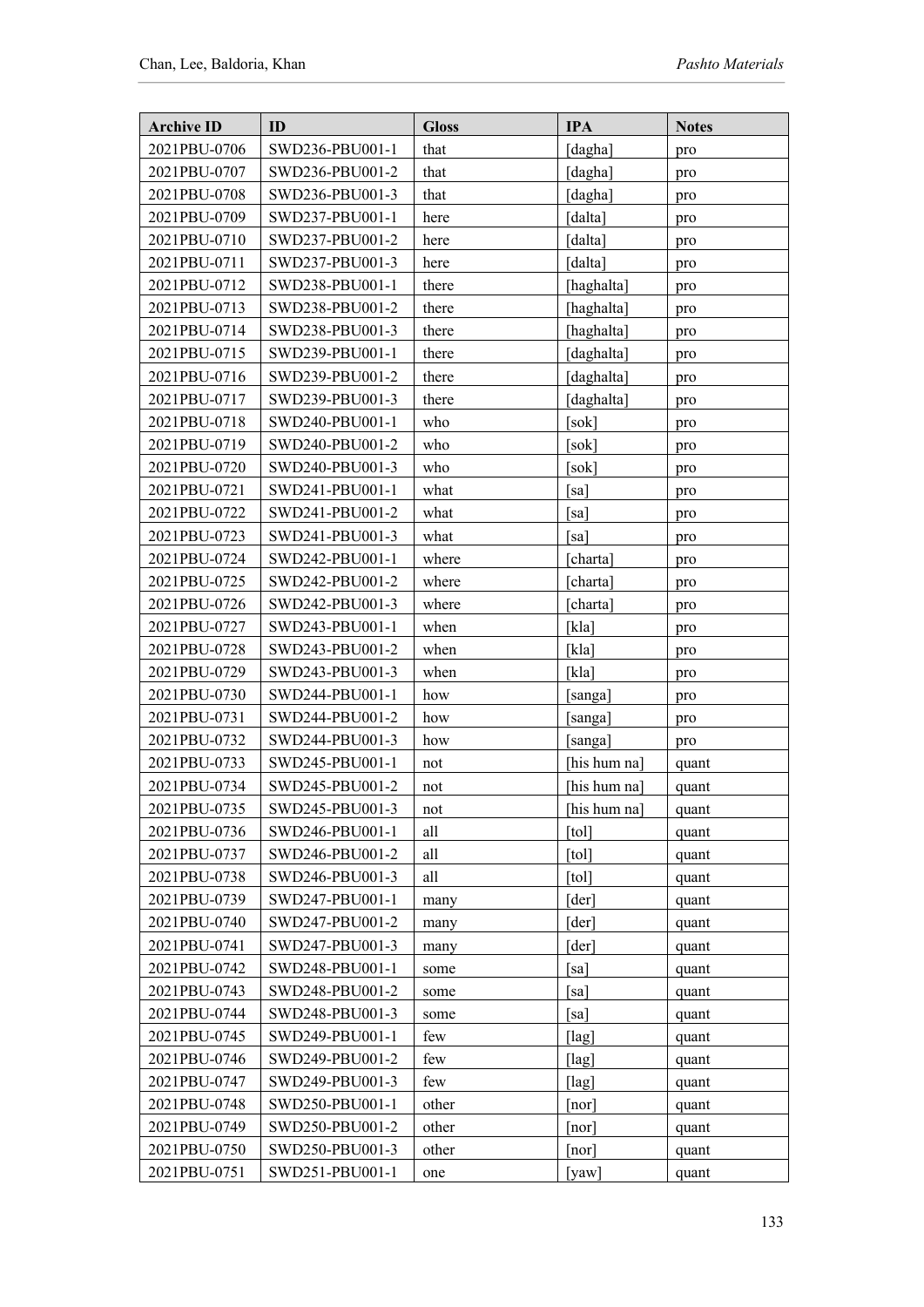| <b>Archive ID</b> | ID              | <b>Gloss</b> | <b>IPA</b>    | <b>Notes</b> |
|-------------------|-----------------|--------------|---------------|--------------|
| 2021PBU-0752      | SWD251-PBU001-2 | one          | [yaw]         | quant        |
| 2021PBU-0753      | SWD251-PBU001-3 | one          | [yaw]         | quant        |
| 2021PBU-0754      | SWD252-PBU001-1 | two          | [dwa]         | quant        |
| 2021PBU-0755      | SWD252-PBU001-2 | two          | [dwa]         | quant        |
| 2021PBU-0756      | SWD252-PBU001-3 | two          | [dwa]         | quant        |
| 2021PBU-0757      | SWD253-PBU001-1 | three        | [dre]         | quant        |
| 2021PBU-0758      | SWD253-PBU001-2 | three        | [dre]         | quant        |
| 2021PBU-0759      | SWD253-PBU001-3 | three        | [dre]         | quant        |
| 2021PBU-0760      | SWD254-PBU001-1 | four         | [salor]       | quant        |
| 2021PBU-0761      | SWD254-PBU001-2 | four         | [salor]       | quant        |
| 2021PBU-0762      | SWD254-PBU001-3 | four         | [salor]       | quant        |
| 2021PBU-0763      | SWD255-PBU001-1 | five         | [pinza]       | quant        |
| 2021PBU-0764      | SWD255-PBU001-2 | five         | [pinza]       | quant        |
| 2021PBU-0765      | SWD255-PBU001-3 | five         | [pinza]       | quant        |
| 2021PBU-0766      | SWD256-PBU001-1 | night        | [shpa]        | time         |
| 2021PBU-0767      | SWD256-PBU001-2 | night        | [shpa]        | time         |
| 2021PBU-0768      | SWD256-PBU001-3 | night        | [shpa]        | time         |
| 2021PBU-0769      | SWD257-PBU001-1 | day          | [wraz]        | time         |
| 2021PBU-0770      | SWD257-PBU001-2 | day          | wraz]         | time         |
| 2021PBU-0771      | SWD257-PBU001-3 | day          | wraz]         | time         |
| 2021PBU-0772      | SWD258-PBU001-1 | year         | [kaal]        | time         |
| 2021PBU-0773      | SWD258-PBU001-2 | year         | [kaal]        | time         |
| 2021PBU-0774      | SWD258-PBU001-3 | year         | [kaal]        | time         |
| 2021PBU-0775      | SWD259-PBU001-1 | rope         | [besta]       | tool         |
| 2021PBU-0776      | SWD259-PBU001-2 | rope         | [besta]       | tool         |
| 2021PBU-0777      | SWD259-PBU001-3 | rope         | [besta]       | tool         |
| 2021PBU-0778      | SWD260-PBU001-1 | rope         | [parhay]      | tool         |
| 2021PBU-0779      | SWD260-PBU001-2 | rope         | [parhay]      | tool         |
| 2021PBU-0780      | SWD260-PBU001-3 | rope         | [parhay]      | tool         |
| 2021PBU-0781      | SWD261-PBU001-1 | give         | [warkol]      | transfer     |
| 2021PBU-0782      | SWD261-PBU001-2 | give         | [warkol]      | transfer     |
| 2021PBU-0783      | SWD261-PBU001-3 | give         | [warkol]      | transfer     |
| 2021PBU-0784      | SWD262-PBU001-1 | hold         | [sathal]      | transfer     |
| 2021PBU-0785      | SWD262-PBU001-2 | hold         | [sathal]      | transfer     |
| 2021PBU-0786      | SWD262-PBU001-3 | hold         | [sathal]      | transfer     |
| 2021PBU-0787      | SWD263-PBU001-1 | hold         | [newal]       | transfer     |
| 2021PBU-0788      | SWD263-PBU001-2 | hold         | [newal]       | transfer     |
| 2021PBU-0789      | SWD263-PBU001-3 | hold         | [newal]       | transfer     |
| 2021PBU-0790      | SWD264-PBU001-1 | squeeze      | [nichorhawal] | transfer     |
| 2021PBU-0791      | SWD264-PBU001-2 | squeeze      | [nichorhawal] | transfer     |
| 2021PBU-0792      | SWD264-PBU001-3 | squeeze      | [nichorhawal] | transfer     |
| 2021PBU-0793      | SWD265-PBU001-1 | rub          | [magal]       | transfer     |
| 2021PBU-0794      | SWD265-PBU001-2 | rub          | [magal]       | transfer     |
| 2021PBU-0795      | SWD265-PBU001-3 | rub          | [magal]       | transfer     |
| 2021PBU-0796      | SWD266-PBU001-1 | wash         | [winzal]      | transfer     |
| 2021PBU-0797      | SWD266-PBU001-2 | wash         | winzal]       | transfer     |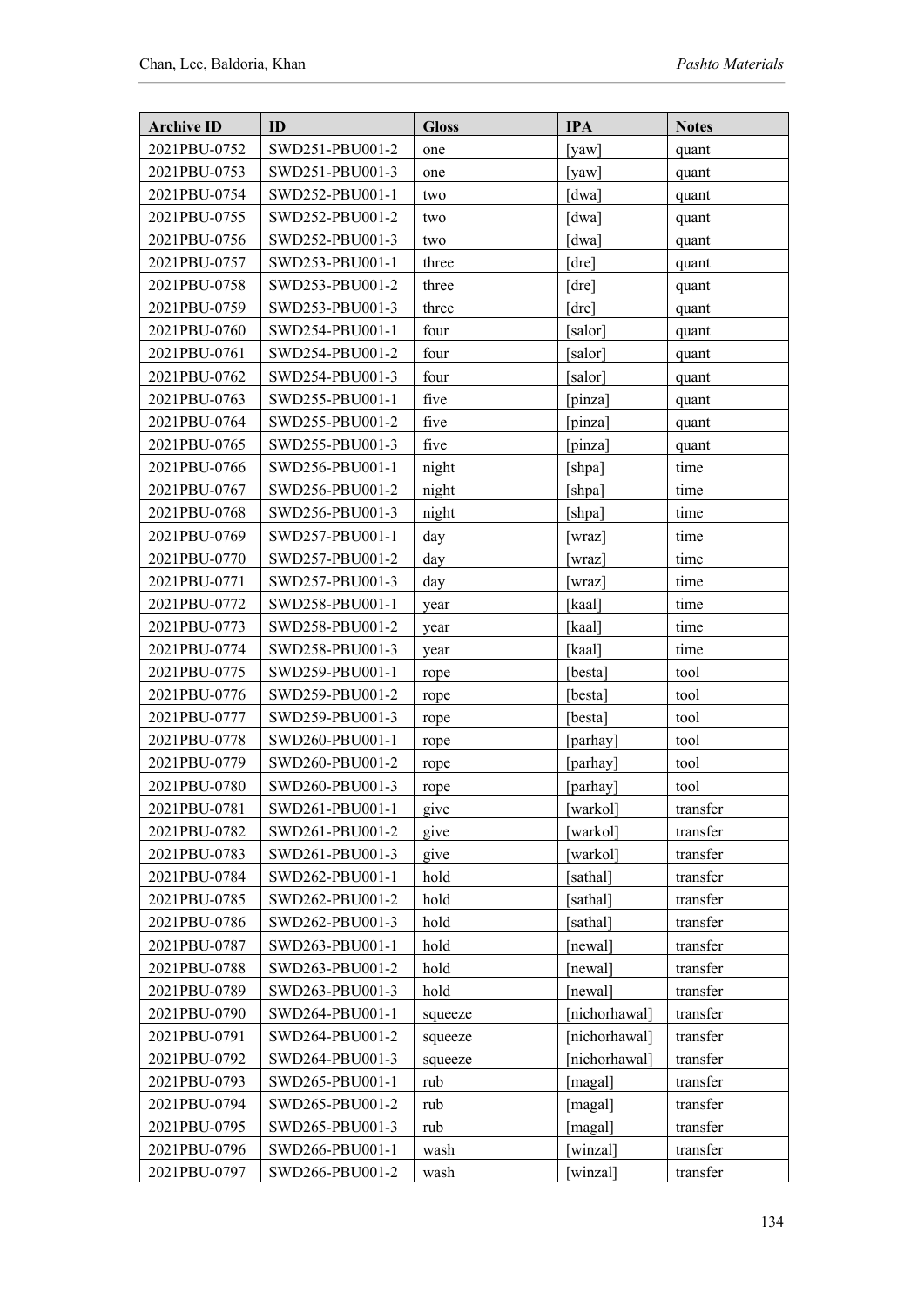| <b>Archive ID</b> | <b>ID</b>       | <b>Gloss</b> | <b>IPA</b>  | <b>Notes</b> |
|-------------------|-----------------|--------------|-------------|--------------|
| 2021PBU-0798      | SWD266-PBU001-3 | wash         | winzal]     | transfer     |
| 2021PBU-0799      | SWD267-PBU001-1 | wipe         | winzal]     | transfer     |
| 2021PBU-0800      | SWD267-PBU001-2 | wipe         | [winzal]    | transfer     |
| 2021PBU-0801      | SWD267-PBU001-3 | wipe         | winzal]     | transfer     |
| 2021PBU-0802      | SWD268-PBU001-1 | wipe         | ochawal]    | transfer     |
| 2021PBU-0803      | SWD268-PBU001-2 | wipe         | ochawal]    | transfer     |
| 2021PBU-0804      | SWD268-PBU001-3 | wipe         | ochawal]    | transfer     |
| 2021PBU-0805      | SWD269-PBU001-1 | pull         | [rakhkal]   | transfer     |
| 2021PBU-0806      | SWD269-PBU001-2 | pull         | [rakhkal]   | transfer     |
| 2021PBU-0807      | SWD269-PBU001-3 | pull         | [rakhkal]   | transfer     |
| 2021PBU-0808      | SWD270-PBU001-1 | push         | [deka kol]  | transfer     |
| 2021PBU-0809      | SWD270-PBU001-2 | push         | deka kol]   | transfer     |
| 2021PBU-0810      | SWD270-PBU001-3 | push         | deka kol]   | transfer     |
| 2021PBU-0811      | SWD271-PBU001-1 | throw        | wishtal]    | transfer     |
| 2021PBU-0812      | SWD271-PBU001-2 | throw        | wishtal]    | transfer     |
| 2021PBU-0813      | SWD271-PBU001-3 | throw        | [wishtal]   | transfer     |
| 2021PBU-0814      | SWD272-PBU001-1 | throw        | [gozarawal] | transfer     |
| 2021PBU-0815      | SWD272-PBU001-2 | throw        | [gozarawal] | transfer     |
| 2021PBU-0816      | SWD272-PBU001-3 | throw        | [gozarawal] | transfer     |
| 2021PBU-0817      | SWD273-PBU001-1 | tie          | [taral]     | transfer     |
| 2021PBU-0818      | SWD273-PBU001-2 | tie          | [taral]     | transfer     |
| 2021PBU-0819      | SWD273-PBU001-3 | tie          | taral]      | transfer     |
| 2021PBU-0820      | SWD274-PBU001-1 | tie          | [ghotakol]  | transfer     |
| 2021PBU-0821      | SWD274-PBU001-2 | tie          | [ghotakol]  | transfer     |
| 2021PBU-0822      | SWD274-PBU001-3 | tie          | [ghotakol]  | transfer     |

#### **2 Table 2: Pashto Conversation**

| <b>Archive ID</b> | ID              | <b>IPA</b>               | <b>Gloss</b>           |
|-------------------|-----------------|--------------------------|------------------------|
| 2021PBU-0823      | CON001-PBU001-1 | Pa Khair Raghle          | Hello                  |
| 2021PBU-0824      | CON001-PBU001-2 | Pa Khair Raghle          | Hello                  |
| 2021PBU-0825      | CON001-PBU001-3 | Pa Khair Raghle          | Hello                  |
| 2021PBU-0826      | CON001-PBU001-4 | Pa Khair Raghle          | Hello                  |
| 2021PBU-0827      | CON002-PBU001-1 | Dera Manana              | Hello (lit. thank you) |
| 2021PBU-0828      | CON002-PBU001-2 | Dera Manana              | Hello (lit. thank you) |
| 2021PBU-0829      | CON003-PBU001-1 | Zama noom Asif day.      | My name is Asif.       |
| 2021PBU-0830      | CON003-PBU001-2 | Zama noom Asif day.      | My name is Asif.       |
| 2021PBU-0831      | CON003-PBU001-3 | Zama noom Asif day.      | My name is Asif.       |
| 2021PBU-0832      | CON003-PBU001-4 | Zama noom Asif day.      | My name is Asif.       |
| 2021PBU-0833      | CON004-PBU001-1 | Staso sa noom day?       | What is your name?     |
| 2021PBU-0834      | CON004-PBU001-2 | Staso sa noom day?       | What is your name?     |
| 2021PBU-0835      | CON004-PBU001-3 | Staso sa noom day?       | What is your name?     |
| 2021PBU-0836      | CON004-PBU001-4 | Staso sa noom day?       | What is your name?     |
| 2021PBU-0837      | CON005-PBU001-1 | Zama noom  day           | My name is             |
| 2021PBU-0838      | CON005-PBU001-2 | Zama noom  day           | My name is             |
| 2021PBU-0839      | CON005-PBU001-3 | Zama noom  day           | My name is             |
| 2021PBU-0840      | CON005-PBU001-4 | Zama noom  day           | My name is             |
| 2021PBU-0841      | CON006-PBU001-1 | Hagha Japaney day ya na? | Is he Japanese?        |
| 2021PBU-0842      | CON006-PBU001-2 | Hagha Japaney day ya na? | Is he Japanese?        |
| 2021PBU-0843      | CON006-PBU001-3 | Hagha Japaney day ya na? | Is he Japanese?        |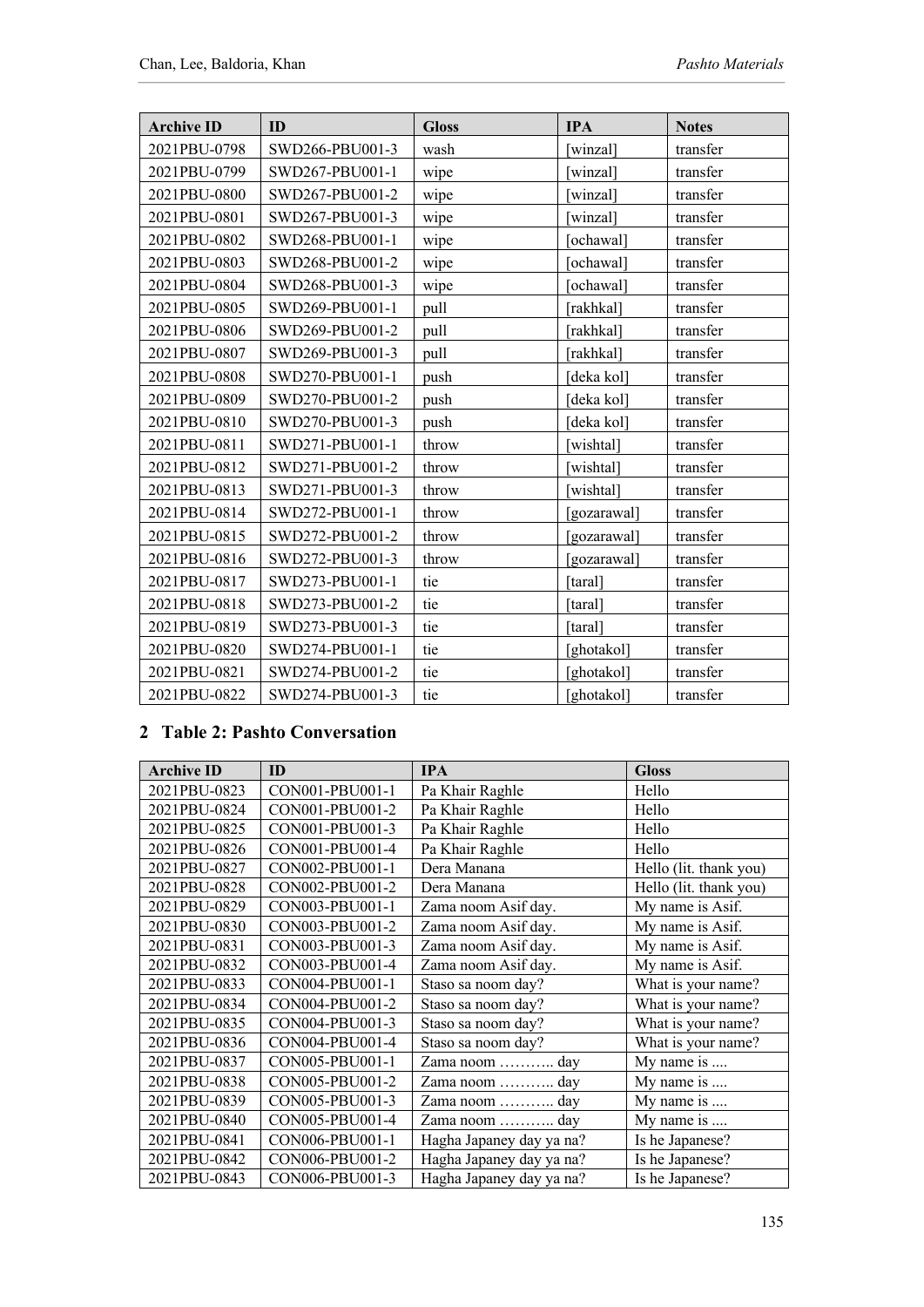| <b>Archive ID</b> | ID              | <b>IPA</b>                | <b>Gloss</b>               |
|-------------------|-----------------|---------------------------|----------------------------|
| 2021PBU-0844      | CON006-PBU001-4 | Hagha Japaney day ya na?  | Is he Japanese?            |
| 2021PBU-0845      | CON007-PBU001-1 | Ao, hagha Japaney day.    | Yes, he is Japanese.       |
| 2021PBU-0846      | CON007-PBU001-2 | Ao, hagha Japaney day.    | Yes, he is Japanese.       |
| 2021PBU-0847      | CON008-PBU001-1 | Hagha talib day.          | He is a student.           |
| 2021PBU-0848      | CON008-PBU001-2 | Hagha talib day.          | He is a student.           |
| 2021PBU-0849      | CON008-PBU001-3 | Hagha talib day.          | He is a student.           |
| 2021PBU-0850      | CON008-PBU001-4 | Hagha talib day.          | He is a student.           |
| 2021PBU-0851      | CON009-PBU001-1 | Dera Manana               | Thank you.                 |
| 2021PBU-0852      | CON009-PBU001-2 | Dera Manana               | Thank you.                 |
| 2021PBU-0853      | CON010-PBU001-1 | Hes Khabara na da.        | You're welcome.            |
| 2021PBU-0854      | CON010-PBU001-2 | Hes Khabara na da.        | You're welcome.            |
| 2021PBU-0855      | CON010-PBU001-3 | Hes Khabara na da.        | You're welcome.            |
| 2021PBU-0856      | CON010-PBU001-4 | Hes Khabara na da.        | You're welcome.            |
| 2021PBU-0857      | CON011-PBU001-1 | Da sa sez day?            | What is this?              |
| 2021PBU-0858      | CON011-PBU001-2 | Da sa sez day?            | What is this?              |
| 2021PBU-0859      | CON011-PBU001-3 | Da sa sez day?            | What is this?              |
| 2021PBU-0860      | CON011-PBU001-4 | Da sa sez day?            | What is this?              |
| 2021PBU-0861      | CON012-PBU001-1 | Da soor kare tikke di     | It is Yakitori             |
| 2021PBU-0862      | CON012-PBU001-2 | Da soor kare tikke di     | It is Yakitori             |
| 2021PBU-0863      | CON012-PBU001-3 | Da soor kare tikke di     | It is Yakitori             |
| 2021PBU-0864      | CON012-PBU001-4 | Da soor kare tikke di     | It is Yakitori             |
| 2021PBU-0865      | CON013-PBU001-1 | Da dey khwand sanga day?  | What does it taste like?   |
| 2021PBU-0866      | CON013-PBU001-2 | Da dey khwand sanga day?  | What does it taste like?   |
| 2021PBU-0867      | CON013-PBU001-3 | Da dey khwand sanga day?  | What does it taste like?   |
| 2021PBU-0868      | CON013-PBU001-4 | Da dey khwand sanga day?  | What does it taste like?   |
| 2021PBU-0869      | CON014-PBU001-1 | Charg pa shan khwand kai. | It tastes like chicken.    |
| 2021PBU-0870      | CON014-PBU001-2 | Charg pa shan khwand kai. | It tastes like chicken.    |
| 2021PBU-0871      | CON014-PBU001-3 | Charg pa shan khwand kai. | It tastes like chicken.    |
| 2021PBU-0872      | CON014-PBU001-4 | Charg pa shan khwand kai. | It tastes like chicken.    |
| 2021PBU-0873      | CON015-PBU001-1 | Taso da kom zigi yey?     | Where are you from?        |
| 2021PBU-0874      | CON015-PBU001-2 | Taso da kom zigi yey?     | Where are you from?        |
| 2021PBU-0875      | CON015-PBU001-3 | Taso da kom zigi yey?     | Where are you from?        |
| 2021PBU-0876      | CON015-PBU001-4 | Taso da kom zigi yey?     | Where are you from?        |
| 2021PBU-0877      | CON016-PBU001-1 | Za da ----- na yam        | I am from                  |
| 2021PBU-0878      | CON016-PBU001-2 | Za da ----- na yam        | I am from                  |
| 2021PBU-0879      | CON016-PBU001-3 | Za da ----- na yam        | I am from                  |
| 2021PBU-0880      | CON016-PBU001-4 | Za da ----- na yam        | I am from                  |
|                   |                 |                           | Where do you live          |
| 2021PBU-0881      | CON017-PBU001-1 | Wos kom zigi ke osigay?   | now?                       |
|                   |                 |                           | live<br>Where do<br>you    |
| 2021PBU-0882      | CON017-PBU001-2 | Wos kom zigi ke osigay?   | now?                       |
|                   |                 |                           | Where<br>live<br>do<br>you |
| 2021PBU-0883      | CON017-PBU001-3 | Wos kom zigi ke osigay?   | now?                       |
|                   |                 |                           | Where<br>do you<br>live    |
| 2021PBU-0884      | CON017-PBU001-4 | Wos kom zigi ke osigay?   | now?                       |
| 2021PBU-0885      | CON018-PBU001-1 | Tokyo ke osigam.          | I live in Tokyo.           |
| 2021PBU-0886      | CON018-PBU001-2 | Tokyo ke osigam.          | I live in Tokyo.           |
| 2021PBU-0887      | CON018-PBU001-3 | Tokyo ke osigam.          | I live in Tokyo.           |
| 2021PBU-0888      | CON018-PBU001-4 | Tokyo ke osigam.          | I live in Tokyo.           |
| 2021PBU-0889      | CON019-PBU001-1 | Taso sa kar Kawai?        | What are you doing?        |
| 2021PBU-0890      | CON019-PBU001-2 | Taso sa kar Kawai?        | What are you doing?        |
| 2021PBU-0891      | CON019-PBU001-3 | Taso sa kar Kawai?        | What are you doing?        |
| 2021PBU-0892      | CON019-PBU001-4 | Taso sa kar Kawai?        | What are you doing?        |
| 2021PBU-0893      | CON020-PBU001-1 | Za Pukhto ezda kom        | I am studying Pashto       |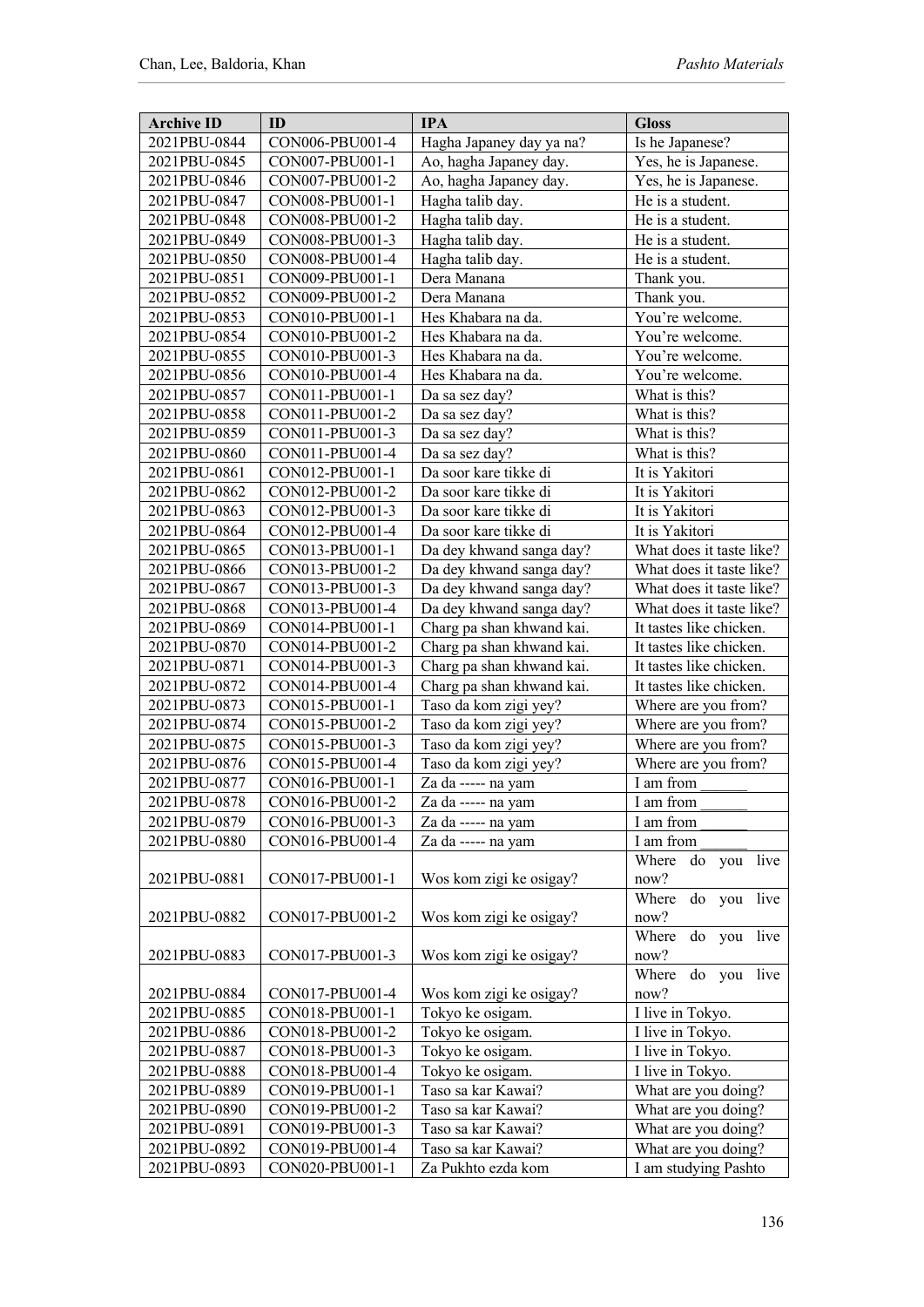| <b>Archive ID</b> | ID              | <b>IPA</b>                     | <b>Gloss</b>            |
|-------------------|-----------------|--------------------------------|-------------------------|
| 2021PBU-0894      | CON020-PBU001-2 | Za Pukhto ezda kom             | I am studying Pashto    |
| 2021PBU-0895      | CON020-PBU001-3 | Za Pukhto ezda kom             | I am studying Pashto    |
| 2021PBU-0896      | CON020-PBU001-4 | Za Pukhto ezda kom             | I am studying Pashto    |
| 2021PBU-0897      | CON021-PBU001-1 | Da sakhta da ka na?            | Is it difficult?        |
| 2021PBU-0898      | CON021-PBU001-2 | Da sakhta da ka na?            | Is it difficult?        |
| 2021PBU-0899      | CON021-PBU001-3 | Da sakhta da ka na?            | Is it difficult?        |
| 2021PBU-0900      | CON021-PBU001-4 | Da sakhta da ka na?            | Is it difficult?        |
| 2021PBU-0901      | CON022-PBU001-1 | Ao, kho dera maza kawi         | Yes, but it is fun.     |
| 2021PBU-0902      | CON022-PBU001-2 | Ao, kho dera maza kawi         | Yes, but it is fun.     |
| 2021PBU-0903      | CON022-PBU001-3 | Ao, kho dera maza kawi         | Yes, but it is fun.     |
| 2021PBU-0904      | CON022-PBU001-4 | Ao, kho dera maza kawi         | Yes, but it is fun.     |
|                   |                 | Nan staso da zigido wraz da ka |                         |
| 2021PBU-0905      | CON023-PBU001-1 | na?                            | Is today your birthday? |
|                   |                 | Nan staso da zigido wraz da ka |                         |
| 2021PBU-0906      | CON023-PBU001-2 | na?                            | Is today your birthday? |
|                   |                 | Nan staso da zigido wraz da ka |                         |
| 2021PBU-0907      | CON023-PBU001-3 | na?                            | Is today your birthday? |
|                   |                 | Nan staso da zigido wraz da ka |                         |
| 2021PBU-0908      | CON023-PBU001-4 | na?                            | Is today your birthday? |
| 2021PBU-0909      | CON024-PBU001-1 | Ao, hum nan wraz da.           | yes, it is today.       |
| 2021PBU-0910      | CON024-PBU001-2 | Ao, hum nan wraz da.           |                         |
| 2021PBU-0911      |                 | Ao, hum nan wraz da.           | yes, it is today.       |
| 2021PBU-0912      | CON024-PBU001-3 |                                | yes, it is today.       |
|                   | CON024-PBU001-4 | Ao, hum nan wraz da.           | yes, it is today.       |
| 2021PBU-0913      | CON025-PBU001-1 | Ombarak sha!                   | Congratulations!        |
| 2021PBU-0914      | CON025-PBU001-2 | Ombarak sha!                   | Congratulations!        |
| 2021PBU-0915      | CON025-PBU001-3 | Ombarak sha!                   | Congratulations!        |
| 2021PBU-0916      | CON025-PBU001-4 | Ombarak sha!                   | Congratulations!        |
| 2021PBU-0917      | CON026-PBU001-1 | Dera Manana.                   | Thank you.              |
| 2021PBU-0918      | CON026-PBU001-2 | Dera Manana.                   | Thank you.              |
| 2021PBU-0919      | CON026-PBU001-3 | Dera Manana.                   | Thank you.              |
| 2021PBU-0920      | CON026-PBU001-4 | Dera Manana.                   | Thank you.              |
| 2021PBU-0921      | CON027-PBU001-1 | Taso be sa skhai?              | What will you drink?    |
| 2021PBU-0922      | CON027-PBU001-2 | Taso be sa skhai?              | What will you drink?    |
| 2021PBU-0923      | CON027-PBU001-3 | Taso be sa skhai?              | What will you drink?    |
| 2021PBU-0924      | CON027-PBU001-4 | Taso be sa skhai?              | What will you drink?    |
| 2021PBU-0925      | CON028-PBU001-1 | Za ba lag chai oskham.         | I will have some tea.   |
| 2021PBU-0926      | CON028-PBU001-2 | Za ba lag chai oskham.         | I will have some tea.   |
| 2021PBU-0927      | CON028-PBU001-3 | Za ba lag chai oskham.         | I will have some tea.   |
| 2021PBU-0928      | CON028-PBU001-4 | Za ba lag chai oskham.         | I will have some tea.   |
| 2021PBU-0929      | CON029-PBU001-1 | Hmm, da wakhla                 | Here it is.             |
| 2021PBU-0930      | CON029-PBU001-2 | Hmm, da wakhla                 | Here it is.             |
| 2021PBU-0931      | CON029-PBU001-3 | Hmm, da wakhla                 | Here it is.             |
| 2021PBU-0932      | CON029-PBU001-4 | Hmm, da wakhla                 | Here it is.             |
| 2021PBU-0933      | CON030-PBU001-1 | Dera khwaga da                 | It is tasty             |
| 2021PBU-0934      | CON030-PBU001-2 | Dera khwaga da                 | It is tasty             |
| 2021PBU-0935      | CON030-PBU001-3 | Dera khwaga da                 | It is tasty             |
| 2021PBU-0936      | CON030-PBU001-4 | Dera khwaga da                 | It is tasty             |
| 2021PBU-0937      | CON031-PBU001-1 | da kitab gran bayah day ka na? | Is this book expensive? |
| 2021PBU-0938      | CON031-PBU001-2 | da kitab gran bayah day ka na? | Is this book expensive? |
| 2021PBU-0939      | CON031-PBU001-3 | da kitab gran bayah day ka na? | Is this book expensive? |
| 2021PBU-0940      | CON031-PBU001-4 | da kitab gran bayah day ka na? | Is this book expensive? |
| 2021PBU-0941      | CON032-PBU001-1 | Na, da na day                  | No, it is not.          |
| 2021PBU-0942      | CON032-PBU001-2 | Na, da na day                  | No, it is not.          |
| 2021PBU-0943      | CON032-PBU001-3 | Na, da na day                  | No, it is not.          |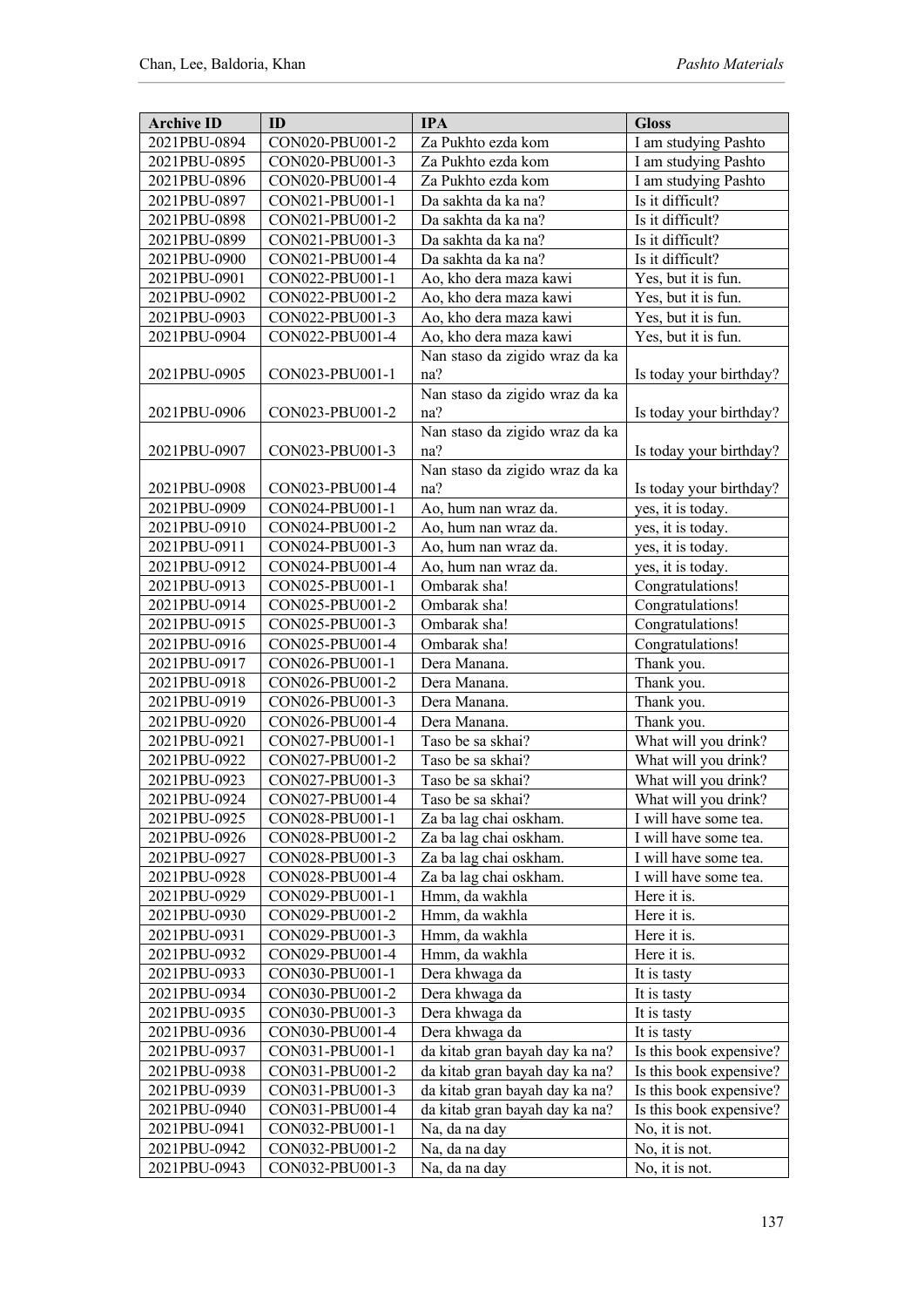| <b>Archive ID</b> | <b>ID</b>       | <b>IPA</b>                    | <b>Gloss</b>        |
|-------------------|-----------------|-------------------------------|---------------------|
| 2021PBU-0944      | CON032-PBU001-4 | Na, da na day                 | No, it is not.      |
| 2021PBU-0945      | CON033-PBU001-1 | Da day somra bayah da?        | How much is it?     |
| 2021PBU-0946      | CON033-PBU001-2 | Da day somra bayah da?        | How much is it?     |
| 2021PBU-0947      | CON033-PBU001-3 | Da day somra bayah da?        | How much is it?     |
| 2021PBU-0948      | CON033-PBU001-4 | Da day somra bayah da?        | How much is it?     |
| 2021PBU-0949      | CON034-PBU001-1 | kharsawalo wala na tapos oka. | Ask the bookseller. |
| 2021PBU-0950      | CON034-PBU001-2 | kharsawalo wala na tapos oka. | Ask the bookseller. |
| 2021PBU-0951      | CON034-PBU001-3 | kharsawalo wala na tapos oka. | Ask the bookseller. |
| 2021PBU-0952      | CON034-PBU001-4 | kharsawalo wala na tapos oka. | Ask the bookseller. |

#### **3 Table 3: Plural Nouns in Pashto List 1**

| <b>Archive ID</b> | ID              | <b>IPA</b>     | <b>Gloss</b>   |
|-------------------|-----------------|----------------|----------------|
| 2021PBU-0953      | NPL001-PBU001-1 | zanawár        | animals        |
| 2021PBU-0954      | NPL001-PBU001-2 | zanawár        | animals        |
| 2021PBU-0955      | NPL001-PBU001-3 | zanawár        | animals        |
| 2021PBU-0956      | NPL002-PBU001-1 | majá:n         | $fish$ (pl)    |
| 2021PBU-0957      | NPL002-PBU001-2 | majá:n         | $fish$ (pl)    |
| 2021PBU-0958      | NPL002-PBU001-3 | majá:n         | $fish$ (pl)    |
| 2021PBU-0959      | NPL003-PBU001-1 | khabá:n        | $fish$ (pl)    |
| 2021PBU-0960      | NPL003-PBU001-2 | khabá:n        | $fish$ (pl)    |
| 2021PBU-0961      | NPL003-PBU001-3 | khabá:n        | $fish$ (pl)    |
| 2021PBU-0962      | NPL004-PBU001-1 | marká:n        | birds (male)   |
| 2021PBU-0963      | NPL004-PBU001-2 | marká:n        | birds (male)   |
| 2021PBU-0964      | NPL004-PBU001-3 | marká:n        | birds (male)   |
| 2021PBU-0965      | NPL005-PBU001-1 | marká:n        | birds (female) |
| 2021PBU-0966      | NPL005-PBU001-2 | marká:n        | birds (female) |
| 2021PBU-0967      | NPL005-PBU001-3 | marká:n        | birds (female) |
| 2021PBU-0968      | NPL006-PBU001-1 | spi            | dogs           |
| 2021PBU-0969      | NPL006-PBU001-2 | spi            | dogs           |
| 2021PBU-0970      | NPL006-PBU001-3 | spi            | dogs           |
| 2021PBU-0971      | NPL007-PBU001-1 | sp:əgé         | louses         |
| 2021PBU-0972      | NPL007-PBU001-2 | sp:2gé         | louses         |
| 2021PBU-0973      | NPL007-PBU001-3 | sp:əgé         | louses         |
| 2021PBU-0974      | NPL008-PBU001-1 | má:ra:n        | snakes         |
| 2021PBU-0975      | NPL008-PBU001-2 | má:ra:n        | snakes         |
| 2021PBU-0976      | NPL008-PBU001-3 | má:ra:n        | snakes         |
| 2021PBU-0977      | NPL009-PBU001-1 | tfind3í        | worms          |
| 2021PBU-0978      | NPL009-PBU001-2 | tfindzí        | worms          |
| 2021PBU-0979      | NPL009-PBU001-3 | tfind3i        | worms          |
| 2021PBU-0980      | NPL010-PBU001-1 | sarmáne        | skins          |
| 2021PBU-0981      | NPL010-PBU001-2 | sarmáne        | skins          |
| 2021PBU-0982      | NPL010-PBU001-3 | sarmáne        | skins          |
| 2021PBU-0983      | NPL011-PBU001-1 | <b>к</b> эа́χе | meats          |
| 2021PBU-0984      | NPL011-PBU001-2 | коа́хе         | meats          |
| 2021PBU-0985      | NPL011-PBU001-3 | <b>к</b> эа́χе | meats          |
| 2021PBU-0986      | NPL012-PBU001-1 | βíne           | bloods         |
| 2021PBU-0987      | NPL012-PBU001-2 | βíne           | bloods         |
| 2021PBU-0988      | NPL012-PBU001-3 | βíne           | bloods         |
| 2021PBU-0989      | NPL013-PBU001-1 | háduki         | bones          |
| 2021PBU-0990      | NPL013-PBU001-2 | háduki         | bones          |
| 2021PBU-0991      | NPL013-PBU001-3 | háduki         | bones          |
| 2021PBU-0992      | NPL014-PBU001-1 | wá:zge         | fat $(n)$      |
| 2021PBU-0993      | NPL014-PBU001-2 | wá:zge         | fat $(n)$      |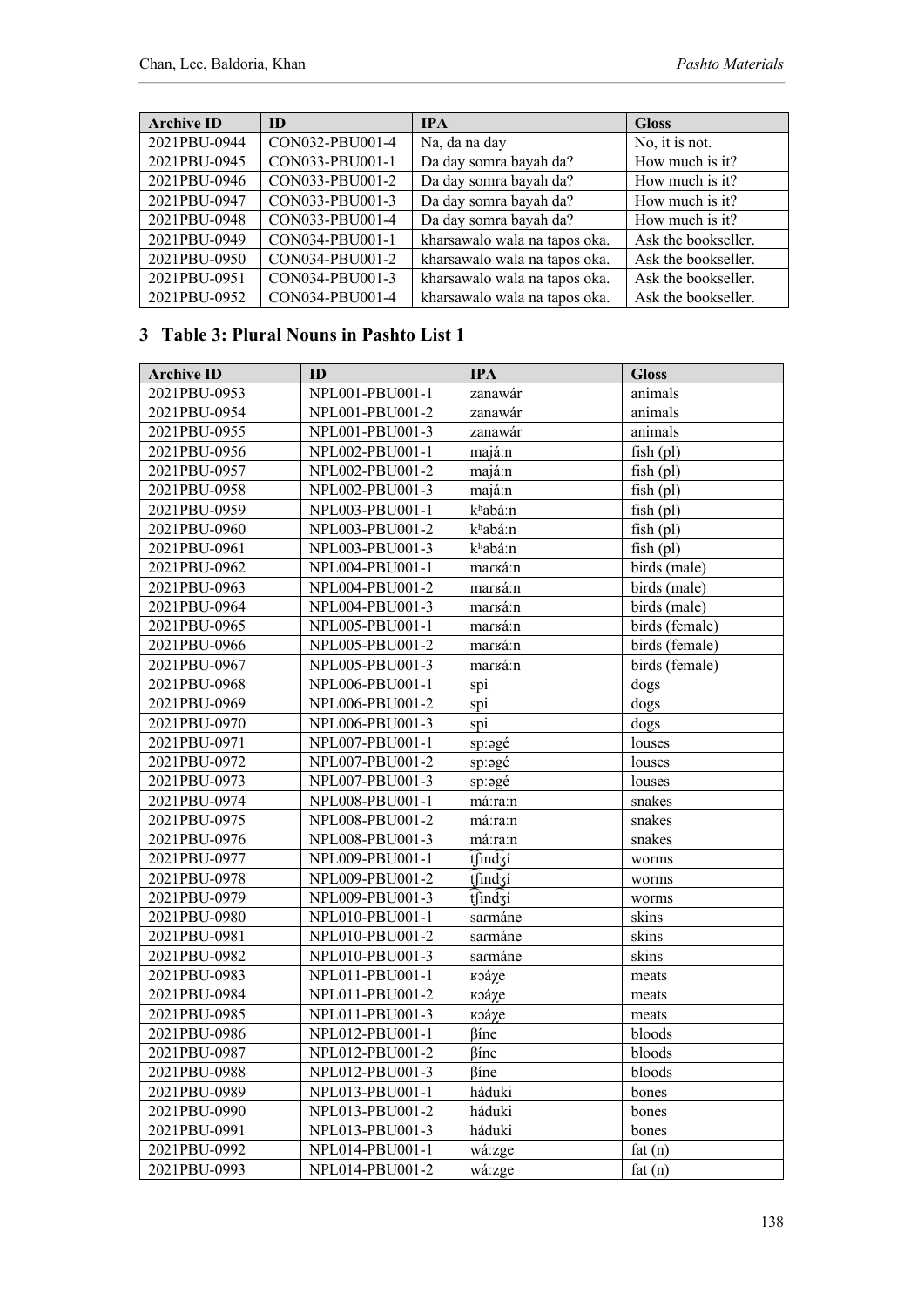| 2021PBU-0994<br>NPL014-PBU001-3<br>wá:zge<br>fat(n)<br>2021PBU-0995<br>NPL015-PBU001-1<br>γkará:n<br>horns<br>2021PBU-0996<br>NPL015-PBU001-2<br>γkará:n<br>horns<br>2021PBU-0997<br>NPL015-PBU001-3<br>γkará:n<br>horns<br>tails<br>2021PBU-0998<br>NPL016-PBU001-1<br>lakér<br>tails<br>lakér<br>2021PBU-0999<br>NPL016-PBU001-2<br>lakér<br>tails<br>2021PBU-1000<br>NPL016-PBU001-3<br>2021PBU-1001<br>NPL017-PBU001-1<br>feathers<br>wazáre<br>2021PBU-1002<br>NPL017-PBU001-2<br>feathers<br>wazáre<br>feathers<br>2021PBU-1003<br>NPL017-PBU001-3<br>wazáre<br>2021PBU-1004<br>NPL018-PBU001-1<br>hairs<br>veχtá<br>2021PBU-1005<br>NPL018-PBU001-2<br>veχtá<br>hairs<br>2021PBU-1006<br>NPL018-PBU001-3<br>hairs<br>veχtá<br>hairs<br>2021PBU-1007<br>NPL019-PBU001-1<br>veχtán<br>2021PBU-1008<br>NPL019-PBU001-2<br>veytán<br>hairs<br>2021PBU-1009<br>NPL019-PBU001-3<br>veχtán<br>hairs<br>2021PBU-1010<br>sarúna<br>NPL020-PBU001-1<br>heads (person)<br>2021PBU-1011<br>sarúna<br>heads (person)<br>NPL020-PBU001-2<br>sarúna<br>heads (person)<br>2021PBU-1012<br>NPL020-PBU001-3<br>heads (non-living)<br>2021PBU-1013<br>NPL021-PBU001-1<br>sará:n<br>heads (non-living)<br>2021PBU-1014<br>NPL021-PBU001-2<br>sará:n<br>heads (non-living)<br>2021PBU-1015<br>NPL021-PBU001-3<br>sará:n<br>2021PBU-1016<br>NPL022-PBU001-1<br><b><i>Bwaguna</i></b><br>ears<br>2021PBU-1017<br>NPL022-PBU001-2<br><b><i>Bwaguna</i></b><br>ears<br>2021PBU-1018<br>NPL022-PBU001-3<br><b><i>Bwaguna</i></b><br>ears<br>2021PBU-1019<br>NPL023-PBU001-1<br>stargé<br>eyes<br>2021PBU-1020<br>NPL023-PBU001-2<br>stargé<br>eyes<br>2021PBU-1021<br>NPL023-PBU001-3<br>stargé<br>eyes<br>2021PBU-1022<br>NPL024-PBU001-1<br>pó:ze<br>noses<br>2021PBU-1023<br>NPL024-PBU001-2<br>pó:ze<br>noses<br>2021PBU-1024<br>NPL024-PBU001-3<br>pó:ze<br>noses<br>2021PBU-1025<br>NPL025-PBU001-1<br>χυlé<br>mouths<br>χυlé<br>2021PBU-1026<br>NPL025-PBU001-2<br>mouths<br>2021PBU-1027<br>NPL025-PBU001-3<br>χυlé<br>mouths<br>2021PBU-1028<br>NPL026-PBU001-1<br>tooths<br>raχúna<br>2021PBU-1029<br>NPL026-PBU001-2<br>tooths<br>κaγúna<br>2021PBU-1030<br>NPL026-PBU001-3<br>κaχúna<br>tooths<br>2021PBU-1031<br>NPL027-PBU001-1<br>3:5be<br>tongues<br>2021PBU-1032<br>NPL027-PBU001-2<br>3:5be<br>tongues<br>2021PBU-1033<br>NPL027-PBU001-3<br>3:5be<br>tongues<br>2021PBU-1034<br>n:uká:n<br>fingernails<br>NPL028-PBU001-1<br>fingernails<br>2021PBU-1035<br>NPL028-PBU001-2<br>n:uká:n<br>fingernails<br>2021PBU-1036<br>NPL028-PBU001-3<br>n:uká:n<br>fingernails<br>2021PBU-1037<br>NPL029-PBU001-1<br>nukúna<br>fingernails<br>nukúna<br>2021PBU-1038<br>NPL029-PBU001-2<br>fingernails<br>2021PBU-1039<br>NPL029-PBU001-3<br>nukúna<br>feet, legs<br>2021PBU-1040<br>NPL030-PBU001-1<br>$\chi$ : pé<br>feet, legs<br>2021PBU-1041<br>NPL030-PBU001-2<br>$\chi$ : pé<br>2021PBU-1042<br>NPL030-PBU001-3<br>feet, legs<br>$\chi$ : pé<br>2021PBU-1043<br>NPL031-PBU001-1<br>feet, legs<br>pχé<br>2021PBU-1044<br>feet, legs<br>NPL031-PBU001-2<br>pχé<br>2021PBU-1045<br>NPL031-PBU001-3<br>pχé<br>feet, legs<br>godé<br>2021PBU-1046<br>NPL032-PBU001-1<br>knees<br>godé<br>2021PBU-1047<br>NPL032-PBU001-2<br>knees | <b>Archive ID</b> | ID | <b>IPA</b> | <b>Gloss</b> |
|-------------------------------------------------------------------------------------------------------------------------------------------------------------------------------------------------------------------------------------------------------------------------------------------------------------------------------------------------------------------------------------------------------------------------------------------------------------------------------------------------------------------------------------------------------------------------------------------------------------------------------------------------------------------------------------------------------------------------------------------------------------------------------------------------------------------------------------------------------------------------------------------------------------------------------------------------------------------------------------------------------------------------------------------------------------------------------------------------------------------------------------------------------------------------------------------------------------------------------------------------------------------------------------------------------------------------------------------------------------------------------------------------------------------------------------------------------------------------------------------------------------------------------------------------------------------------------------------------------------------------------------------------------------------------------------------------------------------------------------------------------------------------------------------------------------------------------------------------------------------------------------------------------------------------------------------------------------------------------------------------------------------------------------------------------------------------------------------------------------------------------------------------------------------------------------------------------------------------------------------------------------------------------------------------------------------------------------------------------------------------------------------------------------------------------------------------------------------------------------------------------------------------------------------------------------------------------------------------------------------------------------------------------------------------------------------------------------------------------------------------------------------------------------------------------------------------------------------------------------------------------------------------------------------------------------------------------------------------------------------------------------------------------------------------------------------------------------------------------------------------------------------------------------------------------------------------------------------------|-------------------|----|------------|--------------|
|                                                                                                                                                                                                                                                                                                                                                                                                                                                                                                                                                                                                                                                                                                                                                                                                                                                                                                                                                                                                                                                                                                                                                                                                                                                                                                                                                                                                                                                                                                                                                                                                                                                                                                                                                                                                                                                                                                                                                                                                                                                                                                                                                                                                                                                                                                                                                                                                                                                                                                                                                                                                                                                                                                                                                                                                                                                                                                                                                                                                                                                                                                                                                                                                                         |                   |    |            |              |
|                                                                                                                                                                                                                                                                                                                                                                                                                                                                                                                                                                                                                                                                                                                                                                                                                                                                                                                                                                                                                                                                                                                                                                                                                                                                                                                                                                                                                                                                                                                                                                                                                                                                                                                                                                                                                                                                                                                                                                                                                                                                                                                                                                                                                                                                                                                                                                                                                                                                                                                                                                                                                                                                                                                                                                                                                                                                                                                                                                                                                                                                                                                                                                                                                         |                   |    |            |              |
|                                                                                                                                                                                                                                                                                                                                                                                                                                                                                                                                                                                                                                                                                                                                                                                                                                                                                                                                                                                                                                                                                                                                                                                                                                                                                                                                                                                                                                                                                                                                                                                                                                                                                                                                                                                                                                                                                                                                                                                                                                                                                                                                                                                                                                                                                                                                                                                                                                                                                                                                                                                                                                                                                                                                                                                                                                                                                                                                                                                                                                                                                                                                                                                                                         |                   |    |            |              |
|                                                                                                                                                                                                                                                                                                                                                                                                                                                                                                                                                                                                                                                                                                                                                                                                                                                                                                                                                                                                                                                                                                                                                                                                                                                                                                                                                                                                                                                                                                                                                                                                                                                                                                                                                                                                                                                                                                                                                                                                                                                                                                                                                                                                                                                                                                                                                                                                                                                                                                                                                                                                                                                                                                                                                                                                                                                                                                                                                                                                                                                                                                                                                                                                                         |                   |    |            |              |
|                                                                                                                                                                                                                                                                                                                                                                                                                                                                                                                                                                                                                                                                                                                                                                                                                                                                                                                                                                                                                                                                                                                                                                                                                                                                                                                                                                                                                                                                                                                                                                                                                                                                                                                                                                                                                                                                                                                                                                                                                                                                                                                                                                                                                                                                                                                                                                                                                                                                                                                                                                                                                                                                                                                                                                                                                                                                                                                                                                                                                                                                                                                                                                                                                         |                   |    |            |              |
|                                                                                                                                                                                                                                                                                                                                                                                                                                                                                                                                                                                                                                                                                                                                                                                                                                                                                                                                                                                                                                                                                                                                                                                                                                                                                                                                                                                                                                                                                                                                                                                                                                                                                                                                                                                                                                                                                                                                                                                                                                                                                                                                                                                                                                                                                                                                                                                                                                                                                                                                                                                                                                                                                                                                                                                                                                                                                                                                                                                                                                                                                                                                                                                                                         |                   |    |            |              |
|                                                                                                                                                                                                                                                                                                                                                                                                                                                                                                                                                                                                                                                                                                                                                                                                                                                                                                                                                                                                                                                                                                                                                                                                                                                                                                                                                                                                                                                                                                                                                                                                                                                                                                                                                                                                                                                                                                                                                                                                                                                                                                                                                                                                                                                                                                                                                                                                                                                                                                                                                                                                                                                                                                                                                                                                                                                                                                                                                                                                                                                                                                                                                                                                                         |                   |    |            |              |
|                                                                                                                                                                                                                                                                                                                                                                                                                                                                                                                                                                                                                                                                                                                                                                                                                                                                                                                                                                                                                                                                                                                                                                                                                                                                                                                                                                                                                                                                                                                                                                                                                                                                                                                                                                                                                                                                                                                                                                                                                                                                                                                                                                                                                                                                                                                                                                                                                                                                                                                                                                                                                                                                                                                                                                                                                                                                                                                                                                                                                                                                                                                                                                                                                         |                   |    |            |              |
|                                                                                                                                                                                                                                                                                                                                                                                                                                                                                                                                                                                                                                                                                                                                                                                                                                                                                                                                                                                                                                                                                                                                                                                                                                                                                                                                                                                                                                                                                                                                                                                                                                                                                                                                                                                                                                                                                                                                                                                                                                                                                                                                                                                                                                                                                                                                                                                                                                                                                                                                                                                                                                                                                                                                                                                                                                                                                                                                                                                                                                                                                                                                                                                                                         |                   |    |            |              |
|                                                                                                                                                                                                                                                                                                                                                                                                                                                                                                                                                                                                                                                                                                                                                                                                                                                                                                                                                                                                                                                                                                                                                                                                                                                                                                                                                                                                                                                                                                                                                                                                                                                                                                                                                                                                                                                                                                                                                                                                                                                                                                                                                                                                                                                                                                                                                                                                                                                                                                                                                                                                                                                                                                                                                                                                                                                                                                                                                                                                                                                                                                                                                                                                                         |                   |    |            |              |
|                                                                                                                                                                                                                                                                                                                                                                                                                                                                                                                                                                                                                                                                                                                                                                                                                                                                                                                                                                                                                                                                                                                                                                                                                                                                                                                                                                                                                                                                                                                                                                                                                                                                                                                                                                                                                                                                                                                                                                                                                                                                                                                                                                                                                                                                                                                                                                                                                                                                                                                                                                                                                                                                                                                                                                                                                                                                                                                                                                                                                                                                                                                                                                                                                         |                   |    |            |              |
|                                                                                                                                                                                                                                                                                                                                                                                                                                                                                                                                                                                                                                                                                                                                                                                                                                                                                                                                                                                                                                                                                                                                                                                                                                                                                                                                                                                                                                                                                                                                                                                                                                                                                                                                                                                                                                                                                                                                                                                                                                                                                                                                                                                                                                                                                                                                                                                                                                                                                                                                                                                                                                                                                                                                                                                                                                                                                                                                                                                                                                                                                                                                                                                                                         |                   |    |            |              |
|                                                                                                                                                                                                                                                                                                                                                                                                                                                                                                                                                                                                                                                                                                                                                                                                                                                                                                                                                                                                                                                                                                                                                                                                                                                                                                                                                                                                                                                                                                                                                                                                                                                                                                                                                                                                                                                                                                                                                                                                                                                                                                                                                                                                                                                                                                                                                                                                                                                                                                                                                                                                                                                                                                                                                                                                                                                                                                                                                                                                                                                                                                                                                                                                                         |                   |    |            |              |
|                                                                                                                                                                                                                                                                                                                                                                                                                                                                                                                                                                                                                                                                                                                                                                                                                                                                                                                                                                                                                                                                                                                                                                                                                                                                                                                                                                                                                                                                                                                                                                                                                                                                                                                                                                                                                                                                                                                                                                                                                                                                                                                                                                                                                                                                                                                                                                                                                                                                                                                                                                                                                                                                                                                                                                                                                                                                                                                                                                                                                                                                                                                                                                                                                         |                   |    |            |              |
|                                                                                                                                                                                                                                                                                                                                                                                                                                                                                                                                                                                                                                                                                                                                                                                                                                                                                                                                                                                                                                                                                                                                                                                                                                                                                                                                                                                                                                                                                                                                                                                                                                                                                                                                                                                                                                                                                                                                                                                                                                                                                                                                                                                                                                                                                                                                                                                                                                                                                                                                                                                                                                                                                                                                                                                                                                                                                                                                                                                                                                                                                                                                                                                                                         |                   |    |            |              |
|                                                                                                                                                                                                                                                                                                                                                                                                                                                                                                                                                                                                                                                                                                                                                                                                                                                                                                                                                                                                                                                                                                                                                                                                                                                                                                                                                                                                                                                                                                                                                                                                                                                                                                                                                                                                                                                                                                                                                                                                                                                                                                                                                                                                                                                                                                                                                                                                                                                                                                                                                                                                                                                                                                                                                                                                                                                                                                                                                                                                                                                                                                                                                                                                                         |                   |    |            |              |
|                                                                                                                                                                                                                                                                                                                                                                                                                                                                                                                                                                                                                                                                                                                                                                                                                                                                                                                                                                                                                                                                                                                                                                                                                                                                                                                                                                                                                                                                                                                                                                                                                                                                                                                                                                                                                                                                                                                                                                                                                                                                                                                                                                                                                                                                                                                                                                                                                                                                                                                                                                                                                                                                                                                                                                                                                                                                                                                                                                                                                                                                                                                                                                                                                         |                   |    |            |              |
|                                                                                                                                                                                                                                                                                                                                                                                                                                                                                                                                                                                                                                                                                                                                                                                                                                                                                                                                                                                                                                                                                                                                                                                                                                                                                                                                                                                                                                                                                                                                                                                                                                                                                                                                                                                                                                                                                                                                                                                                                                                                                                                                                                                                                                                                                                                                                                                                                                                                                                                                                                                                                                                                                                                                                                                                                                                                                                                                                                                                                                                                                                                                                                                                                         |                   |    |            |              |
|                                                                                                                                                                                                                                                                                                                                                                                                                                                                                                                                                                                                                                                                                                                                                                                                                                                                                                                                                                                                                                                                                                                                                                                                                                                                                                                                                                                                                                                                                                                                                                                                                                                                                                                                                                                                                                                                                                                                                                                                                                                                                                                                                                                                                                                                                                                                                                                                                                                                                                                                                                                                                                                                                                                                                                                                                                                                                                                                                                                                                                                                                                                                                                                                                         |                   |    |            |              |
|                                                                                                                                                                                                                                                                                                                                                                                                                                                                                                                                                                                                                                                                                                                                                                                                                                                                                                                                                                                                                                                                                                                                                                                                                                                                                                                                                                                                                                                                                                                                                                                                                                                                                                                                                                                                                                                                                                                                                                                                                                                                                                                                                                                                                                                                                                                                                                                                                                                                                                                                                                                                                                                                                                                                                                                                                                                                                                                                                                                                                                                                                                                                                                                                                         |                   |    |            |              |
|                                                                                                                                                                                                                                                                                                                                                                                                                                                                                                                                                                                                                                                                                                                                                                                                                                                                                                                                                                                                                                                                                                                                                                                                                                                                                                                                                                                                                                                                                                                                                                                                                                                                                                                                                                                                                                                                                                                                                                                                                                                                                                                                                                                                                                                                                                                                                                                                                                                                                                                                                                                                                                                                                                                                                                                                                                                                                                                                                                                                                                                                                                                                                                                                                         |                   |    |            |              |
|                                                                                                                                                                                                                                                                                                                                                                                                                                                                                                                                                                                                                                                                                                                                                                                                                                                                                                                                                                                                                                                                                                                                                                                                                                                                                                                                                                                                                                                                                                                                                                                                                                                                                                                                                                                                                                                                                                                                                                                                                                                                                                                                                                                                                                                                                                                                                                                                                                                                                                                                                                                                                                                                                                                                                                                                                                                                                                                                                                                                                                                                                                                                                                                                                         |                   |    |            |              |
|                                                                                                                                                                                                                                                                                                                                                                                                                                                                                                                                                                                                                                                                                                                                                                                                                                                                                                                                                                                                                                                                                                                                                                                                                                                                                                                                                                                                                                                                                                                                                                                                                                                                                                                                                                                                                                                                                                                                                                                                                                                                                                                                                                                                                                                                                                                                                                                                                                                                                                                                                                                                                                                                                                                                                                                                                                                                                                                                                                                                                                                                                                                                                                                                                         |                   |    |            |              |
|                                                                                                                                                                                                                                                                                                                                                                                                                                                                                                                                                                                                                                                                                                                                                                                                                                                                                                                                                                                                                                                                                                                                                                                                                                                                                                                                                                                                                                                                                                                                                                                                                                                                                                                                                                                                                                                                                                                                                                                                                                                                                                                                                                                                                                                                                                                                                                                                                                                                                                                                                                                                                                                                                                                                                                                                                                                                                                                                                                                                                                                                                                                                                                                                                         |                   |    |            |              |
|                                                                                                                                                                                                                                                                                                                                                                                                                                                                                                                                                                                                                                                                                                                                                                                                                                                                                                                                                                                                                                                                                                                                                                                                                                                                                                                                                                                                                                                                                                                                                                                                                                                                                                                                                                                                                                                                                                                                                                                                                                                                                                                                                                                                                                                                                                                                                                                                                                                                                                                                                                                                                                                                                                                                                                                                                                                                                                                                                                                                                                                                                                                                                                                                                         |                   |    |            |              |
|                                                                                                                                                                                                                                                                                                                                                                                                                                                                                                                                                                                                                                                                                                                                                                                                                                                                                                                                                                                                                                                                                                                                                                                                                                                                                                                                                                                                                                                                                                                                                                                                                                                                                                                                                                                                                                                                                                                                                                                                                                                                                                                                                                                                                                                                                                                                                                                                                                                                                                                                                                                                                                                                                                                                                                                                                                                                                                                                                                                                                                                                                                                                                                                                                         |                   |    |            |              |
|                                                                                                                                                                                                                                                                                                                                                                                                                                                                                                                                                                                                                                                                                                                                                                                                                                                                                                                                                                                                                                                                                                                                                                                                                                                                                                                                                                                                                                                                                                                                                                                                                                                                                                                                                                                                                                                                                                                                                                                                                                                                                                                                                                                                                                                                                                                                                                                                                                                                                                                                                                                                                                                                                                                                                                                                                                                                                                                                                                                                                                                                                                                                                                                                                         |                   |    |            |              |
|                                                                                                                                                                                                                                                                                                                                                                                                                                                                                                                                                                                                                                                                                                                                                                                                                                                                                                                                                                                                                                                                                                                                                                                                                                                                                                                                                                                                                                                                                                                                                                                                                                                                                                                                                                                                                                                                                                                                                                                                                                                                                                                                                                                                                                                                                                                                                                                                                                                                                                                                                                                                                                                                                                                                                                                                                                                                                                                                                                                                                                                                                                                                                                                                                         |                   |    |            |              |
|                                                                                                                                                                                                                                                                                                                                                                                                                                                                                                                                                                                                                                                                                                                                                                                                                                                                                                                                                                                                                                                                                                                                                                                                                                                                                                                                                                                                                                                                                                                                                                                                                                                                                                                                                                                                                                                                                                                                                                                                                                                                                                                                                                                                                                                                                                                                                                                                                                                                                                                                                                                                                                                                                                                                                                                                                                                                                                                                                                                                                                                                                                                                                                                                                         |                   |    |            |              |
|                                                                                                                                                                                                                                                                                                                                                                                                                                                                                                                                                                                                                                                                                                                                                                                                                                                                                                                                                                                                                                                                                                                                                                                                                                                                                                                                                                                                                                                                                                                                                                                                                                                                                                                                                                                                                                                                                                                                                                                                                                                                                                                                                                                                                                                                                                                                                                                                                                                                                                                                                                                                                                                                                                                                                                                                                                                                                                                                                                                                                                                                                                                                                                                                                         |                   |    |            |              |
|                                                                                                                                                                                                                                                                                                                                                                                                                                                                                                                                                                                                                                                                                                                                                                                                                                                                                                                                                                                                                                                                                                                                                                                                                                                                                                                                                                                                                                                                                                                                                                                                                                                                                                                                                                                                                                                                                                                                                                                                                                                                                                                                                                                                                                                                                                                                                                                                                                                                                                                                                                                                                                                                                                                                                                                                                                                                                                                                                                                                                                                                                                                                                                                                                         |                   |    |            |              |
|                                                                                                                                                                                                                                                                                                                                                                                                                                                                                                                                                                                                                                                                                                                                                                                                                                                                                                                                                                                                                                                                                                                                                                                                                                                                                                                                                                                                                                                                                                                                                                                                                                                                                                                                                                                                                                                                                                                                                                                                                                                                                                                                                                                                                                                                                                                                                                                                                                                                                                                                                                                                                                                                                                                                                                                                                                                                                                                                                                                                                                                                                                                                                                                                                         |                   |    |            |              |
|                                                                                                                                                                                                                                                                                                                                                                                                                                                                                                                                                                                                                                                                                                                                                                                                                                                                                                                                                                                                                                                                                                                                                                                                                                                                                                                                                                                                                                                                                                                                                                                                                                                                                                                                                                                                                                                                                                                                                                                                                                                                                                                                                                                                                                                                                                                                                                                                                                                                                                                                                                                                                                                                                                                                                                                                                                                                                                                                                                                                                                                                                                                                                                                                                         |                   |    |            |              |
|                                                                                                                                                                                                                                                                                                                                                                                                                                                                                                                                                                                                                                                                                                                                                                                                                                                                                                                                                                                                                                                                                                                                                                                                                                                                                                                                                                                                                                                                                                                                                                                                                                                                                                                                                                                                                                                                                                                                                                                                                                                                                                                                                                                                                                                                                                                                                                                                                                                                                                                                                                                                                                                                                                                                                                                                                                                                                                                                                                                                                                                                                                                                                                                                                         |                   |    |            |              |
|                                                                                                                                                                                                                                                                                                                                                                                                                                                                                                                                                                                                                                                                                                                                                                                                                                                                                                                                                                                                                                                                                                                                                                                                                                                                                                                                                                                                                                                                                                                                                                                                                                                                                                                                                                                                                                                                                                                                                                                                                                                                                                                                                                                                                                                                                                                                                                                                                                                                                                                                                                                                                                                                                                                                                                                                                                                                                                                                                                                                                                                                                                                                                                                                                         |                   |    |            |              |
|                                                                                                                                                                                                                                                                                                                                                                                                                                                                                                                                                                                                                                                                                                                                                                                                                                                                                                                                                                                                                                                                                                                                                                                                                                                                                                                                                                                                                                                                                                                                                                                                                                                                                                                                                                                                                                                                                                                                                                                                                                                                                                                                                                                                                                                                                                                                                                                                                                                                                                                                                                                                                                                                                                                                                                                                                                                                                                                                                                                                                                                                                                                                                                                                                         |                   |    |            |              |
|                                                                                                                                                                                                                                                                                                                                                                                                                                                                                                                                                                                                                                                                                                                                                                                                                                                                                                                                                                                                                                                                                                                                                                                                                                                                                                                                                                                                                                                                                                                                                                                                                                                                                                                                                                                                                                                                                                                                                                                                                                                                                                                                                                                                                                                                                                                                                                                                                                                                                                                                                                                                                                                                                                                                                                                                                                                                                                                                                                                                                                                                                                                                                                                                                         |                   |    |            |              |
|                                                                                                                                                                                                                                                                                                                                                                                                                                                                                                                                                                                                                                                                                                                                                                                                                                                                                                                                                                                                                                                                                                                                                                                                                                                                                                                                                                                                                                                                                                                                                                                                                                                                                                                                                                                                                                                                                                                                                                                                                                                                                                                                                                                                                                                                                                                                                                                                                                                                                                                                                                                                                                                                                                                                                                                                                                                                                                                                                                                                                                                                                                                                                                                                                         |                   |    |            |              |
|                                                                                                                                                                                                                                                                                                                                                                                                                                                                                                                                                                                                                                                                                                                                                                                                                                                                                                                                                                                                                                                                                                                                                                                                                                                                                                                                                                                                                                                                                                                                                                                                                                                                                                                                                                                                                                                                                                                                                                                                                                                                                                                                                                                                                                                                                                                                                                                                                                                                                                                                                                                                                                                                                                                                                                                                                                                                                                                                                                                                                                                                                                                                                                                                                         |                   |    |            |              |
|                                                                                                                                                                                                                                                                                                                                                                                                                                                                                                                                                                                                                                                                                                                                                                                                                                                                                                                                                                                                                                                                                                                                                                                                                                                                                                                                                                                                                                                                                                                                                                                                                                                                                                                                                                                                                                                                                                                                                                                                                                                                                                                                                                                                                                                                                                                                                                                                                                                                                                                                                                                                                                                                                                                                                                                                                                                                                                                                                                                                                                                                                                                                                                                                                         |                   |    |            |              |
|                                                                                                                                                                                                                                                                                                                                                                                                                                                                                                                                                                                                                                                                                                                                                                                                                                                                                                                                                                                                                                                                                                                                                                                                                                                                                                                                                                                                                                                                                                                                                                                                                                                                                                                                                                                                                                                                                                                                                                                                                                                                                                                                                                                                                                                                                                                                                                                                                                                                                                                                                                                                                                                                                                                                                                                                                                                                                                                                                                                                                                                                                                                                                                                                                         |                   |    |            |              |
|                                                                                                                                                                                                                                                                                                                                                                                                                                                                                                                                                                                                                                                                                                                                                                                                                                                                                                                                                                                                                                                                                                                                                                                                                                                                                                                                                                                                                                                                                                                                                                                                                                                                                                                                                                                                                                                                                                                                                                                                                                                                                                                                                                                                                                                                                                                                                                                                                                                                                                                                                                                                                                                                                                                                                                                                                                                                                                                                                                                                                                                                                                                                                                                                                         |                   |    |            |              |
|                                                                                                                                                                                                                                                                                                                                                                                                                                                                                                                                                                                                                                                                                                                                                                                                                                                                                                                                                                                                                                                                                                                                                                                                                                                                                                                                                                                                                                                                                                                                                                                                                                                                                                                                                                                                                                                                                                                                                                                                                                                                                                                                                                                                                                                                                                                                                                                                                                                                                                                                                                                                                                                                                                                                                                                                                                                                                                                                                                                                                                                                                                                                                                                                                         |                   |    |            |              |
|                                                                                                                                                                                                                                                                                                                                                                                                                                                                                                                                                                                                                                                                                                                                                                                                                                                                                                                                                                                                                                                                                                                                                                                                                                                                                                                                                                                                                                                                                                                                                                                                                                                                                                                                                                                                                                                                                                                                                                                                                                                                                                                                                                                                                                                                                                                                                                                                                                                                                                                                                                                                                                                                                                                                                                                                                                                                                                                                                                                                                                                                                                                                                                                                                         |                   |    |            |              |
|                                                                                                                                                                                                                                                                                                                                                                                                                                                                                                                                                                                                                                                                                                                                                                                                                                                                                                                                                                                                                                                                                                                                                                                                                                                                                                                                                                                                                                                                                                                                                                                                                                                                                                                                                                                                                                                                                                                                                                                                                                                                                                                                                                                                                                                                                                                                                                                                                                                                                                                                                                                                                                                                                                                                                                                                                                                                                                                                                                                                                                                                                                                                                                                                                         |                   |    |            |              |
|                                                                                                                                                                                                                                                                                                                                                                                                                                                                                                                                                                                                                                                                                                                                                                                                                                                                                                                                                                                                                                                                                                                                                                                                                                                                                                                                                                                                                                                                                                                                                                                                                                                                                                                                                                                                                                                                                                                                                                                                                                                                                                                                                                                                                                                                                                                                                                                                                                                                                                                                                                                                                                                                                                                                                                                                                                                                                                                                                                                                                                                                                                                                                                                                                         |                   |    |            |              |
|                                                                                                                                                                                                                                                                                                                                                                                                                                                                                                                                                                                                                                                                                                                                                                                                                                                                                                                                                                                                                                                                                                                                                                                                                                                                                                                                                                                                                                                                                                                                                                                                                                                                                                                                                                                                                                                                                                                                                                                                                                                                                                                                                                                                                                                                                                                                                                                                                                                                                                                                                                                                                                                                                                                                                                                                                                                                                                                                                                                                                                                                                                                                                                                                                         |                   |    |            |              |
|                                                                                                                                                                                                                                                                                                                                                                                                                                                                                                                                                                                                                                                                                                                                                                                                                                                                                                                                                                                                                                                                                                                                                                                                                                                                                                                                                                                                                                                                                                                                                                                                                                                                                                                                                                                                                                                                                                                                                                                                                                                                                                                                                                                                                                                                                                                                                                                                                                                                                                                                                                                                                                                                                                                                                                                                                                                                                                                                                                                                                                                                                                                                                                                                                         |                   |    |            |              |
|                                                                                                                                                                                                                                                                                                                                                                                                                                                                                                                                                                                                                                                                                                                                                                                                                                                                                                                                                                                                                                                                                                                                                                                                                                                                                                                                                                                                                                                                                                                                                                                                                                                                                                                                                                                                                                                                                                                                                                                                                                                                                                                                                                                                                                                                                                                                                                                                                                                                                                                                                                                                                                                                                                                                                                                                                                                                                                                                                                                                                                                                                                                                                                                                                         |                   |    |            |              |
|                                                                                                                                                                                                                                                                                                                                                                                                                                                                                                                                                                                                                                                                                                                                                                                                                                                                                                                                                                                                                                                                                                                                                                                                                                                                                                                                                                                                                                                                                                                                                                                                                                                                                                                                                                                                                                                                                                                                                                                                                                                                                                                                                                                                                                                                                                                                                                                                                                                                                                                                                                                                                                                                                                                                                                                                                                                                                                                                                                                                                                                                                                                                                                                                                         |                   |    |            |              |
|                                                                                                                                                                                                                                                                                                                                                                                                                                                                                                                                                                                                                                                                                                                                                                                                                                                                                                                                                                                                                                                                                                                                                                                                                                                                                                                                                                                                                                                                                                                                                                                                                                                                                                                                                                                                                                                                                                                                                                                                                                                                                                                                                                                                                                                                                                                                                                                                                                                                                                                                                                                                                                                                                                                                                                                                                                                                                                                                                                                                                                                                                                                                                                                                                         |                   |    |            |              |
|                                                                                                                                                                                                                                                                                                                                                                                                                                                                                                                                                                                                                                                                                                                                                                                                                                                                                                                                                                                                                                                                                                                                                                                                                                                                                                                                                                                                                                                                                                                                                                                                                                                                                                                                                                                                                                                                                                                                                                                                                                                                                                                                                                                                                                                                                                                                                                                                                                                                                                                                                                                                                                                                                                                                                                                                                                                                                                                                                                                                                                                                                                                                                                                                                         |                   |    |            |              |
|                                                                                                                                                                                                                                                                                                                                                                                                                                                                                                                                                                                                                                                                                                                                                                                                                                                                                                                                                                                                                                                                                                                                                                                                                                                                                                                                                                                                                                                                                                                                                                                                                                                                                                                                                                                                                                                                                                                                                                                                                                                                                                                                                                                                                                                                                                                                                                                                                                                                                                                                                                                                                                                                                                                                                                                                                                                                                                                                                                                                                                                                                                                                                                                                                         |                   |    |            |              |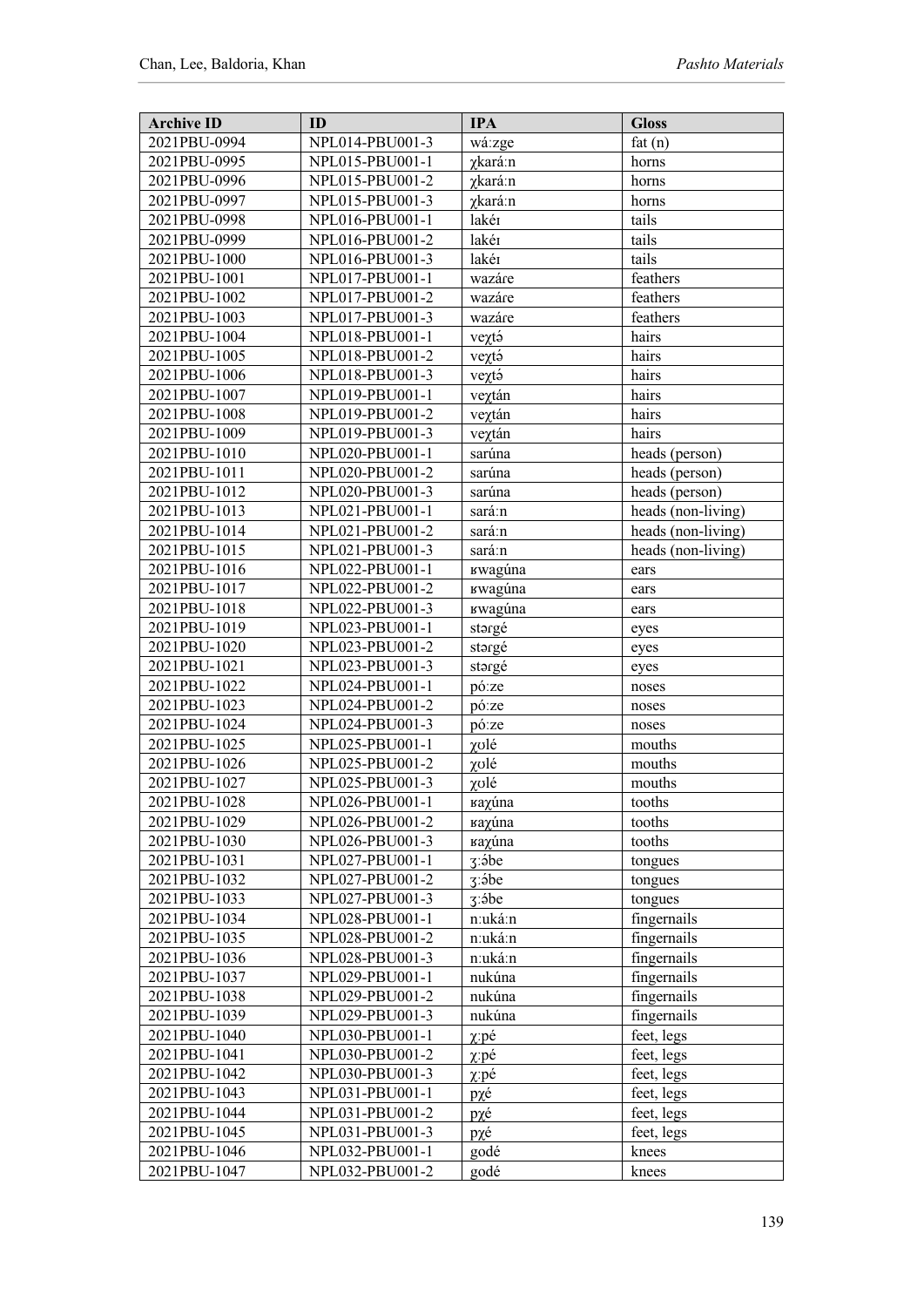| <b>Archive ID</b> | ID              | <b>IPA</b>          | <b>Gloss</b> |
|-------------------|-----------------|---------------------|--------------|
| 2021PBU-1048      | NPL032-PBU001-3 | godé                | knees        |
| 2021PBU-1049      | NPL033-PBU001-1 | kunréi              | knees        |
| 2021PBU-1050      | NPL033-PBU001-2 | kunréi              | knees        |
| 2021PBU-1051      | NPL033-PBU001-3 | kunréi              | knees        |
| 2021PBU-1052      | NPL034-PBU001-1 | zanguná:n           | knees        |
| 2021PBU-1053      | NPL034-PBU001-2 | zanguná:n           | knees        |
| 2021PBU-1054      | NPL034-PBU001-3 | zanguná:n           | knees        |
| 2021PBU-1055      | NPL035-PBU001-1 | la:súna             | hands        |
| 2021PBU-1056      | NPL035-PBU001-2 | la:súna             | hands        |
| 2021PBU-1057      | NPL035-PBU001-3 | la:súna             | hands        |
| 2021PBU-1058      | NPL036-PBU001-1 | wazáre              | wings        |
| 2021PBU-1059      | NPL036-PBU001-2 | wazáre              | wings        |
| 2021PBU-1060      | NPL036-PBU001-3 | wazáre              | wings        |
| 2021PBU-1061      | NPL037-PBU001-1 | χéte                | bellies      |
| 2021PBU-1062      | NPL038-PBU001-1 | gére                | bellies      |
| 2021PBU-1063      | NPL038-PBU001-2 | gére                | bellies      |
| 2021PBU-1064      | NPL038-PBU001-3 | gére                | bellies      |
| 2021PBU-1065      | NPL039-PBU001-1 | kulmé               | guts         |
| 2021PBU-1066      | NPL039-PBU001-2 | kulmé               | guts         |
| 2021PBU-1067      | NPL039-PBU001-3 | kulmé               | guts         |
| 2021PBU-1068      | NPL040-PBU001-1 | marén               | necks        |
| 2021PBU-1069      | NPL040-PBU001-2 | marén               | necks        |
| 2021PBU-1070      | NPL040-PBU001-3 | marén               | necks        |
| 2021PBU-1071      | NPL041-PBU001-1 | s∧tá:n              | necks        |
| 2021PBU-1072      | NPL041-PBU001-2 | s∧tá:n              | necks        |
| 2021PBU-1073      | NPL041-PBU001-3 | s∧tá:n              | necks        |
| 2021PBU-1074      | NPL042-PBU001-1 | satúna              | necks        |
| 2021PBU-1075      | NPL042-PBU001-2 | satúna              | necks        |
| 2021PBU-1076      | NPL042-PBU001-3 | satúna              | necks        |
| 2021PBU-1077      | NPL043-PBU001-1 | mlagáne             | backs        |
| 2021PBU-1078      | NPL043-PBU001-2 | mlagáne             | backs        |
| 2021PBU-1079      | NPL043-PBU001-3 | mlagáne             | backs        |
| 2021PBU-1080      | NPL044-PBU001-1 | fagáne              | backs        |
| 2021PBU-1081      | NPL044-PBU001-2 | fagáne              | backs        |
| 2021PBU-1082      | NPL044-PBU001-3 | ∫agáne              | backs        |
| 2021PBU-1083      | NPL045-PBU001-1 | siné                | breasts      |
| 2021PBU-1084      | NPL045-PBU001-2 | siné                | breasts      |
| 2021PBU-1085      | NPL045-PBU001-3 | siné                | breasts      |
| 2021PBU-1086      | NPL046-PBU001-1 | té                  | breasts      |
| 2021PBU-1087      | NPL046-PBU001-2 | $t\acute{\text{e}}$ | breasts      |
| 2021PBU-1088      | NPL046-PBU001-3 | té                  | breasts      |
| 2021PBU-1089      | NPL047-PBU001-1 | zrúna               | hearts       |
| 2021PBU-1090      | NPL047-PBU001-2 | zrúna               | hearts       |
| 2021PBU-1091      | NPL047-PBU001-3 | zrúna               | hearts       |
| 2021PBU-1092      | NPL048-PBU001-1 | iné                 | livers       |
| 2021PBU-1093      | NPL048-PBU001-2 | iné                 | livers       |
| 2021PBU-1094      | NPL048-PBU001-3 | iné                 | livers       |
| 2021PBU-1095      | NPL049-PBU001-1 | zigarúna            | livers       |
| 2021PBU-1096      | NPL049-PBU001-2 | zigarúna            | livers       |
| 2021PBU-1097      | NPL049-PBU001-3 | zigarúna            | livers       |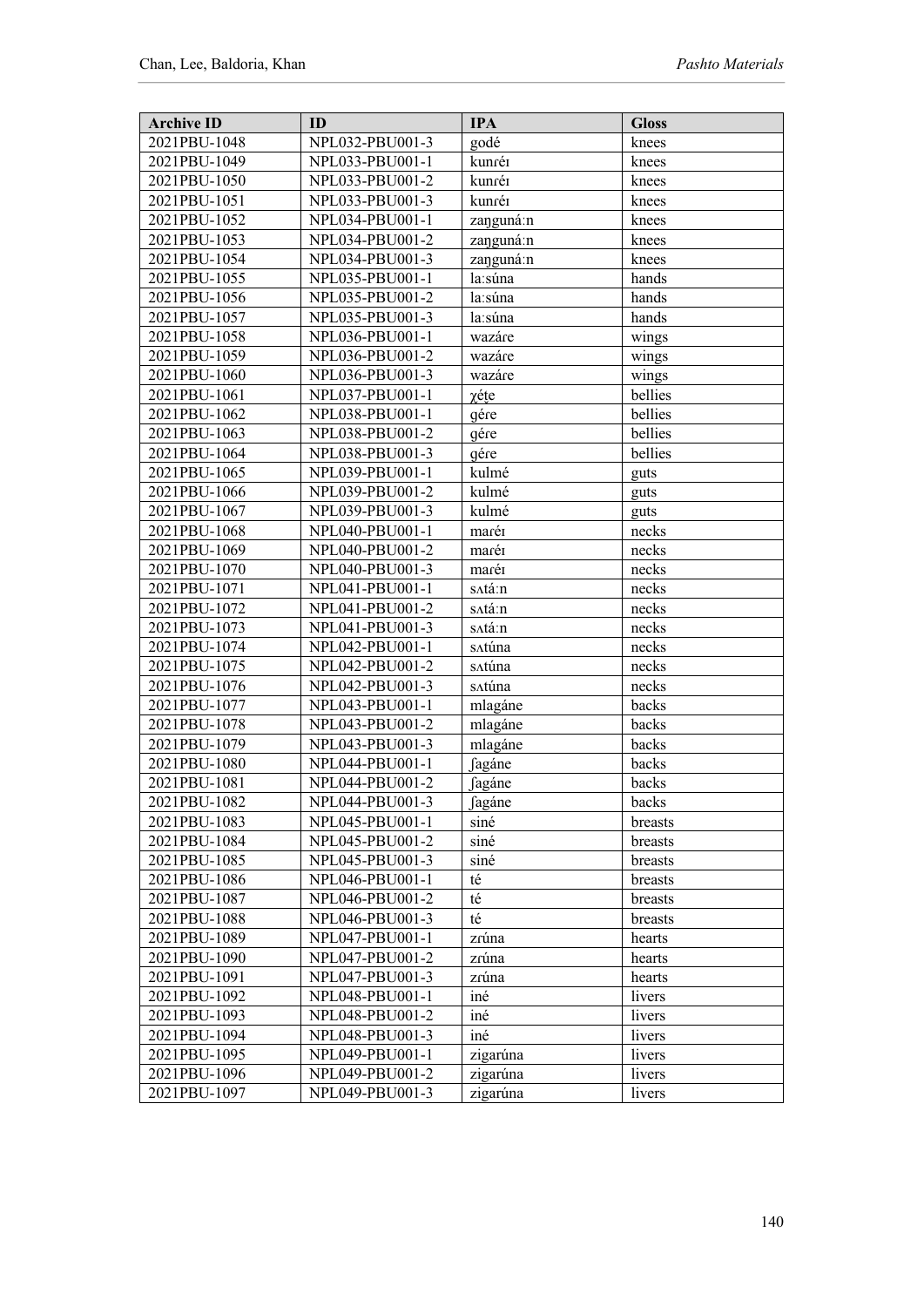| <b>Archive ID</b> | ID              | <b>IPA</b>                   | <b>Gloss</b>                 |
|-------------------|-----------------|------------------------------|------------------------------|
| 2021PBU-1098      | NOM009-PBU001-1 | fagórd mewé guza: rawi.      | An apprentice throws fruits. |
| 2021PBU-1099      | NOM009-PBU001-2 | fagórd mewé quza: rawi.      | An apprentice throws fruits. |
| 2021PBU-1100      | NOM009-PBU001-3 | fagórd mewé guza: rawi.      | An apprentice throws fruits. |
| 2021PBU-1101      | NOM010-PBU001-1 | fagord mewé quza: r k o .    | An apprentice threw fruits   |
| 2021PBU-1102      | NOM010-PBU001-2 | fagórd mewé guza: r k o .    | An apprentice threw fruits   |
| 2021PBU-1103      | NOM010-PBU001-3 | fagárd mewé guza: r k a .    | An apprentice threw fruits   |
| 2021PBU-1104      | NOM011-PBU001-1 | fagərdán mewé guza:rawi.     | Apprentices throw fruits.    |
| 2021PBU-1105      | NOM011-PBU001-2 | fagordán mewé guza:rawi.     | Apprentices throw fruits.    |
| 2021PBU-1106      | NOM011-PBU001-3 | fagordán mewé guza: rawi.    | Apprentices throw fruits.    |
| 2021PBU-1107      | NOM012-PBU001-1 | fagordáno mewé guza: r k[e]. | Apprentices threw fruits.    |
| 2021PBU-1108      | NOM012-PBU001-2 | fagordáno mewé quza: rklel.  | Apprentices threw fruits.    |
| 2021PBU-1109      | NOM012-PBU001-3 | fagordáno mewé quza: rklel.  | Apprentices threw fruits.    |
| 2021PBU-1110      | NOM013-PBU001-1 | da kor zol de                | this house is old.           |
| 2021PBU-1111      | NOM013-PBU001-2 | da kor zo] de                | this house is old.           |
| 2021PBU-1112      | NOM013-PBU001-3 | da kor zo] de                | this house is old.           |
| 2021PBU-1113      | NOM014-PBU001-1 | da kor zo] wo                | this house was old.          |
| 2021PBU-1114      | NOM014-PBU001-2 | da kor zol wo                | this house was old.          |
| 2021PBU-1115      | NOM014-PBU001-3 | da kor zo] wo                | this house was old.          |
| 2021PBU-1116      | NOM015-PBU001-1 | za da kor-ke oségam          | I live in this house.        |
| 2021PBU-1117      | NOM015-PBU001-2 | za da kor-ke oségam          | I live in this house.        |
| 2021PBU-1118      | NOM015-PBU001-3 | za da kor-ke oségam          | I live in this house.        |
| 2021PBU-1119      | NOM016-PBU001-1 | dara korúna zaļo di.         | these houses are old.        |
| 2021PBU-1120      | NOM016-PBU001-2 | dara korúna zaļo di.         | these houses are old.        |
| 2021PBU-1121      | NOM016-PBU001-3 | dara korúna zaļa di.         | these houses are old.        |
| 2021PBU-1122      | NOM017-PBU001-1 | za dara korúno-ke oségam     | I live in these houses.      |
| 2021PBU-1123      | NOM017-PBU001-2 | za dara korúno-ke oségam     | I live in these houses.      |
| 2021PBU-1124      | NOM017-PBU001-3 | za dara korúno-ke oségam     | I live in these houses.      |
| 2021PBU-1125      | NOM018-PBU001-1 | dara korúna zaļo wu          | these houses were old.       |
| 2021PBU-1126      | NOM018-PBU001-2 | dara korúna zaļa wu          | these houses were old.       |
| 2021PBU-1127      | NOM018-PBU001-3 | dara korúna zaļo wu          | these houses were old.       |
| 2021PBU-1128      | NOM019-PBU001-1 | xádza mewé quza: rawi.       | A woman throws fruits.       |
| 2021PBU-1129      | NOM019-PBU001-2 | xádza mewé guza:rawi.        | A woman throws fruits.       |
| 2021PBU-1130      | NOM019-PBU001-3 | xádza mewé quza:rawi.        | A woman throws fruits.       |
| 2021PBU-1131      | NOM020-PBU001-1 | xádze mewé guza: r k a .     | A/The woman threw fruits.    |
| 2021PBU-1132      | NOM020-PBU001-2 | xádze mewé guza: rk[a].      | A/The woman threw fruits.    |
| 2021PBU-1133      | NOM020-PBU001-3 | xádze mewé quza: r k a .     | A/The woman threw fruits.    |
| 2021PBU-1134      | NOM021-PBU001-1 | xádze mewé guza:rawi.        | Women throw fruits.          |
| 2021PBU-1135      | NOM021-PBU001-2 | xádze mewé guza:rawi.        | Women throw fruits.          |
| 2021PBU-1136      | NOM021-PBU001-3 | xádze mewé quza:rawi.        | Women throw fruits.          |
| 2021PBU-1137      | NOM022-PBU001-1 | xádzo mewé quza: r k a .     | Women threw fruits.          |
| 2021PBU-1138      | NOM022-PBU001-2 | xádzo mewé guza: r k a .     | Women threw fruits.          |
| 2021PBU-1139      | NOM022-PBU001-3 | xádzo mewé guza: r k[a].     | Women threw fruits.          |
| 2021PBU-1140      | NOM023-PBU001-1 | malgáre mewé quza: rawi.     | A friend throws fruits.      |
| 2021PBU-1141      | NOM023-PBU001-2 | malgóre mewé guza:rawi.      | A friend throws fruits.      |
| 2021PBU-1142      | NOM023-PBU001-3 | malgóre mewé quza:rawi.      | A friend throws fruits.      |
| 2021PBU-1143      | NOM024-PBU001-1 | malgóri mewé guza: r k[a].   | A/The friend threw fruits.   |
| 2021PBU-1144      | NOM024-PBU001-2 | malgóri mewé guza: r k o .   | A/The friend threw fruits.   |
| 2021PBU-1145      | NOM024-PBU001-3 | malgári mewé guza: r k a .   | A/The friend threw fruits.   |
| 2021PBU-1146      | NOM025-PBU001-1 | malgóri mewé quza:rawi.      | Friends throw fruits.        |
| 2021PBU-1147      | NOM025-PBU001-2 | malgóri mewé quza:rawi.      | Friends throw fruits.        |
| 2021PBU-1148      | NOM025-PBU001-3 | malgóri mewé guza:rawi.      | Friends throw fruits.        |
| 2021PBU-1149      | NOM026-PBU001-1 | malgáro mewé guza: r k[a].   | Friends threw fruits.        |

# **4 Table 4: Tense, Number, and Case Agreement in Pashto**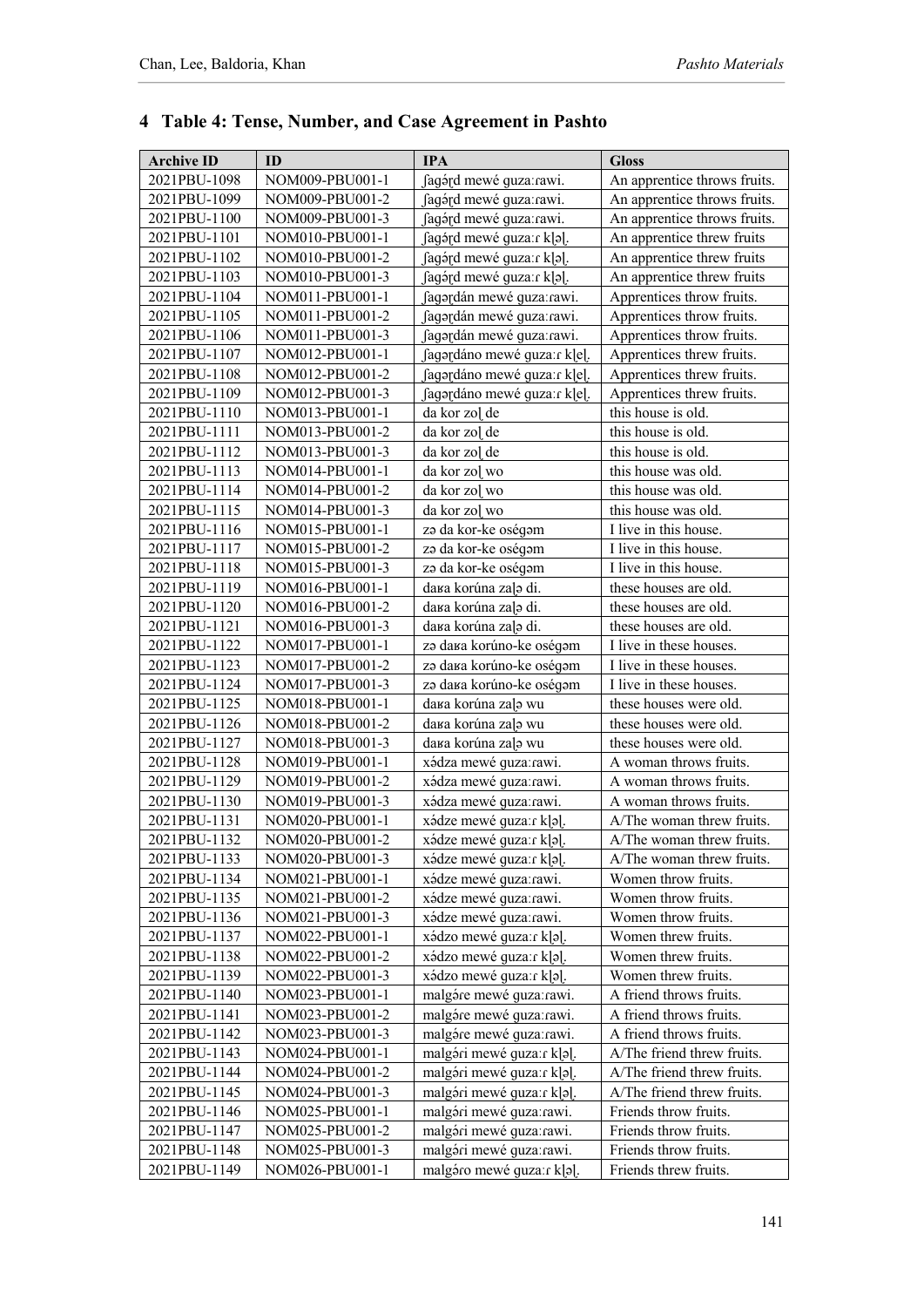| <b>Archive ID</b> | ID              | <b>IPA</b>                               | <b>Gloss</b>                   |
|-------------------|-----------------|------------------------------------------|--------------------------------|
| 2021PBU-1150      | NOM026-PBU001-2 | malgáro mewé guza: rk[a].                | Friends threw fruits.          |
| 2021PBU-1151      | NOM026-PBU001-3 | malgáro mewé guza: r k[a].               | Friends threw fruits.          |
| 2021PBU-1152      | NOM027-PBU001-1 | saré mewé guza:rawi.                     | A man throws fruits.           |
| 2021PBU-1153      | NOM027-PBU001-2 | saré mewé guza:rawi.                     | A man throws fruits.           |
| 2021PBU-1154      | NOM027-PBU001-3 | saré mewé quza:rawi.                     | A man throws fruits.           |
| 2021PBU-1155      | NOM028-PBU001-1 | sarí mewé guza: r k[a].                  | A/The man threw fruits.        |
| 2021PBU-1156      | NOM028-PBU001-2 | sarí mewé guza: rkol.                    | A/The man threw fruits.        |
| 2021PBU-1157      | NOM028-PBU001-3 | sarí mewé guza: r k a .                  | A/The man threw fruits.        |
| 2021PBU-1158      | NOM029-PBU001-1 | sarí mewé guza:rawi.                     | Men throw fruits.              |
| 2021PBU-1159      | NOM029-PBU001-2 | sarí mewé guza:rawi.                     | Men throw fruits.              |
| 2021PBU-1160      | NOM029-PBU001-3 | sarí mewé quza:rawi.                     | Men throw fruits.              |
| 2021PBU-1161      | NOM030-PBU001-1 | saro mewé guza: rkol.                    | Men threw fruits.              |
| 2021PBU-1162      | NOM030-PBU001-2 | saro mewé quza: r k a .                  | Men threw fruits.              |
| 2021PBU-1163      | NOM030-PBU001-3 | saro mewé guza: rklal.                   | Men threw fruits.              |
|                   |                 | (here is a shirt) da korané              |                                |
| 2021PBU-1164      | NOM031-PBU001-1 | (point). kamise zol d.                   | this family's (shirt) is old   |
|                   |                 | (here is a shirt) da korané              |                                |
| 2021PBU-1165      | NOM031-PBU001-2 | (point). kamise zol d.                   | this family's (shirt) is old   |
|                   |                 | (here is a shirt) da korané              |                                |
| 2021PBU-1166      | NOM031-PBU001-3 | (point). kamise zol d.                   | this family's (shirt) is old   |
|                   |                 | za korané<br>(kamise)<br>sara            | i travel with this family's    |
| 2021PBU-1167      | NOM032-PBU001-1 | sa <sub>d</sub> ar kom                   | (shirt)                        |
|                   |                 | (kamise)<br>za korané<br>sara            | i travel with this family's    |
| 2021PBU-1168      | NOM032-PBU001-2 | sa <sub>d</sub> ar kom                   | (shirt)                        |
|                   |                 | (kamise)<br>za korané<br>sara            | i travel with this family's    |
| 2021PBU-1169      | NOM032-PBU001-3 | sadar kom<br>dara korané (kamisuna) zaļa | (shirt)                        |
| 2021PBU-1170      | NOM033-PBU001-1 | di.                                      | this family's (shirts) are old |
|                   |                 | dara korané (kamisuna) zaļe              |                                |
| 2021PBU-1171      | NOM033-PBU001-2 | di.                                      | this family's (shirts) are old |
|                   |                 | dara korané (kamisuna) zaļa              |                                |
| 2021PBU-1172      | NOM033-PBU001-3 | di.                                      | this family's (shirts) are old |
|                   |                 | za de korané (kamisuno) sara             | i travel with this family's    |
| 2021PBU-1173      | NOM034-PBU001-1 | sa <sub>d</sub> ar kom                   | (shirts)                       |
|                   |                 | za de korané (kamisuno) sara             | i travel with this family's    |
| 2021PBU-1174      | NOM034-PBU001-2 | sa <sub>d</sub> ar kom                   | (shirts)                       |
|                   |                 | za de korané (kamisuno) sara             | i travel with this family's    |
| 2021PBU-1175      | NOM034-PBU001-3 | sa <sub>d</sub> ar kom                   | (shirts)                       |
| 2021PBU-1176      | NOM035-PBU001-1 | ma:má: mewé guza:rawi.                   | An uncle throws fruits         |
| 2021PBU-1177      | NOM035-PBU001-2 | ma:má: mewé guza:rawi.                   | An uncle throws fruits         |
| 2021PBU-1178      | NOM036-PBU001-1 | ma:má: mewé quza:r k a .                 | An uncle threw fruits          |
| 2021PBU-1179      | NOM036-PBU001-2 | ma:má: mewé guza: rk]a].                 | An uncle threw fruits          |
| 2021PBU-1180      | NOM036-PBU001-3 | ma:má: mewé quza:r k a .                 | An uncle threw fruits          |
| 2021PBU-1181      | NOM037-PBU001-1 | ma:má:gan mewé quza:rawi.                | Uncles throw fruits            |
| 2021PBU-1182      | NOM037-PBU001-2 | ma:má:gan mewé guza:rawi.                | Uncles throw fruits            |
|                   |                 | ma:má:gano mewé quza:r                   |                                |
| 2021PBU-1183      | NOM038-PBU001-1 | kle.                                     | Uncles threw fruits            |
|                   |                 | ma:má:gano mewé guza:r                   |                                |
| 2021PBU-1184      | NOM038-PBU001-2 | kle.<br>ma:má:gano mewé                  | Uncles threw fruits            |
| 2021PBU-1185      | NOM038-PBU001-3 | guza:r<br>k e.                           | Uncles threw fruits            |
| 2021PBU-1186      | NOM039-PBU001-1 | tanx <sup>w</sup> á χáta da (is)         | salary is high                 |
| 2021PBU-1187      | NOM039-PBU001-2 | tanx <sup>w</sup> á χáta da (is)         | salary is high                 |
| 2021PBU-1188      | NOM039-PBU001-3 | tanx <sup>w</sup> á χáta da (is)         | salary is high                 |
| 2021PBU-1189      | NOM040-PBU001-1 | tanx <sup>w</sup> á χáta wa (was)        | salary was high                |
|                   |                 |                                          |                                |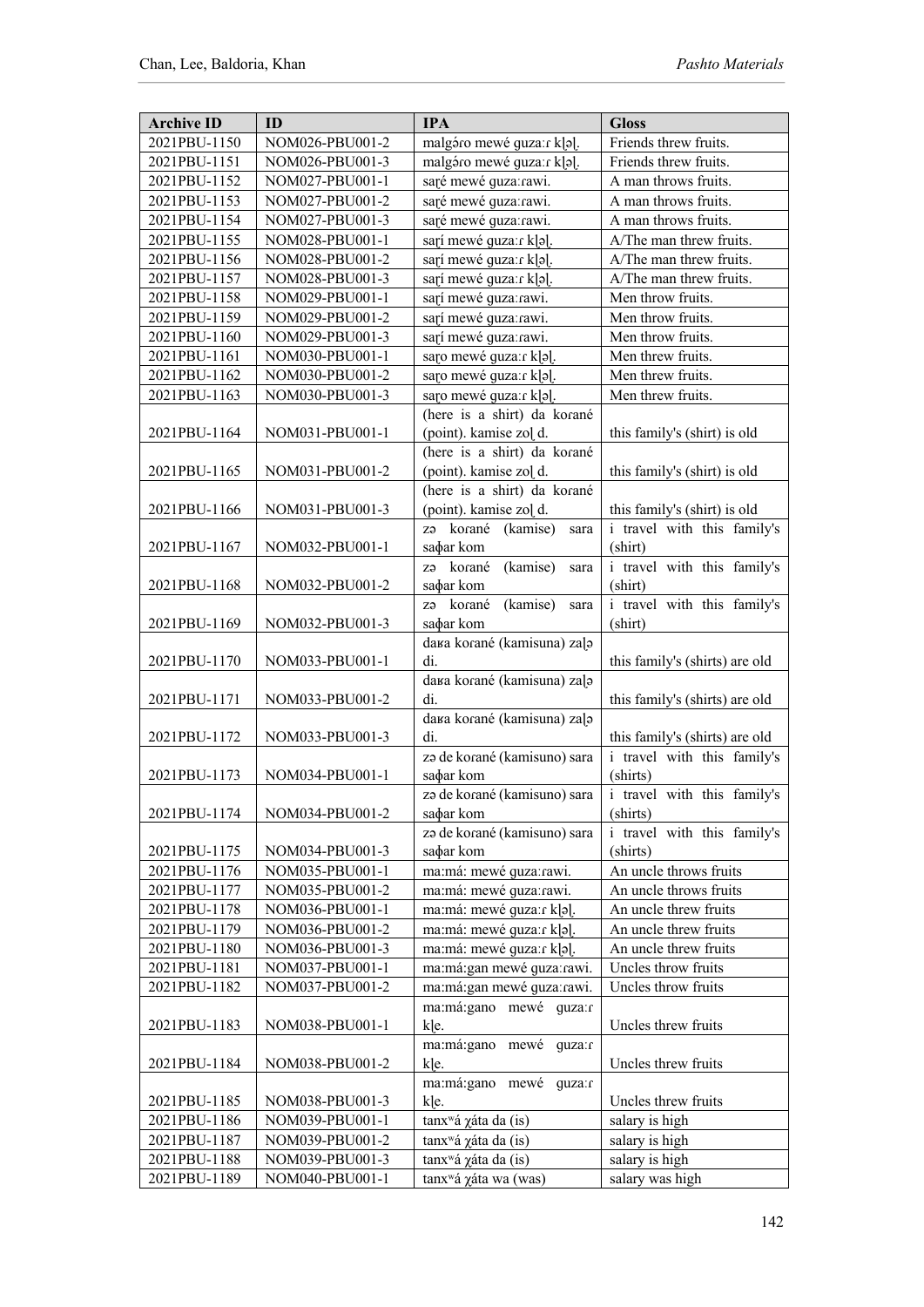| <b>Archive ID</b> | ID              | <b>IPA</b>                             | <b>Gloss</b>              |
|-------------------|-----------------|----------------------------------------|---------------------------|
| 2021PBU-1190      | NOM040-PBU001-2 | tanx <sup>w</sup> á γáta wa (was)      | salary was high           |
| 2021PBU-1191      | NOM040-PBU001-3 | tanx <sup>w</sup> á γáta wa (was)      | salary was high           |
| 2021PBU-1192      | NOM041-PBU001-1 | tanx <sup>w</sup> ágani χáti di (are)  | salarys are high          |
| 2021PBU-1193      | NOM041-PBU001-2 | tanx <sup>w</sup> ágani xáti di (are)  | salarys are high          |
| 2021PBU-1194      | NOM041-PBU001-3 | tanx <sup>w</sup> ágani χáti di (are)  | salarys are high          |
| 2021PBU-1195      | NOM042-PBU001-1 | tanx <sup>w</sup> ágani χáti wi (were) | salarys were high         |
| 2021PBU-1196      | NOM042-PBU001-2 | tanx <sup>w</sup> ágani χáti wi (were) | salarys were high         |
| 2021PBU-1197      | NOM042-PBU001-3 | tanx <sup>w</sup> ágani χáti wi (were) | salarys were high         |
|                   |                 |                                        | There is also gold in the |
| 2021PBU-1198      | NOM043-PBU001-1 | tanx <sup>w</sup> áno ke zar hom de    | salarys                   |
|                   |                 |                                        | There is also gold in the |
| 2021PBU-1199      | NOM043-PBU001-2 | tanx <sup>w</sup> áno ke zar hom de    | salarys                   |
|                   |                 |                                        | There is also gold in the |
| 2021PBU-1200      | NOM043-PBU001-3 | tanx <sup>w</sup> áno ke zar hom de    | salarys                   |
|                   |                 |                                        | There is also gold in the |
| 2021PBU-1201      | NOM044-PBU001-1 | tanx <sup>w</sup> á ke zar hom de      | salary                    |
|                   |                 |                                        | There is also gold in the |
| 2021PBU-1202      | NOM044-PBU001-2 | tanx <sup>w</sup> á ke zar hom de      | salary                    |
|                   |                 |                                        | There is also gold in the |
| 2021PBU-1203      | NOM044-PBU001-3 | tanx <sup>w</sup> á ke zar hom de      | salary                    |

### **5 Table 5: Plural Nouns in Pashto List 2**

| <b>Archive ID</b> | ID              | <b>IPA</b> | <b>Gloss</b> |
|-------------------|-----------------|------------|--------------|
| 2021PBU-1204      | NPL050-PBU001-1 | uné        | trees        |
| 2021PBU-1205      | NPL050-PBU001-2 | uné        | trees        |
| 2021PBU-1206      | NPL050-PBU001-3 | uné        | trees        |
| 2021PBU-1207      | NPL051-PBU001-1 | butí       | trees        |
| 2021PBU-1208      | NPL051-PBU001-2 | butí       | trees        |
| 2021PBU-1209      | NPL051-PBU001-3 | butí       | trees        |
| 2021PBU-1210      | NPL052-PBU001-1 | zangalúna  | forests      |
| 2021PBU-1211      | NPL052-PBU001-2 | zangalúna  | forests      |
| 2021PBU-1212      | NPL052-PBU001-3 | zangalúna  | forests      |
| 2021PBU-1213      | NPL053-PBU001-1 | zangále    | forests      |
| 2021PBU-1214      | NPL053-PBU001-2 | zangále    | forests      |
| 2021PBU-1215      | NPL053-PBU001-3 | zangále    | forests      |
| 2021PBU-1216      | NPL054-PBU001-1 | tfuké      | sticks       |
| 2021PBU-1217      | NPL054-PBU001-2 | tfuké      | sticks       |
| 2021PBU-1218      | NPL054-PBU001-3 | tfuké      | sticks       |
| 2021PBU-1219      | NPL055-PBU001-1 | láχte      | sticks       |
| 2021PBU-1220      | NPL055-PBU001-2 | láχte      | sticks       |
| 2021PBU-1221      | NPL055-PBU001-3 | láχte      | sticks       |
| 2021PBU-1222      | NPL056-PBU001-1 | dandé      | sticks       |
| 2021PBU-1223      | NPL056-PBU001-2 | dandé      | sticks       |
| 2021PBU-1224      | NPL056-PBU001-3 | dandé      | sticks       |
| 2021PBU-1225      | NPL057-PBU001-1 | mewé       | fruits       |
| 2021PBU-1226      | NPL057-PBU001-2 | mewé       | fruits       |
| 2021PBU-1227      | NPL057-PBU001-3 | mewé       | fruits       |
| 2021PBU-1228      | NPL058-PBU001-1 | toχemúna   | seeds        |
| 2021PBU-1229      | NPL058-PBU001-2 | toχemúna   | seeds        |
| 2021PBU-1230      | NPL058-PBU001-3 | toyomúna   | seeds        |
| 2021PBU-1231      | NPL059-PBU001-1 | zaχíre     | seeds        |
| 2021PBU-1232      | NPL059-PBU001-2 | zaχíre     | seeds        |
| 2021PBU-1233      | NPL059-PBU001-3 | zayíre     | seeds        |
| 2021PBU-1234      | NPL060-PBU001-1 | pã:]é      | leaves       |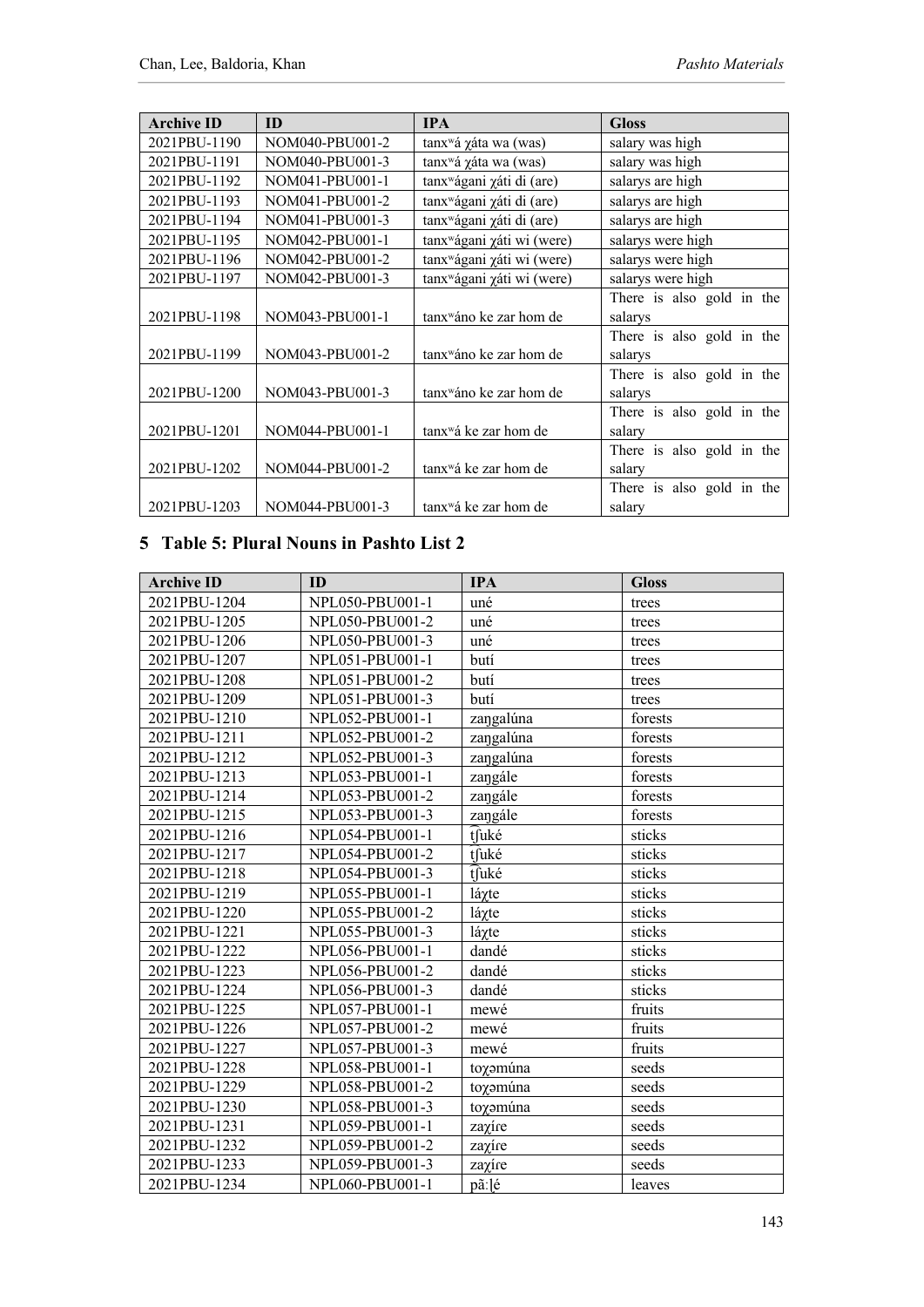| <b>Archive ID</b>            | ID                                 | <b>IPA</b>           | <b>Gloss</b>                       |
|------------------------------|------------------------------------|----------------------|------------------------------------|
| 2021PBU-1235                 | NPL060-PBU001-2                    | pã:]é                | leaves                             |
| 2021PBU-1236                 | NPL060-PBU001-3                    | pã:]é                | leaves                             |
| 2021PBU-1237                 | NPL061-PBU001-1                    | dzárlé               | roots                              |
| 2021PBU-1238                 | NPL061-PBU001-2                    | dzárlé               | roots                              |
| 2021PBU-1239                 | NPL061-PBU001-3                    | dzórlé               | roots                              |
| 2021PBU-1240                 | NPL062-PBU001-1                    | tané                 | barks                              |
| 2021PBU-1241                 | NPL062-PBU001-2                    | tané                 | barks                              |
| 2021PBU-1242                 | NPL062-PBU001-3                    | tané                 | barks                              |
| 2021PBU-1243                 | NPL063-PBU001-1                    | gulúna               | flowers                            |
| 2021PBU-1244                 | NPL063-PBU001-2                    | gulúna               | flowers                            |
| 2021PBU-1245                 | NPL063-PBU001-3                    | gulúna               | flowers                            |
| 2021PBU-1246                 | NPL064-PBU001-1                    | gajagáne             | grass                              |
| 2021PBU-1247                 | NPL064-PBU001-2                    | gajagáne             | grass                              |
| 2021PBU-1248                 | NPL064-PBU001-3                    | gajagáne             | grass                              |
| 2021PBU-1249                 | NPL065-PBU001-1                    | waχó                 | grass                              |
| 2021PBU-1250                 | NPL065-PBU001-2                    | waχэ                 | grass                              |
| 2021PBU-1251                 | NPL065-PBU001-3                    | waχó                 | grass                              |
| 2021PBU-1252                 | NPL066-PBU001-1                    | waure ke:dál         | freeze                             |
| 2021PBU-1253                 | NPL066-PBU001-2                    | waure ke:dál         | freeze                             |
| 2021PBU-1254                 | NPL066-PBU001-3                    | waure ke:dál         | freeze                             |
| 2021PBU-1255                 | NPL067-PBU001-1                    | m:arúna              | suns                               |
| 2021PBU-1256                 | NPL067-PBU001-2                    | m:arúna              | suns                               |
| 2021PBU-1257                 | NPL067-PBU001-3                    | m:arúna              | suns                               |
| 2021PBU-1258                 | NPL068-PBU001-1                    | spó:gme              | moons                              |
| 2021PBU-1259                 | NPL068-PBU001-2                    | spó: gme             | moons                              |
| 2021PBU-1260                 | NPL068-PBU001-3                    | spó:gme              | moons                              |
| 2021PBU-1261                 | NPL069-PBU001-1                    | storí                | stars                              |
| 2021PBU-1262                 | NPL069-PBU001-2                    | storí                | stars                              |
| 2021PBU-1263                 | NPL069-PBU001-3                    | storí                | stars                              |
| 2021PBU-1264                 | NPL070-PBU001-1                    | ubá                  | water                              |
| 2021PBU-1265                 | NPL070-PBU001-2                    | ubá                  | water                              |
| 2021PBU-1266                 | NPL070-PBU001-3                    | ubá                  | water                              |
| 2021PBU-1267                 | NPL071-PBU001-1                    | bará:n               | rain(pl)                           |
| 2021PBU-1268                 | NPL071-PBU001-2                    | bará∶n               | rain(pl)                           |
| 2021PBU-1269                 | NPL071-PBU001-3                    | bará:n               | rain $(pl)$                        |
| 2021PBU-1270                 | NPL072-PBU001-1                    | baranúna             | rain (pl, rare)                    |
| 2021PBU-1271<br>2021PBU-1272 | NPL072-PBU001-2<br>NPL072-PBU001-3 | baranúna<br>baranúna | rain (pl, rare)<br>rain (pl, rare) |
| 2021PBU-1273                 | NPL073-PBU001-1                    | dárjabúna            | rivers                             |
| 2021PBU-1274                 | NPL073-PBU001-2                    | dárjabúna            | rivers                             |
| 2021PBU-1275                 | NPL073-PBU001-3                    | dárjabúna            | rivers                             |
| 2021PBU-1276                 | NPL074-PBU001-1                    | tfiné                | lakes                              |
| 2021PBU-1277                 | NPL074-PBU001-2                    | tfiné                | lakes                              |
| 2021PBU-1278                 | NPL074-PBU001-3                    | tfiné                | lakes                              |
| 2021PBU-1279                 | NPL075-PBU001-1                    | sindúna              | seas                               |
| 2021PBU-1280                 | NPL075-PBU001-2                    | sindúna              | seas                               |
| 2021PBU-1281                 | NPL075-PBU001-3                    | sindúna              | seas                               |
| 2021PBU-1282                 | NPL076-PBU001-1                    | malgé                | salt (pl)                          |
| 2021PBU-1283                 | NPL076-PBU001-2                    | malgé                | salt (pl)                          |
| 2021PBU-1284                 | NPL076-PBU001-3                    | malgé                | salt (pl)                          |
| 2021PBU-1285                 | NPL077-PBU001-1                    | kalí                 | stones                             |
| 2021PBU-1286                 | NPL077-PBU001-2                    | kalí                 | stones                             |
| 2021PBU-1287                 | NPL077-PBU001-3                    | kalí                 | stones                             |
| 2021PBU-1288                 | NPL078-PBU001-1                    | ∫əgé                 | sands                              |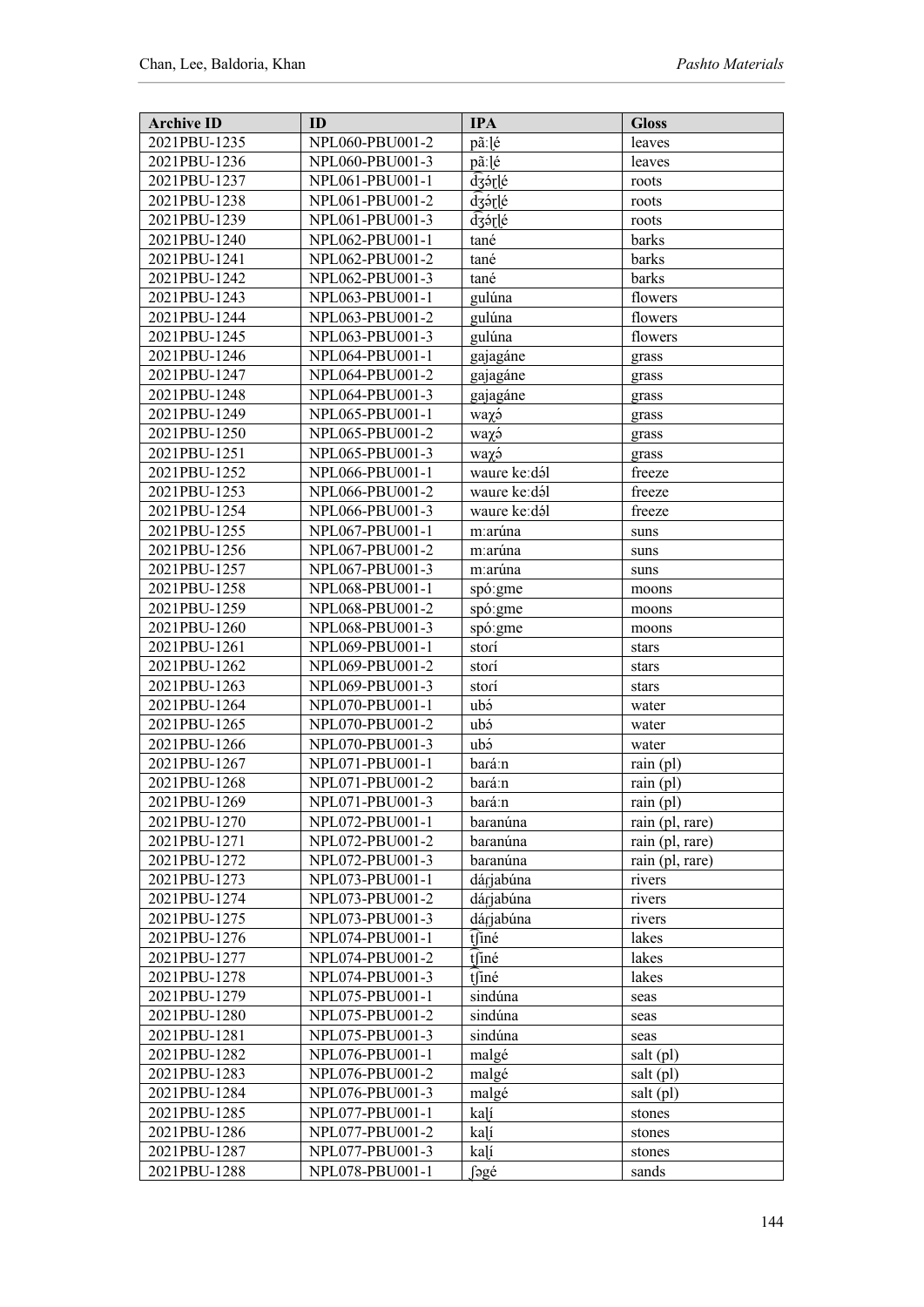| <b>Archive ID</b>            | ID                                 | <b>IPA</b>    | <b>Gloss</b>               |
|------------------------------|------------------------------------|---------------|----------------------------|
| 2021PBU-1289                 | NPL078-PBU001-2                    | fəgé          | sands                      |
| 2021PBU-1290                 | NPL078-PBU001-3                    | fəgé          | sands                      |
| 2021PBU-1291                 | NPL079-PBU001-1                    | dúle          | dusts                      |
| 2021PBU-1292                 | NPL079-PBU001-2                    | dúle          | dusts                      |
| 2021PBU-1293                 | NPL079-PBU001-3                    | dúle          | dusts                      |
| 2021PBU-1294                 | NPL080-PBU001-1                    | z:məke        | earths                     |
| 2021PBU-1295                 | NPL080-PBU001-2                    | z:məke        | earths                     |
| 2021PBU-1296                 | NPL080-PBU001-3                    | z:məke        | earths                     |
| 2021PBU-1297                 | NPL081-PBU001-1                    | orjaze        | clouds                     |
| 2021PBU-1298                 | NPL081-PBU001-2                    | orjaze        | clouds                     |
| 2021PBU-1299                 | NPL081-PBU001-3                    | orjaze        | clouds                     |
| 2021PBU-1300                 | NPL082-PBU001-1                    | lalé          | fogs                       |
| 2021PBU-1301                 | NPL082-PBU001-2                    | lalé          | fogs                       |
| 2021PBU-1302                 | NPL082-PBU001-3                    | la é          | fogs                       |
| 2021PBU-1303                 | NPL083-PBU001-1                    | asmanuna      | skies                      |
| 2021PBU-1304                 | NPL083-PBU001-2                    | asmanuna      | skies                      |
| 2021PBU-1305                 | NPL083-PBU001-3                    | asmanuna      | skies                      |
| 2021PBU-1306                 | NPL084-PBU001-1                    | silé:         | winds                      |
| 2021PBU-1307                 | NPL084-PBU001-2                    | silé:         | winds                      |
| 2021PBU-1308                 | NPL084-PBU001-3                    | silé:         | winds                      |
| 2021PBU-1309                 | NPL085-PBU001-1                    | ba:duna       | winds                      |
| 2021PBU-1310                 | NPL085-PBU001-2                    | ba:duna       | winds                      |
| 2021PBU-1311                 | NPL085-PBU001-3                    | ba:duna       | winds                      |
| 2021PBU-1312                 | NPL086-PBU001-1                    | waúre         | snow $\left($ pl $\right)$ |
| 2021PBU-1313                 | NPL086-PBU001-2                    | waúre         | snow $\left($ pl $\right)$ |
| 2021PBU-1314                 | NPL086-PBU001-3                    | waúre         | snow $\left($ pl $\right)$ |
| 2021PBU-1315                 | NPL087-PBU001-1                    | waúre         | ice (pl)                   |
| 2021PBU-1316                 | NPL087-PBU001-2                    | waúre         | ice (pl)                   |
| 2021PBU-1317                 | NPL087-PBU001-3                    | waúre         | ice (pl)                   |
| 2021PBU-1318                 | NPL088-PBU001-1                    | lugí          | smokes                     |
| 2021PBU-1319                 | NPL088-PBU001-2                    | lugí          | smokes                     |
| 2021PBU-1320                 | NPL088-PBU001-3                    | lugí          | smokes                     |
| 2021PBU-1321<br>2021PBU-1322 | NPL089-PBU001-1<br>NPL089-PBU001-2 | o:runa        | fires<br>fires             |
| 2021PBU-1323                 | NPL089-PBU001-3                    | o:runa        | fires                      |
| 2021PBU-1324                 | NPL090-PBU001-1                    | o:runa<br>irí | ashes                      |
| 2021PBU-1325                 | NPL090-PBU001-2                    | irí           | ashes                      |
| 2021PBU-1326                 | NPL090-PBU001-3                    | irí           | ashes                      |
| 2021PBU-1327                 | NPL091-PBU001-1                    | swazedál      | burn                       |
| 2021PBU-1328                 | NPL091-PBU001-2                    | swazedál      | burn                       |
| 2021PBU-1329                 | NPL091-PBU001-3                    | swazedál      | burn                       |
| 2021PBU-1330                 | NPL092-PBU001-1                    | la:re         | roads                      |
| 2021PBU-1331                 | NPL092-PBU001-2                    | la:re         | roads                      |
| 2021PBU-1332                 | NPL092-PBU001-3                    | la:re         | roads                      |
| 2021PBU-1333                 | NPL093-PBU001-1                    | <b>Kruna</b>  | mountains                  |
| 2021PBU-1334                 | NPL093-PBU001-2                    | kruna         | mountains                  |
| 2021PBU-1335                 | NPL093-PBU001-3                    | <b>Kruna</b>  | mountains                  |
| 2021PBU-1336                 | NPL094-PBU001-1                    | zanane        | women                      |
| 2021PBU-1337                 | NPL094-PBU001-2                    | zanane        | women                      |
| 2021PBU-1338                 | NPL094-PBU001-3                    | zanane        | women                      |
| 2021PBU-1339                 | NPL095-PBU001-1                    | γazé          | women/wives                |
| 2021PBU-1340                 | NPL095-PBU001-2                    | χazé          | women/wives                |
| 2021PBU-1341                 | NPL095-PBU001-3                    | χazé          | women/wives                |
| 2021PBU-1342                 | NPL096-PBU001-1                    | sarí          | men (adult male)           |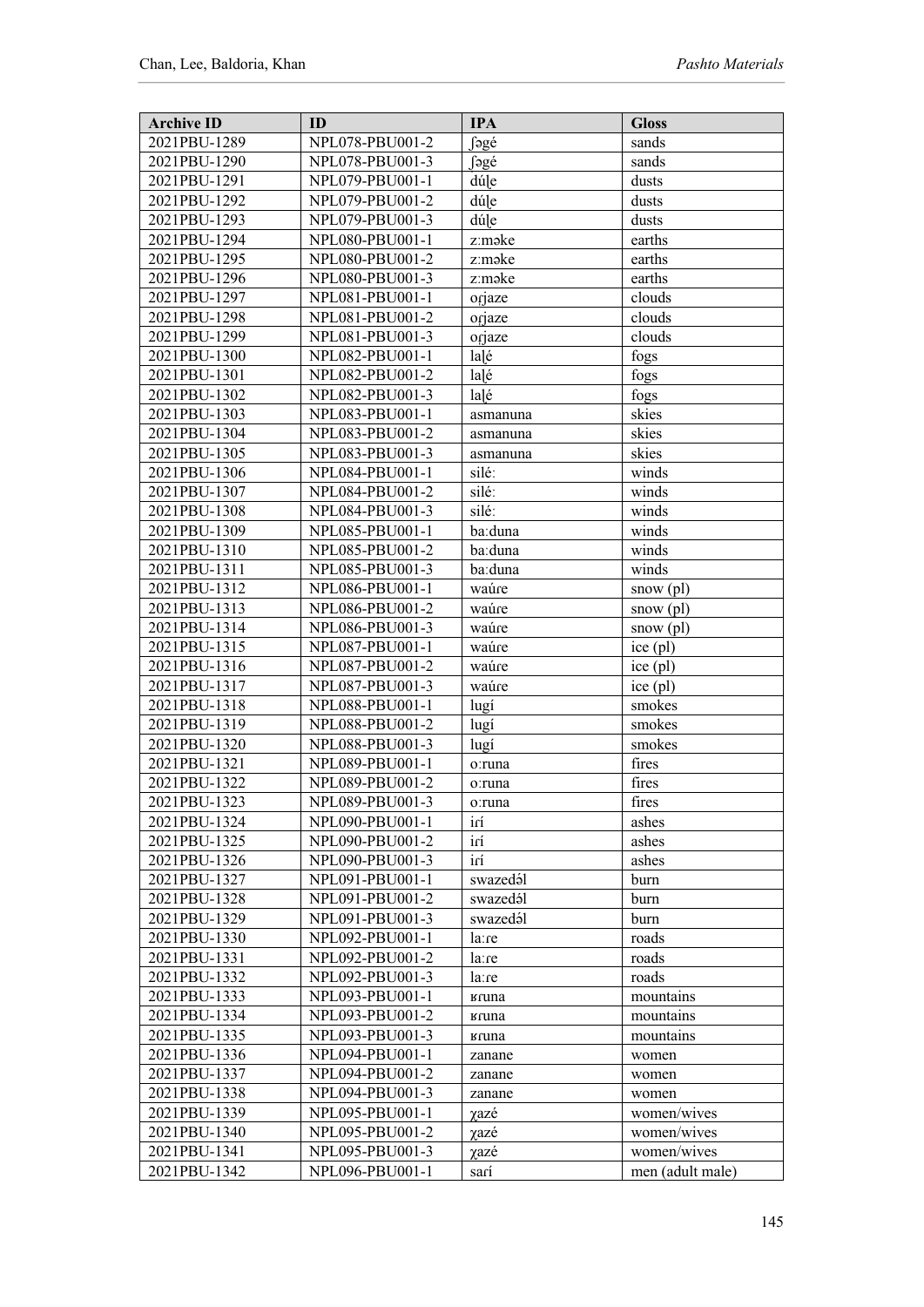| <b>Archive ID</b> | ID              | <b>IPA</b>         | <b>Gloss</b>      |
|-------------------|-----------------|--------------------|-------------------|
| 2021PBU-1343      | NPL096-PBU001-2 | sarí               | men (adult male)  |
| 2021PBU-1344      | NPL096-PBU001-3 | sarí               | men (adult male)  |
| 2021PBU-1345      | NPL097-PBU001-1 | na:rina insana:n   | men (human being) |
| 2021PBU-1346      | NPL097-PBU001-2 | na: rina insana: n | men (human being) |
| 2021PBU-1347      | NPL097-PBU001-3 | na: rina insana: n | men (human being) |
| 2021PBU-1348      | NPL098-PBU001-1 | mafuma:n           | children          |
| 2021PBU-1349      | NPL098-PBU001-2 | mafuma:n           | children          |
| 2021PBU-1350      | NPL098-PBU001-3 | mafuma:n           | children          |
| 2021PBU-1351      | NPL099-PBU001-1 | tabar              | spouses           |
| 2021PBU-1352      | NPL099-PBU001-2 | tabar              | spouses           |
| 2021PBU-1353      | NPL099-PBU001-3 | tabar              | spouses           |
| 2021PBU-1354      | NPL100-PBU001-1 | yaw^nda:n          | husbands          |
| 2021PBU-1355      | NPL100-PBU001-2 | yaw^nda:n          | husbands          |
| 2021PBU-1356      | NPL100-PBU001-3 | yaw^nda:n          | husbands          |
| 2021PBU-1357      | NPL101-PBU001-1 | sarí:              | husbands          |
| 2021PBU-1358      | NPL101-PBU001-2 | sarí:              | husbands          |
| 2021PBU-1359      | NPL101-PBU001-3 | sarí:              | husbands          |
| 2021PBU-1360      | NPL102-PBU001-1 | moriane            | mothers           |
| 2021PBU-1361      | NPL102-PBU001-2 | moriane            | mothers           |
| 2021PBU-1362      | NPL102-PBU001-3 | moriane            | mothers           |
| 2021PBU-1363      | NPL103-PBU001-1 | pla:ra:n           | fathers           |
| 2021PBU-1364      | NPL103-PBU001-2 | pla:ra:n           | fathers           |
| 2021PBU-1365      | NPL103-PBU001-3 | pla:ra:n           | fathers           |
| 2021PBU-1366      | NPL104-PBU001-1 | namí:              | names             |
| 2021PBU-1367      | NPL104-PBU001-2 | namí:              | names             |
| 2021PBU-1368      | NPL104-PBU001-3 | namí:              | names             |
| 2021PBU-1369      | NPL105-PBU001-1 | numúna             | names             |
| 2021PBU-1370      | NPL105-PBU001-2 | numúna             | names             |
| 2021PBU-1371      | NPL105-PBU001-3 | numúna             | names             |

#### **6 Table 6: Noun Case in Pashto**

| <b>Archive ID</b> | ID              | <b>IPA</b> | <b>Gloss</b>           |
|-------------------|-----------------|------------|------------------------|
| 2021PBU-1372      | NOM001-PBU001-1 | fagórd     | apprentice             |
| 2021PBU-1373      | NOM001-PBU001-2 | fagórd     | apprentice             |
| 2021PBU-1374      | NOM001-PBU001-3 | ∫agэ́rd    | apprentice             |
| 2021PBU-1375      | NOM002-PBU001-1 | kor        | house                  |
| 2021PBU-1376      | NOM002-PBU001-2 | kor        | house                  |
| 2021PBU-1377      | NOM002-PBU001-3 | kor        | house                  |
| 2021PBU-1378      | NOM003-PBU001-1 | xádza      | woman                  |
| 2021PBU-1379      | NOM003-PBU001-2 | xádza      | woman                  |
| 2021PBU-1380      | NOM003-PBU001-3 | xádza      | woman                  |
| 2021PBU-1381      | NOM004-PBU001-1 | malgáre    | friend                 |
| 2021PBU-1382      | NOM004-PBU001-2 | malgáre    | friend                 |
| 2021PBU-1383      | NOM004-PBU001-3 | malgáre    | friend                 |
| 2021PBU-1384      | NOM005-PBU001-1 | saré       | man                    |
| 2021PBU-1385      | NOM005-PBU001-2 | saré       | man                    |
| 2021PBU-1386      | NOM005-PBU001-3 | saré       | man                    |
| 2021PBU-1387      | NOM006-PBU001-1 | korané     | family ('s belongings) |
| 2021PBU-1388      | NOM006-PBU001-2 | korané     | family ('s belongings) |
| 2021PBU-1389      | NOM006-PBU001-3 | korané     | family ('s belongings) |
| 2021PBU-1390      | NOM007-PBU001-1 | ma:má:     | uncle (maternal)       |
| 2021PBU-1391      | NOM007-PBU001-2 | ma:má:     | uncle (maternal)       |
| 2021PBU-1392      | NOM007-PBU001-3 | ma:má:     | uncle (maternal)       |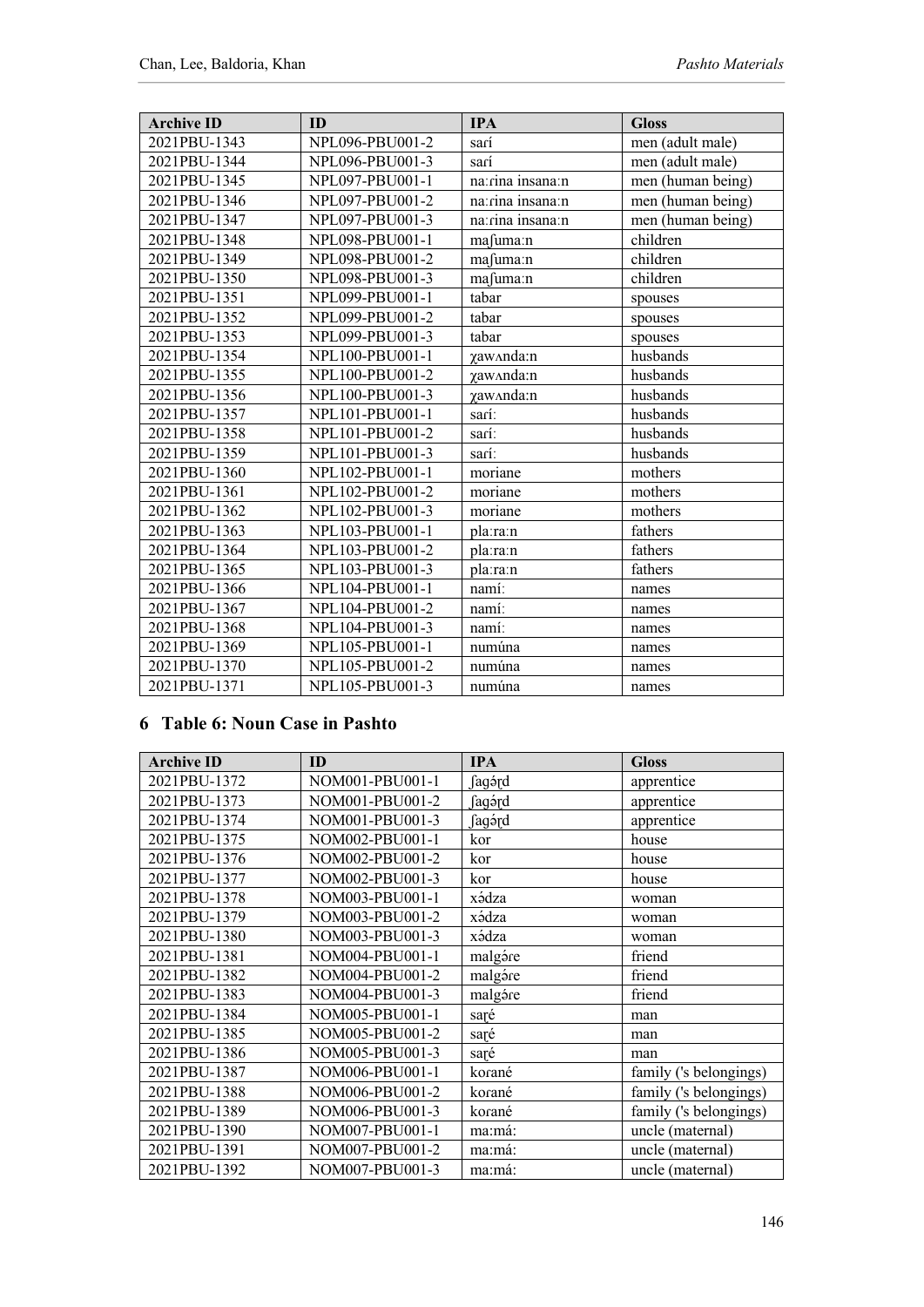| 2021PBU-1393 | NOM008-PBU001-1 | tanx <sup>w</sup> á | salary |
|--------------|-----------------|---------------------|--------|
| 2021PBU-1394 | NOM008-PBU001-2 | tanx <sup>w</sup> á | salary |
| 2021PBU-1395 | NOM008-PBU001-3 | tanx <sup>w</sup> á | salary |

### **7 Table 7: Vowel and Consonant Prosody in Pashto**

| <b>Archive ID</b> | ID              | <b>IPA</b> | <b>Gloss</b>    |
|-------------------|-----------------|------------|-----------------|
| 2021PBU-1396      | PVC001-PBU001-1 | bisra      | dull            |
| 2021PBU-1397      | PVC001-PBU001-2 | bisra      | dull            |
| 2021PBU-1398      | PVC001-PBU001-3 | bisra      | dull            |
| 2021PBU-1399      | PVC002-PBU001-1 | mahe:      | fish            |
| 2021PBU-1400      | PVC002-PBU001-2 | mahe:      | fish            |
| 2021PBU-1401      | PVC002-PBU001-3 | mahe:      | fish            |
| 2021PBU-1402      | PVC003-PBU001-1 | dák        | full            |
| 2021PBU-1403      | PVC003-PBU001-2 | dák        | full            |
| 2021PBU-1404      | PVC003-PBU001-3 | dák        | full            |
| 2021PBU-1405      | PVC004-PBU001-1 | naréi      | thin            |
| 2021PBU-1406      | PVC004-PBU001-2 | naréi      | thin            |
| 2021PBU-1407      | PVC004-PBU001-3 | naréi      | thin            |
| 2021PBU-1408      | PVC005-PBU001-1 | gajá       | grass           |
| 2021PBU-1409      | PVC005-PBU001-2 | gajá       | grass           |
| 2021PBU-1410      | PVC005-PBU001-3 | gajá       | grass           |
| 2021PBU-1411      | PVC006-PBU001-1 | βína       | blood           |
| 2021PBU-1412      | PVC006-PBU001-2 | βína       | blood           |
| 2021PBU-1413      | PVC006-PBU001-3 | βína       | blood           |
| 2021PBU-1414      | PVC007-PBU001-1 | zigár      | liver           |
| 2021PBU-1415      | PVC007-PBU001-2 | zigár      | liver           |
| 2021PBU-1416      | PVC007-PBU001-3 | zigár      | liver           |
| 2021PBU-1417      | PVC008-PBU001-1 | кát        | big (inanimate) |
| 2021PBU-1418      | PVC008-PBU001-2 | кát        | big (inanimate) |
| 2021PBU-1419      | PVC008-PBU001-3 | кát        | big (inanimate) |
| 2021PBU-1420      | PVC009-PBU001-1 | pr:r       | thick           |
| 2021PBU-1421      | PVC009-PBU001-2 | pr:r       | thick           |
| 2021PBU-1422      | PVC009-PBU001-3 | $PI$ : $r$ | thick           |
| 2021PBU-1423      | PVC010-PBU001-1 | φίkar kól  | think           |
| 2021PBU-1424      | PVC010-PBU001-2 | φίkar kól  | think           |
| 2021PBU-1425      | PVC010-PBU001-3 | φίkar kól  | think           |
| 2021PBU-1426      | PVC011-PBU001-1 | ting       | thick           |
| 2021PBU-1427      | PVC011-PBU001-2 | ting       | thick           |
| 2021PBU-1428      | PVC011-PBU001-3 | ting       | thick           |
| 2021PBU-1429      | PVC012-PBU001-1 | sahí:      | correct         |
| 2021PBU-1430      | PVC012-PBU001-2 | sahí:      | correct         |
| 2021PBU-1431      | PVC012-PBU001-3 | sahí:      | correct         |
| 2021PBU-1432      | PVC013-PBU001-1 | kábə       | fish            |
| 2021PBU-1433      | PVC013-PBU001-2 | kábə       | fish            |
| 2021PBU-1434      | PVC013-PBU001-3 | kábə       | fish            |
| 2021PBU-1435      | PVC014-PBU001-1 | χaráb      | bad             |
| 2021PBU-1436      | PVC014-PBU001-2 | γaráb      | bad             |
| 2021PBU-1437      | PVC014-PBU001-3 | γaráb      | bad             |
| 2021PBU-1438      | PVC015-PBU001-1 | ubá        | water           |
| 2021PBU-1439      | PVC015-PBU001-2 | ubá        | water           |
| 2021PBU-1440      | PVC015-PBU001-3 | ubə        | water           |
| 2021PBU-1441      | PVC016-PBU001-1 | tóχəm      | seed            |
| 2021PBU-1442      | PVC016-PBU001-2 | tóχəm      | seed            |
| 2021PBU-1443      | PVC016-PBU001-3 | tóχəm      | seed            |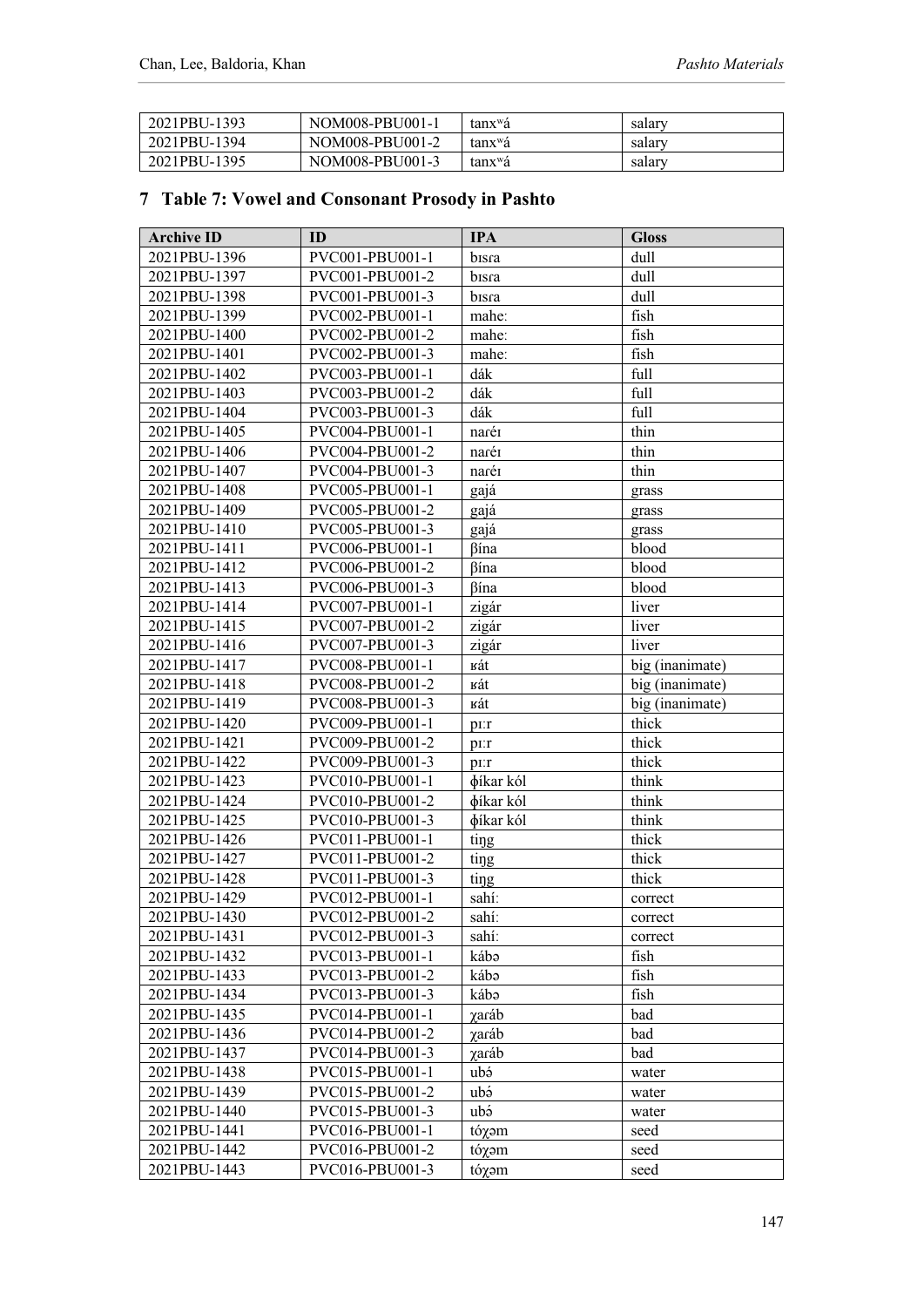| <b>Archive ID</b> | ID              | <b>IPA</b> | <b>Gloss</b> |
|-------------------|-----------------|------------|--------------|
| 2021PBU-1444      | PVC017-PBU001-1 | gárzedAl   | walk         |
| 2021PBU-1445      | PVC017-PBU001-2 | gárzedAl   | walk         |
| 2021PBU-1446      | PVC017-PBU001-3 | gárzedAl   | walk         |
| 2021PBU-1447      | PVC018-PBU001-1 | zananá     | woman        |
| 2021PBU-1448      | PVC018-PBU001-2 | zananá     | woman        |
| 2021PBU-1449      | PVC018-PBU001-3 | zananá     | woman        |
| 2021PBU-1450      | PVC019-PBU001-1 | wá:zga     | fat(N)       |
| 2021PBU-1451      | PVC019-PBU001-2 | wá:zga     | fat(N)       |
| 2021PBU-1452      | PVC019-PBU001-3 | wá:zga     | fat(N)       |
| 2021PBU-1453      | PVC020-PBU001-1 | zángun     | knee         |
| 2021PBU-1454      | PVC020-PBU001-2 | zángun     | knee         |
| 2021PBU-1455      | PVC020-PBU001-3 | zángun     | knee         |
| 2021PBU-1456      | PVC021-PBU001-1 | swazedál   | burn         |
| 2021PBU-1457      | PVC021-PBU001-2 | swazedál   | burn         |
| 2021PBU-1458      | PVC021-PBU001-3 | swazedál   | burn         |
| 2021PBU-1459      | PVC022-PBU001-1 | marka      | bird(male)   |
| 2021PBU-1460      | PVC022-PBU001-2 | marka      | bird(male)   |
| 2021PBU-1461      | PVC022-PBU001-3 | marka      | bird(male)   |
| 2021PBU-1462      | PVC023-PBU001-1 | spó: gmai  | moon         |
| 2021PBU-1463      | PVC023-PBU001-2 | spó:gmai   | moon         |
| 2021PBU-1464      | PVC023-PBU001-3 | spó:gmai   | moon         |
| 2021PBU-1465      | PVC024-PBU001-1 | álwat∧l    | fly $(v)$    |
| 2021PBU-1466      | PVC024-PBU001-2 | álwat∧l    | fly(y)       |
| 2021PBU-1467      | PVC024-PBU001-3 | álwat∧l    | fly $(v)$    |
| 2021PBU-1468      | PVC025-PBU001-1 | pás:       | dull         |
| 2021PBU-1469      | PVC025-PBU001-2 | pás:       | dull         |
| 2021PBU-1470      | PVC025-PBU001-3 | pás:       | dull         |
| 2021PBU-1471      | PVC026-PBU001-1 | lakér      | tail         |
| 2021PBU-1472      | PVC026-PBU001-2 | lakér      | tail         |
| 2021PBU-1473      | PVC026-PBU001-3 | lakér      | tail         |
| 2021PBU-1474      | PVC027-PBU001-1 | 3οχt       | near         |
| 2021PBU-1475      | PVC027-PBU001-2 | 3οχt       | near         |
| 2021PBU-1476      | PVC027-PBU001-3 | 3οχt       | near         |

### **8 Table 8: Sentence Prosody in Pashto Story 1**

| <b>Archive ID</b> | ID              | <b>IPA</b>                   | Gloss                             |
|-------------------|-----------------|------------------------------|-----------------------------------|
| 2021PBU-1477      | TSB1-000-PBU001 | lakka au perian              | Lakka and the Ghosts              |
|                   |                 |                              | Lakka<br>always<br>is<br>seeing   |
| 2021PBU-1478      | TSB1-001-PBU001 | lakka mudam perian ßini      | ghosts.                           |
|                   |                 | do buti fa: ta jo pere potde | "A ghost is hiding behind a       |
| 2021PBU-1479      | TSB1-002-PBU001 | lakka tfakekle               | tree!" she shouts.                |
|                   |                 | ror worta wai dana yo pere   | Her brother explains, "That is    |
| 2021PBU-1480      | TSB1-003-PBU001 | na de da jo tsile da         | not a ghost! That's a goat!"      |
|                   |                 | da pere o! ma ulido! lakka   | "It's a ghost! I saw it!" insists |
| 2021PBU-1481      | TSB1-004-PBU001 | ting tia kawi                | Lakka.                            |
| 2021PBU-1482      | TSB1-005-PBU001 | pere dzol patfo              | "Maybe the ghost is hiding!"      |
|                   |                 | bala raz, lakka tfarekle ma  | The next day, she shouts "I       |
| 2021PBU-1483      | TSB1-006-PBU001 | po almare ke pere ulido      | saw a ghost in the wardrobe!"     |
|                   |                 | ror worta wai dana yo pere   | Her brother explains, "That's     |
| 2021PBU-1484      | TSB1-007-PBU001 | na de dara jo komis de       | not a ghost! That's a shirt!"     |
|                   |                 | da pere o! ma ulido! lakka   | "It was a ghost! I saw it!"       |
| 2021PBU-1485      | TSB1-008-PBU001 | ting tia kawi                | insists Lakka.                    |
|                   |                 |                              | "Maybe<br>the<br>ghost<br>went    |
| 2021PBU-1486      | TSB1-009-PBU001 | pere dzol otaxtedo           | away!"                            |